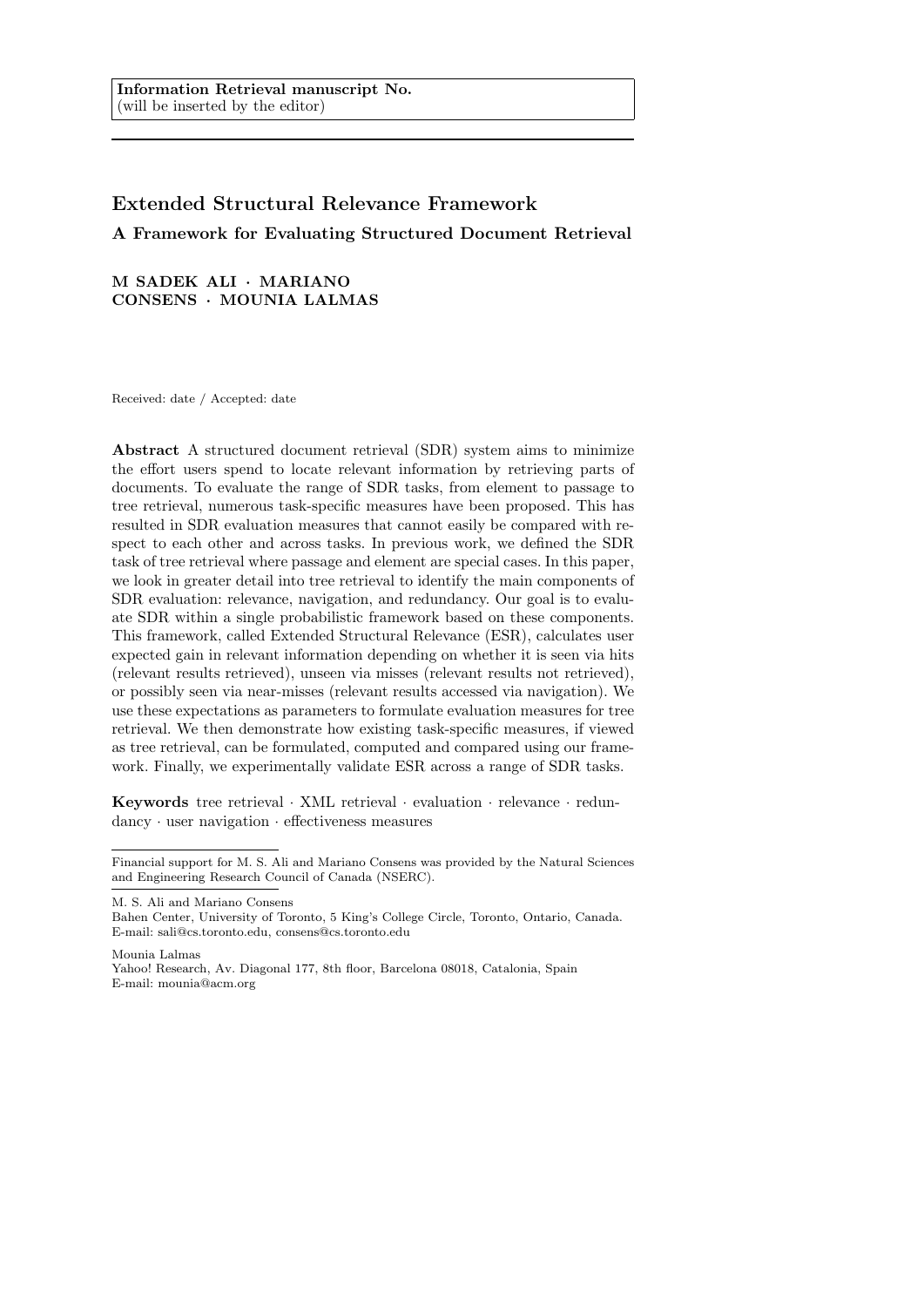CR Subject Classification H.3.3 Information Search and Retrieval: Measurement, Performance, Theory

### 1 Introduction

Much of the work in document retrieval has focused on the goal of developing systems that retrieve relevant documents. In contrast, the goal of a structured document retrieval (SDR) system is to retrieve relevant parts of documents. We refer to document parts as sub-document results. SDR is particularly advantageous when dealing with long documents and those covering a wide variety of topics.

SDR systems exploit the structure of a document in two ways. First, referred to as a structural hint [40], sub-documents are ranked based on whether their encoding help users in locating relevant information. Second, referred to as a structural constraint [42], a user may direct the system to search for subdocuments with a desired encoding, using a query language such as NEXI [43] or XQueryFT [8].

Several types of sub-document results exist in SDR, each of them "modelling" how users locate relevant information. We illustrate these through examples taken from our earlier work [5]. Let a collection contain the extract of the book (formatted in  $XML$ ) shown in Figure 1(a). The document structure of the book is, in this case, a tree, which is shown in Figure  $1(b)$ ; the tags have been abbreviated as follows: book (bk), front matter (fm), body (bd), description  $(d)$ , name  $(n)$ , meta  $(m)$ , and chapter  $(c)$ . The line numbers of elements shown in Figure  $1(a)$  correspond to the node ID of each corresponding node in Figure 1(b).

We illustrate now several types of sub-document results. Consider a collection of structured documents containing the extract of the book, in our case, formatted in XML, shown in Figure  $1(a)$ . The document structure of the book is the tree shown in Figure  $1(b)$ ; the tags (except  $fm$ , front matter) have been abbreviated as follows: book (bk), body (bd), description (d), name (n), meta (m), and chapter (c). The XML elements, enclosed by tags, correspond to nodes in the tree. The line numbers of  $XML$  elements shown in Figure 1(a) correspond to the node identifiers shown beside each node in Figure 1(b). Consider the query "ship captain in Moby Dick". The query matches terms in different structural parts of the book extract; specifically, node 4 (match on "Moby Dick"), node  $15$  (on "ship") and node  $16$  (on "captain") in Figure  $1(b)$ . For a document retrieval task, a system returns root nodes to model the user accessing the whole book. For a focused retrieval task [25], as illustrated in Figure 2(a), an SDR system may return nodes (encoded as elements or text passages) at separate ranks, which provides the user with focused information but at the cost of having to examine results from the same book at multiple rank positions. For a tree retrieval task [5], as illustrated in Figure 2(b), an SDR system returns subtrees at separate ranks (the first rank corresponds to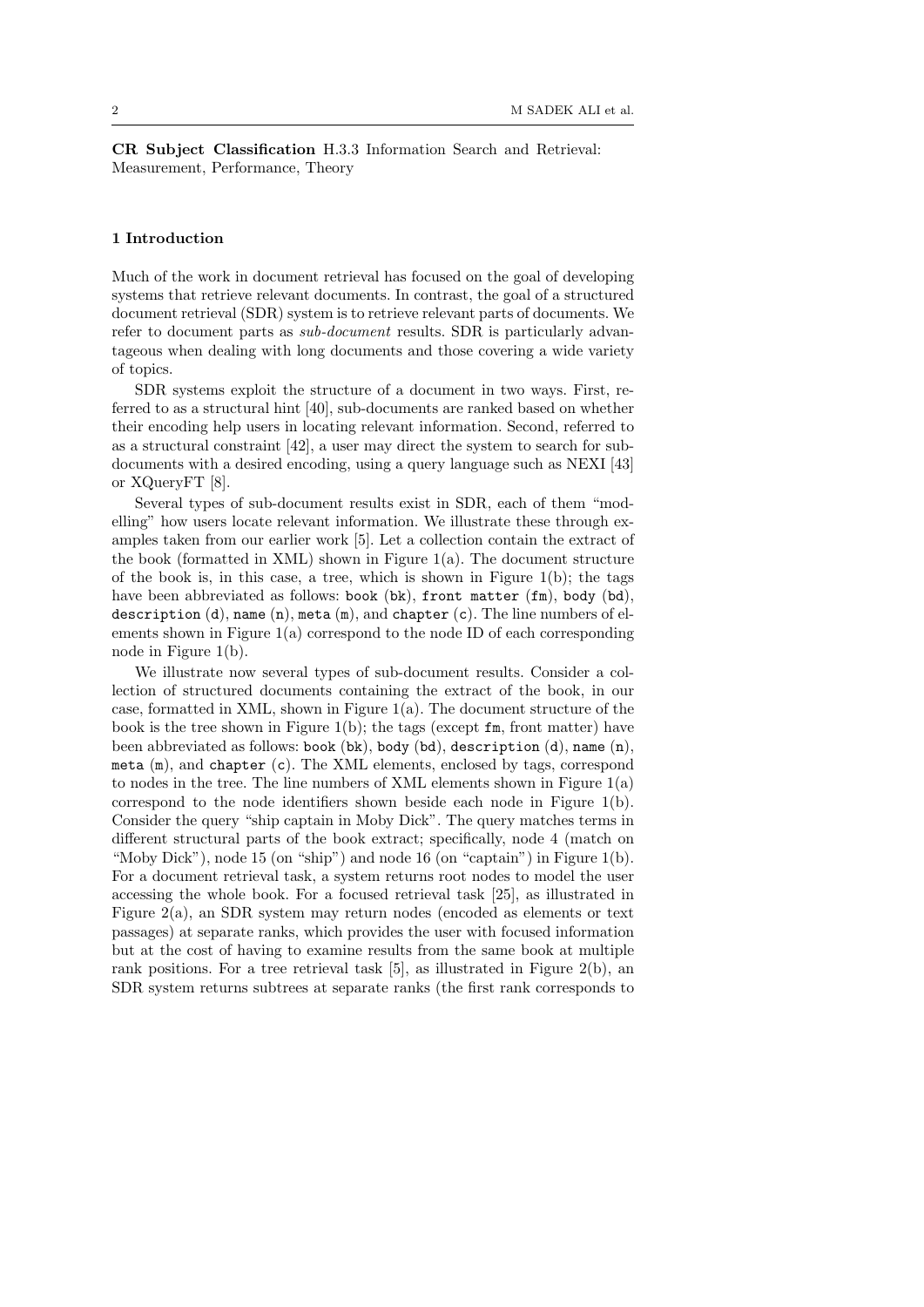

Fig. 1 (a) Extract from a book in XML markup, (b) Tree structure of book with relevant nodes highlighted

a subtree taken from the book extract), which provides the user with single results that can direct the user to one or more relevant parts of a book.

The evaluation of the effectiveness of a classical information retrieval (IR) system (such as a document retrieval system) is derived from the number of hits (relevant documents retrieved) and misses (relevant documents not retrieved) in the system output. In contrast, the output of an SDR system consists of hits (relevant sub-documents retrieved), misses (relevant subdocuments not retrieved), and near-misses. Near-misses are retrieved subdocuments that may not contain relevant information, but from which relevant information can be accessed via navigation e.g. a user browsing, scrolling down in the user interface, or following links. Therefore, SDR evaluation must take into account, not only the relevance of sub-documents, but the fact that users may navigate within documents to locate relevant information. The latter is usually not considered in classical (document) IR evaluation.

We refer to *user navigation* as the effort a user spends to locate relevant information from search results. We illustrate how user navigation can cause redundancy. Consider the ranked list in Figure 2(a) from the book extract in Figure  $1(a)$  (nodes 4 and 15 at ranks 1 and 2, respectively). The system first returns node 4. Upon seeing node 4, the user might navigate to other nodes in the document. If the user saw node 15 by navigating to it from node 4 then he or she would experience what we refer to as redundancy when accessing node 15 directly at rank 2. SDR evaluation must account for how navigation can cause users to see relevant information more than once (redundantly).

Much of the existing work in SDR evaluation has been done in the context of the Initiative for the Evaluation of XML retrieval  $(INEX)^1$ , a collaborative and international effort dedicated to the development of effective XML or

<sup>1</sup> http://www.inex.otago.ac.nz/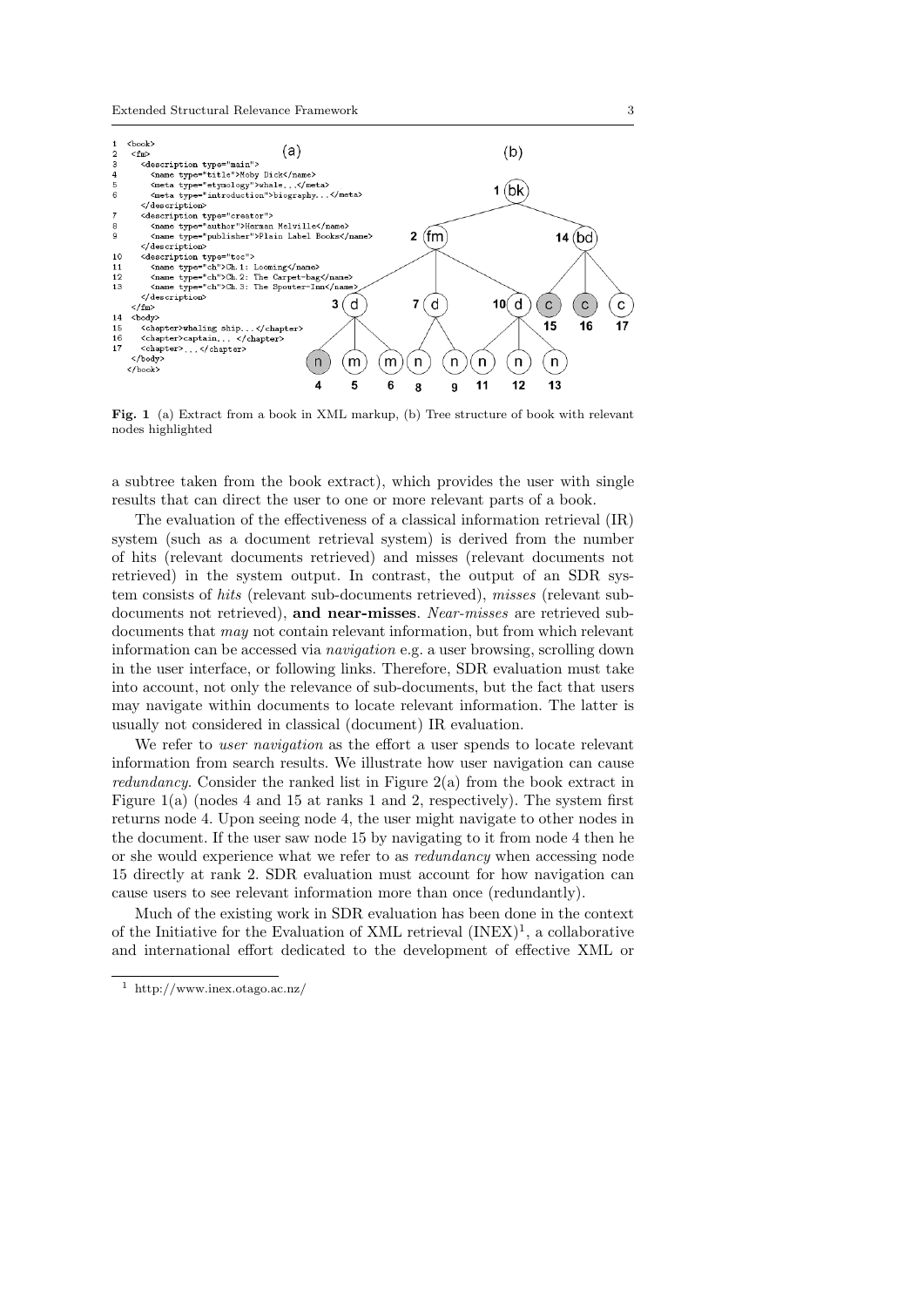focused retrieval systems. Since 2002, INEX has investigated a wide range of SDR search tasks. This has resulted in task-specific evaluation approaches for element retrieval [34, 24, 35, 28], passage retrieval [31] and tree retrieval [5].

It is widely known that the evaluation of the range of SDR tasks has challenged INEX since its beginnings [41]. For instance, in our earlier work [5], we showed how most of the current approaches cannot evaluate tree retrieval because they are not able to represent how users satisfy their information need with tree-structured results. Analogous limitations have also been observed when customizing measures to evaluate specific search tasks [32]. This situation has resulted in SDR evaluation measures (and performance results) that cannot be compared with respect to each other and across search tasks. There are three main reasons for this: (1) current SDR measures have different ways to consider and calculate relevance, user navigation and redundancy, (2) they rely on task-specific assumptions of how the user information need is satisfied, and (3) they depend on the relevance assessment methodology.

The main contribution of this work is to address the above limitations by proposing a single framework, called the Extended Structural Relevance (ESR) framework, that allows evaluation across SDR search tasks. ESR is related to our earlier work [5], where we show that tree retrieval is sufficient to capture all existing SDR approaches based on hits in the output. ESR extends our earlier work by considering not only hits, but also, near-misses and misses. More significantly, ESR revisits the relationship between relevance, user navigation and redundancy posited in our earlier work [5] to allow the development of measures that share the same set of parameters when evaluating SDR system performance. A substantial benefit is that it then becomes possible to compare the performance differences between SDR systems, where various models of user navigation and relevance are involved. The flexibility to support a wide variety of measures in a single framework is an important advancement in SDR for investigating future search tasks, where navigation has to be accounted for.

The outline of this paper is as follows. Section 2 reviews current approaches to SDR evaluation. Section 3 reviews tree retrieval and provides the notation for this work. Section 4 presents our ESR parameters for relevance, user navigation and redundancy. Section 5 presents the main contribution of this work, the Extended Structural Relevance (ESR) framework. Section 6 presents how to represent existing SDR evaluation measures in ESR. Section 7 presents experimental results comparing our ESR proposals to existing SDR measures. Finally, Section 8 concludes with remarks and future work.

# 2 Related Work

The first SDR systems investigated in INEX were element retrieval systems. Their aim was to return relevant XML elements from a collection of XML documents as answers to a given query. The first measures used at INEX to evaluate element retrieval effectiveness consisted of adaptations of classical IR measures, where the notion of a document was replaced by the notion of an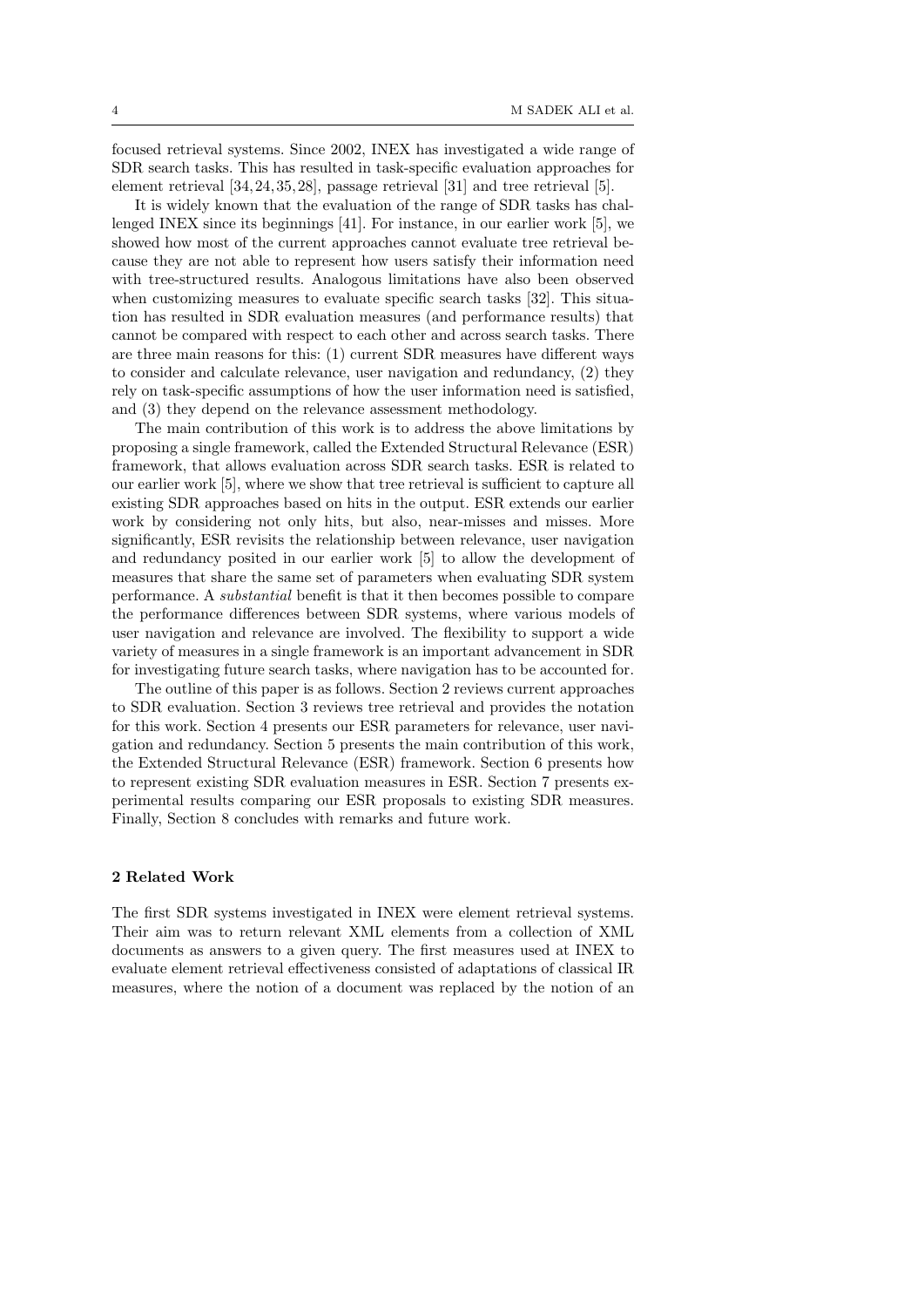

Fig. 2 Different SDR approaches; (a) element/passage, (b) tree

element. These early SDR measures considered the relevance of elements (as simple hits and misses), but ignored user navigation and redundancy. Later approaches to SDR evaluation proposed measures that capture user navigation and redundancy, as well as applying to other SDR tasks. We introduce some of the approaches next, while the actual measures are presented in Section 6.

Extended cumulated gain (XCG) [24] is a family of cumulated gain (CG) [20] measures for evaluating element retrieval. XCG is motivated on the observation that the effect of redundancy on the relevance of results is akin to wasted user effort because the same information, seen more than once, is not relevant to the user [27]. Effectiveness in XCG is defined by comparing the user gain in relevant information from a system to the gain obtained by spending the same effort in an ideal system. Ideal elements provide the best results for the user to see relevant information with the least effort. An ideal system ranks elements such that a user maximizes their information gain within a minimum number of ranks and experiences a minimum amount of redundancy. Kazai [23] noted two significant problems with respect to ideality. First, assessing ideal elements and an ideal ranking is a two-fold optimization, which is costly. Second, ideality introduces instability [11], stemming from the chosen assessment methodology determining what constitutes an ideal element.

Precision-Recall with User Modelling (*PRUM*) [35] is an extension of PRecall [37] where navigation to ideal elements is stochastic. PRUM measures precision based on the number of ranks in the output where the user obtains relevant information from ideal elements. Like XCG, PRUM requires knowing the ideal elements but, unlike XCG, it does not require an explicit ranking of ideal elements. The main contribution of PRUM is that it proposes a probabilistic model for user navigation that can be validated through studies of user behaviours. Its main drawback is that, like XCG, it is prone to instability, as it too relies on the adopted methodology for choosing the ideal elements.

A related measure, which solves some of the problems of PRUM by substantially reducing its complexity, and which also allows for graded relevance, is the measure of Expected Precision-Recall with User Modelling (EPRUM ) [33]. For a given recall, it defines precision as a comparison between the minimum rank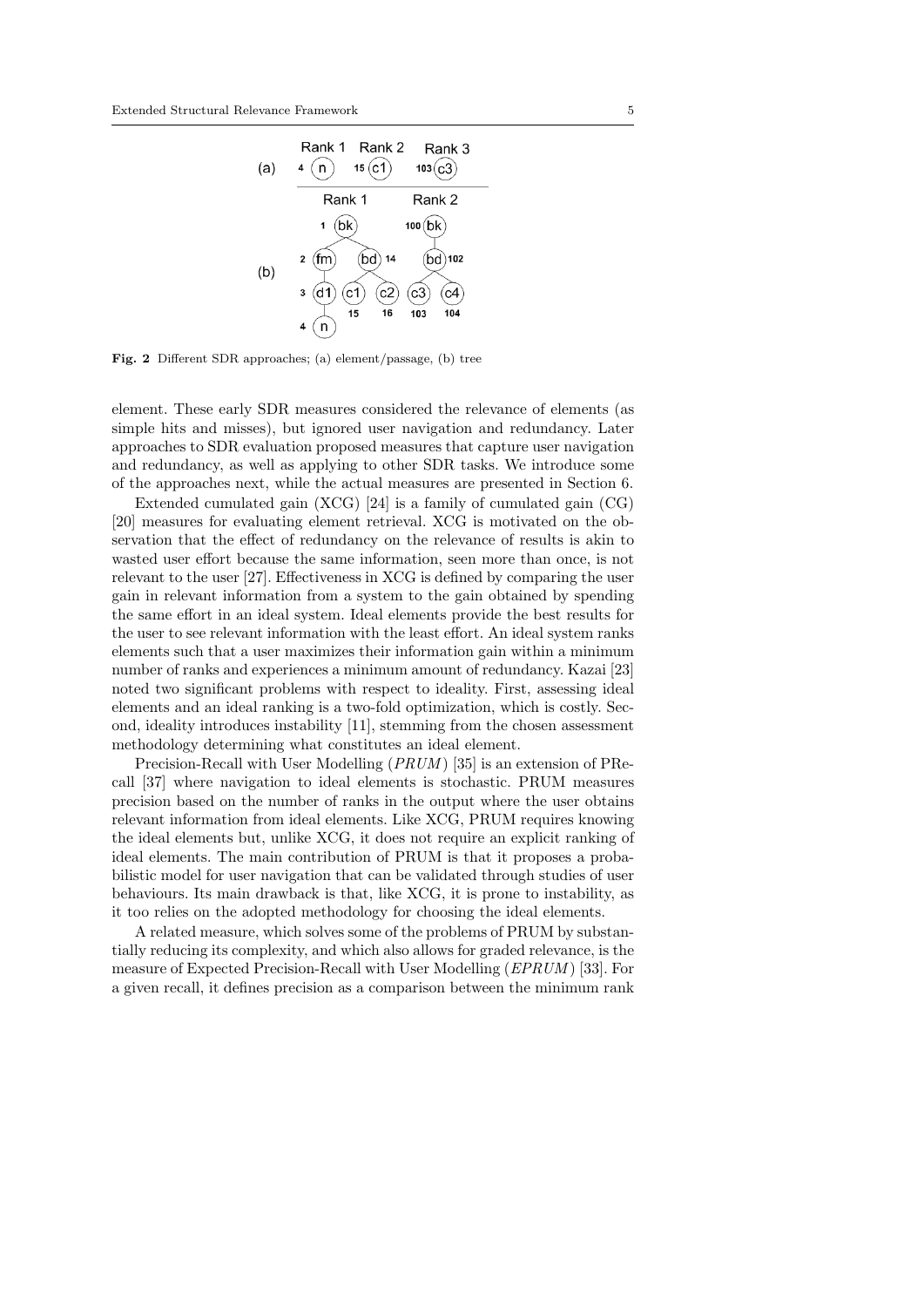that achieves the given recall in an ideal system versus the minimum possible rank that achieves the given recall in the actual system. This approach, although simpler to calculate than PRUM, does not address instability because of its reliance, like PRUM, on ideality.

Highlighting XML evaluation (HiXEval) proposed in Pehcevski & Thom [31], and further finalized in Kamps et al. [22], was developed to evaluate the performance of systems that retrieve (or can be modelled as retrieving) passages, where a passage is a block of text, delineated or not with XML tags (when delineated, the passage is an XML element). We refer to this search task as passage retrieval. HiXEval measures are adaptations of classical IR precision and recall. Unlike XCG and PRUM, HiXEval does not rely on ideality. The main limitation of HiXEval is that it assumes that user navigation does not extend beyond the boundaries of retrieved passages and considers redundancy as only occurring between adjacent retrieved text passages that overlap each other. Overlap of text is a special-case of redundancy, and thus limits HiXEval in the investigation of the overall effect of redundancy when measuring system performance.

Structural Relevance (SR), proposed in our earlier work [5], evaluates tree retrieval. SR is a measure of the user expected gain in relevant information given that users may experience redundancy. SR does not rely on ideality. The main contribution of SR is that it proposes an integrated probabilistic model for expressing relevance, user navigation and redundancy. The key drawback of SR is that it is limited to the measurement of precision based on hits in the output.

User effort and redundancy have been investigated outside INEX. Salton et al. [39] investigated effort in passage retrieval in full-text search. Studies in web retrieval demonstrate how performance is improved by ranking results based on predictions of user navigation within web pages (either modelled from user clicks  $[17]$  or based on tracking navigation e.g.  $[1]$ ). Other work includes Keskustalo et al. [29] who propose a relevance feedback mechanism based on simulating how users prefer to spend effort reading documents and providing feedback to the system to refine search results. In SDR, users see relevant information redundantly because of information fragmentation, i.e. documents are fragmented into sub-documents [30]. Redundancy has also been considered in search result diversification e.g. [14], which stems from the problem of information duplication, i.e. the same information appears in more than one document [9]. The aim is to rank documents to minimize the amount of redundant information contained in them [2]. Whereas our work focuses on the issue of redundancy in IR evaluation, research on diversification is concerned with the ranking of documents.

In the next section, we recall how tree retrieval can be used to model a range of search tasks (including element, passage, and document retrieval), and we introduce some notation. In Section 4, we describe how our proposed ESR framework extends SR to account for near-misses and misses.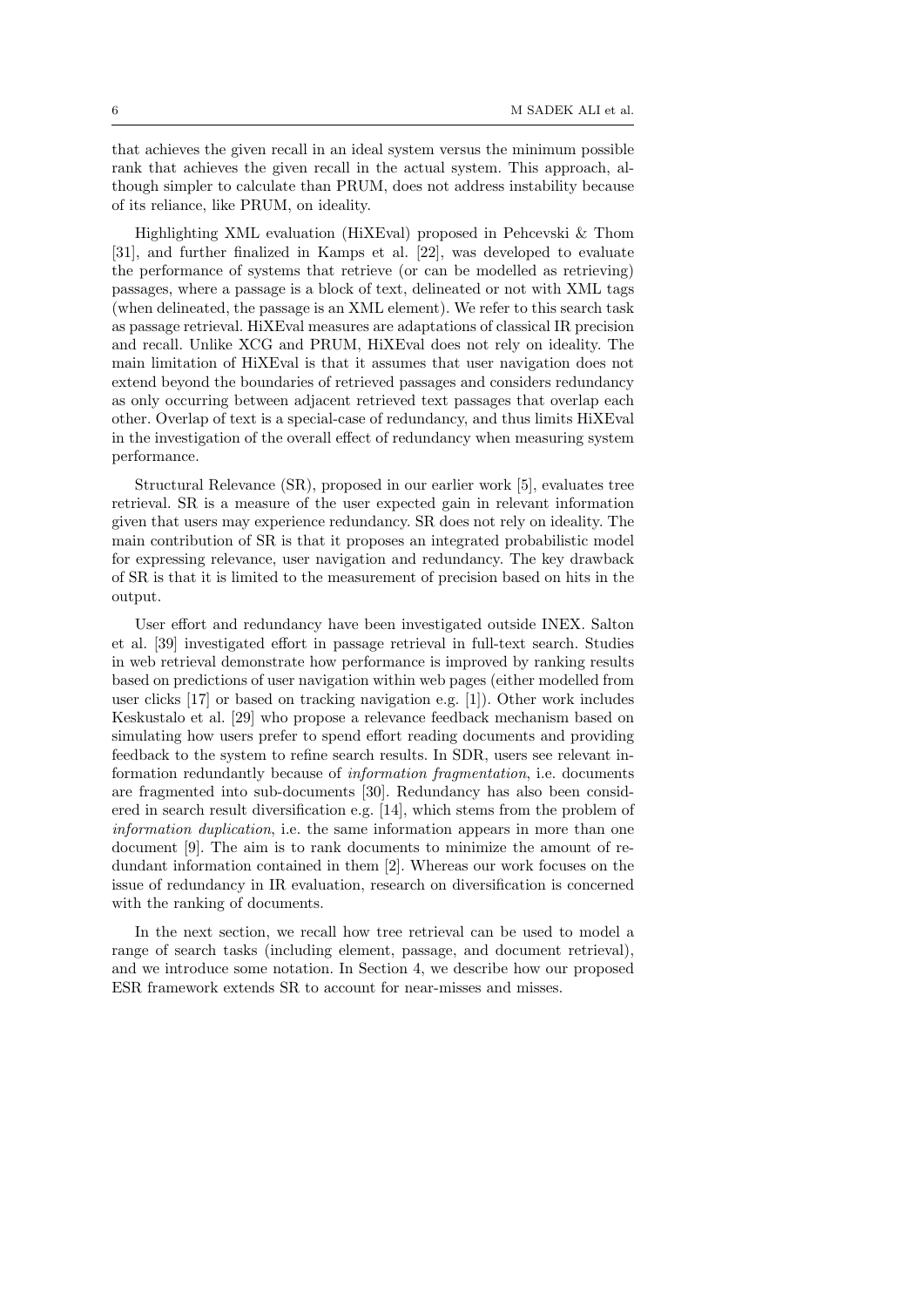

Fig. 3 Trees retrieved from the same document.

# 3 Tree Retrieval Task

In our earlier work [5], tree retrieval is defined as the task of "returning trees that provide the user with access to the document nodes in the collection that are relevant to the user's information need". For a given query, the system outputs a ranked list of trees. The user seeks relevant information in a retrieved tree by looking at the content contained in its nodes. While doing so, the user may navigate from the nodes in the tree to other parts of the document. At any point, the user may choose to return to the system output to access the next lower-ranked tree. This process continues until the user either satisfies his or her information need or exhausts the set of trees retrieved by the system.

Tree retrieval is a general task that can model many SDR search tasks. Figure 2(a) (shown in Section 1) illustrates an example of how trees can model document retrieval (by retrieving the root node of documents), element retrieval (by retrieving a node from the document), and passage retrieval (by retrieving either single nodes or trees of sibling nodes connected by their lowest-common ancestor node).<sup>2</sup>

The evaluation of tree retrieval tasks rests on the following three requirements originally posited in our earlier work [5]:

- (i) the relevance of retrieved trees in the output are not independent of each other and depend on whether users tolerate redundancy,
- (ii) the purpose of the system is to retrieve trees that afford a user access to relevant information by directly visiting a node in the tree or through navigating from a visited node into the rest of the document, and
- (iii) the same relevant information may be expressed in trees of varying structure.

To illustrate how these requirements affect the evaluation of SDR systems, consider the trees in the ranked list shown in Figure 3 as the output from an SDR system for the query "ship captain in Moby Dick" submitted by a

<sup>&</sup>lt;sup>2</sup> In this paper, trees correspond to passages which match exactly with the boundaries of content in document nodes, which is sufficient to evaluate our proposed ESR framework for a number of INEX tasks (Section 7).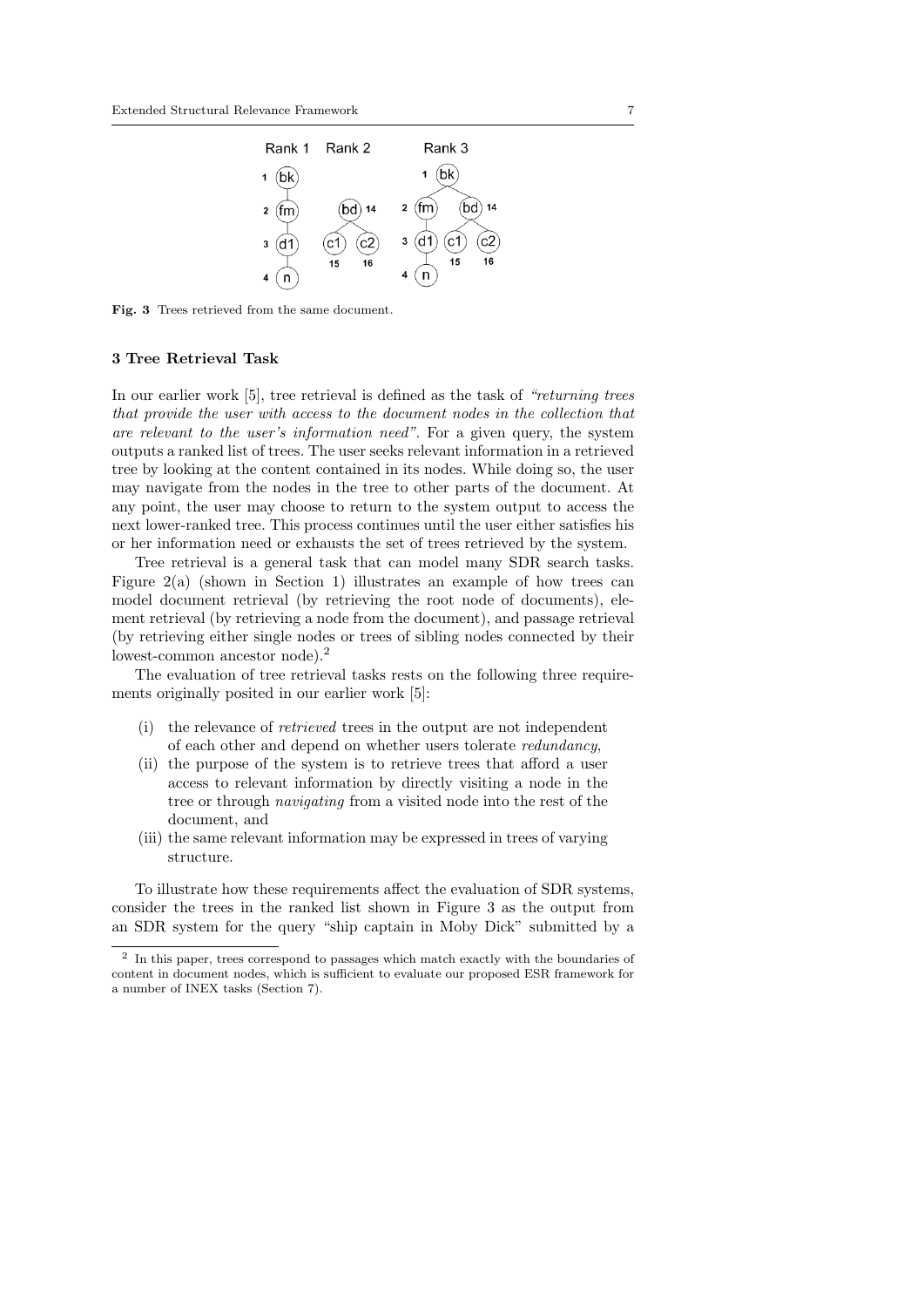user seeking literary references. First, the nodes in the trees in ranks 1 and 2 appear in the tree in rank 3. The user who sees all three trees will see each retrieved node at least twice (i.e., redundantly). This illustrates Requirement (i), in that, the relevance of the tree in rank 3 must account for all of its nodes having been retrieved earlier in the trees at ranks 1 and 2 and thus seen by the user. Second, from the tree in rank 1, the user may navigate to the nodes that appear in the later trees in both ranks 2 and 3. This illustrates Requirement (ii), in that, the relevance of these later trees will be affected by the user navigating from the nodes in the earlier tree. Third, the trees in ranks 2 and 3 would be relevant as literary references because they contain the same relevant chapters. This illustrates Requirement (iii), in that, the evaluation must account for relevant information being retrieved in trees of varying structure.

The requirements above present significant challenges for using current approaches to evaluate tree retrieval systems (discussed at length in our earlier work [5]). Classical approaches to evaluation assume that results are relevant independently of each other, which invalidates Requirement (i). In the context of SDR evaluation, HiXEval does not consider user navigation beyond retrieved passages so it invalidates Requirement (ii). Measures based on ideality (as proposed for PRUM and XCG) do not meet Requirement (iii), of encoding the same information in different trees. This is because it is not practical to determine all possible and equivalent ideal trees. In contrast, SR meets Requirements (i), (ii) and (iii) by using node-level assessments of relevance and user navigation to infer relevance, and by capturing user navigation and redundancy in tree-structured outputs without relying on ideality. But, SR is limited to measuring precision because it does not consider near-misses.

We now define the notation used in this paper. We denote the output of the tree retrieval task as a ranked list  $R = t_1, t_2, \ldots, t_k$  of k distinct subtrees  $t_i$  from a collection C of trees. We denote the sublist of R up to rank i as  $R_i$ . The collection C is a forest of trees where each tree represents a document. A tree  $T = \{T_V, T_E\}$  is a connected, directed, acyclic graph where  $T_V$  is a set of nodes,  $T_E$  is a set of edges between pairs of nodes from  $T_V$ .

Two subtrees from a collection are distinct if one contains a node not found in the other. Subtrees represent the sub-documents retrieved from the collection. A subtree  $t = (t_v, t_e)$  of tree T in collection C satisfies  $t_v \subset T_V$  and  $(e_1, e_2) \in t_e$  if there is a path from nodes  $e_1$  to  $e_2$  in T. Moreover, when we refer to the tree t as a set, it refers to its set of nodes  $t_v$ . A subtree is a tree, and we use the terms interchangeably, unless stated otherwise.

The simplest tree is a single node called a singleton. We model element retrieval as systems that retrieve singletons. A singleton is a subtree  $t$  with a single node  $t_v = \{e\}$  and no edges  $t_e = \emptyset$ . We refer interchangeably to subtrees with a single node as either singletons or nodes. A ranked list of nodes  $R = e_1, e_2, \ldots, e_k$  is considered to be the same as a ranked list of singletons  $R = t_1, t_2, \ldots, t_k$  where  $t_i = \{e_i\}$ . We differentiate between nodes (singletons) and trees using  $e$  and  $t$ , respectively. Specific to XML, we refer to nodes as elements. XML elements are nodes in the document tree of an XML document.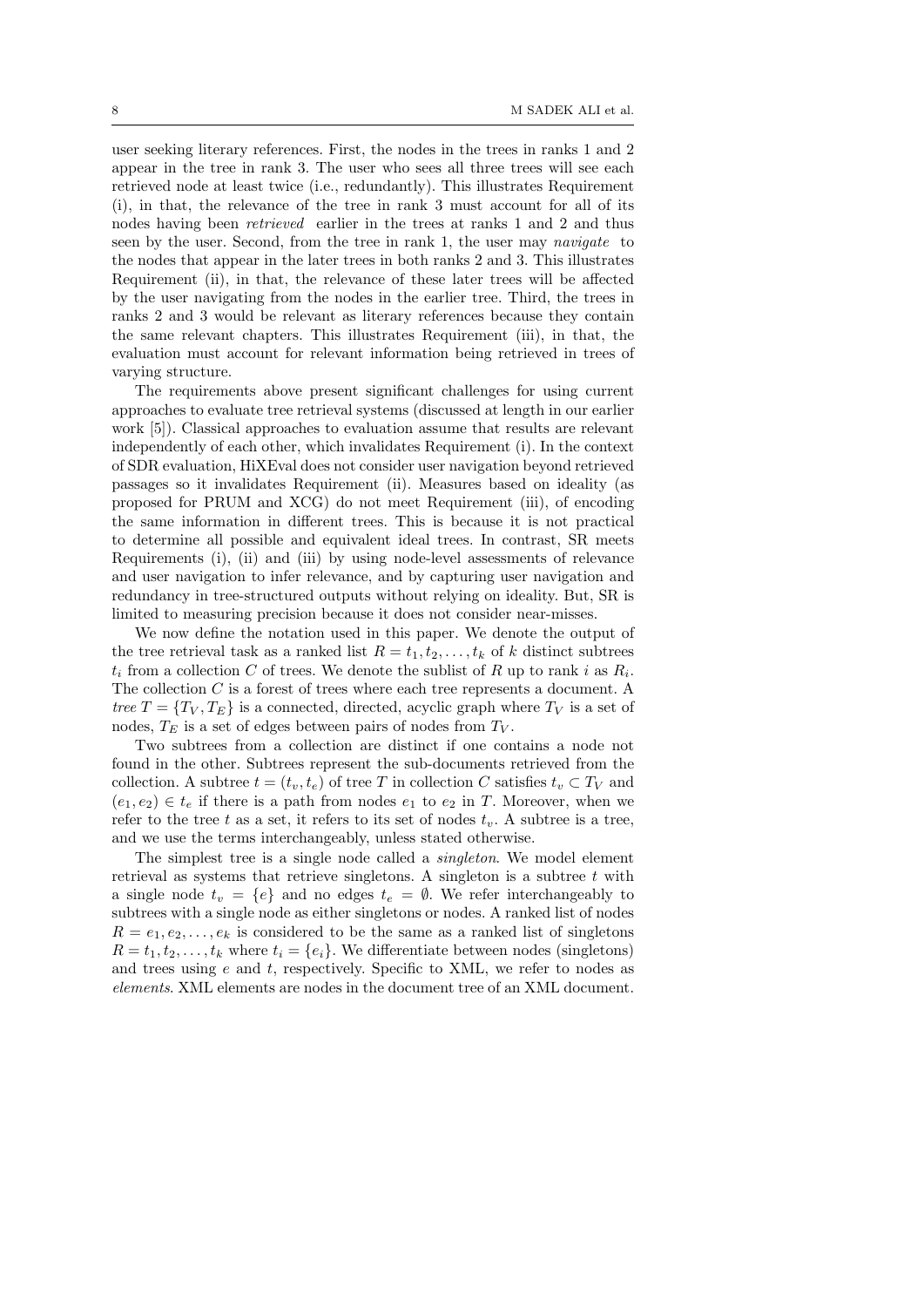# 4 Relevance, User Navigation and Redundancy

Extended Structural Relevance (ESR) is a framework to calculate the user expected gain by conditioning the relevance of seen information with the probability of whether the information is both seen and not redundant to the user. Our framework encapsulates, as parameters, relevance, user navigation and redundancy, which we formalise in Sections 4.1, 4.2 and 4.3, respectively.

# 4.1 Relevance

In IR evaluation, the *relevance* of information is a judgment made by a human assessor on whether the subject matter of the information is meaningful to a given information need. In classical retrieval, the relevance of information objects (e.g. documents) is assumed independent from each other. This is often not the case in SDR because users may navigate between sub-documents, and some information may be seen redundantly [44].

As posited in Piwowarski et al. [35], a user gains relevant information in SDR when it is seen by either retrieval, navigation, or a combination of both. However, a user may consider the information contained in the subdocument, albeit relevant, not useful, i.e. sub-optimal gain, because either it is redundant or its encoding format does not provide an ideal context [24]. In this paper, we refer to the gain from seeing a sub-document as a relevance value. In classical IR, because documents are assumed independent, relevance and relevance value coincide.

How to assess the relevance of sub-documents is an active area of SDR research [36]. Kazai [23] showed that the assessment methodology, based on ideality, introduces instability into the measures (discussed in Section 2). The author suggested that instability can be avoided by: (a) assessing the relevance of information independently of redundancy in the output, (b) assessing relevance without considering how a user may navigate to information, and (c) evaluating system effectiveness based on the effect of user navigation and redundancy on the user gain in relevant information. Suggestions (a) and (b) remove the need to assess ideality. Suggestion (c) implies that good SDR measures evaluate how users spend effort to achieve gain. In this work, we address suggestions (a) and (b) by assuming independence between relevance and user navigation (Assumptions 1 below). We address suggestion (c) by using expected gains and losses.

We recall from Section 1 that users gain relevant information from hits and near-misses. Near misses are defined in Kazai & Lalmas [24] as retrieved subdocuments that, may or may not be relevant, but which can be navigated from by the user to see unretrieved, relevant information. In this work, we reverse this definition. We consider a near-miss as a relevant sub-document that has not been retrieved and that can be accessed by the user via navigation from retrieved sub-documents. A *hit* is a relevant tree in the output. Finally, a *miss*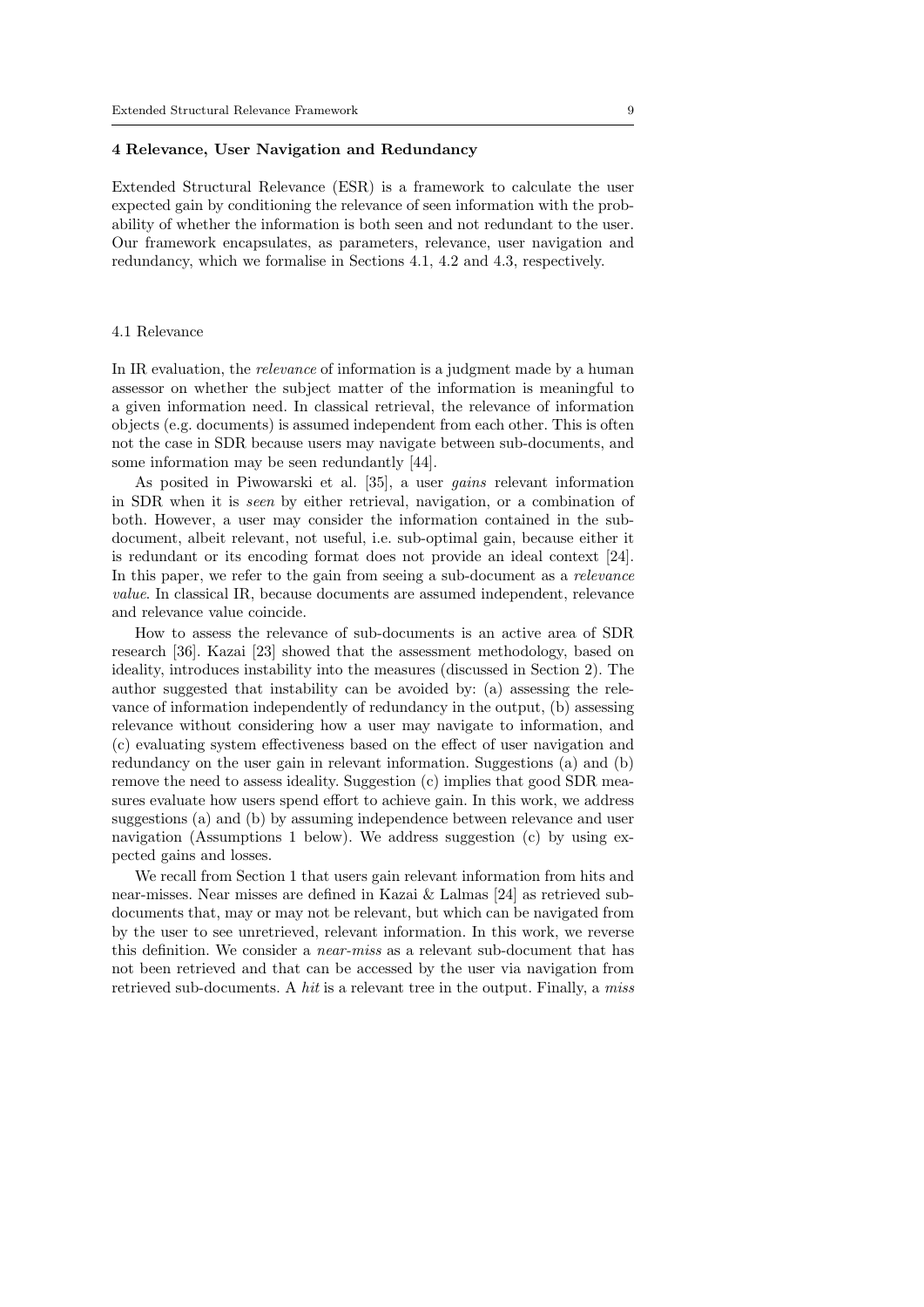| Case        | Gain                | Description                  |
|-------------|---------------------|------------------------------|
| hits        | gain without effort | Retrieved tree seen once     |
| misses      | no gain             | Not retrieved tree not seen  |
| near-misses | gain with effort    | Not retrieved tree seen once |

Table 1 Gain in SDR.

is a relevant tree that is not seen by the user. These three cases define the basis of gain in ESR and are summarized in Table 1.

In ESR, we consider user navigation as a stochastic process. This is based on the observations in Hammer-Aebi et al. [19] where users see nodes by navigating via a graphical user interface from given nodes. Therefore, systems are evaluated in ESR based on expected relevance values, which are calculated by conditioning relevance value by the different cases (hits, misses, and near-misses) where relevant information is possibly both seen by the user and redundant to the user.

The expected relevance value gain is  $E[rel(a)|a$  is seen  $\wedge$  not redundant for both hits and near-misses. Relevant sub-documents that are not seen by the user are called misses, and we refer to the expected relevance value of a miss as a loss. For a miss, the expected relevance value loss is  $E[rel(a)|a \text{ is not seen}]$ <sup>3</sup> To calculate relevance value in ESR, we make the following assumptions:

Assumption 1 (Structural Relevance Assumptions) Relevance is independent of how a user navigates to locate relevant information. Relevance is dependent on whether the user sees relevant information redundantly, i.e., more than once.

These assumptions are required to justify conditioning relevance value on the probability of whether information is seen and redundant. In essence, we are assuming the dependence of relevance on the outcome of the user spending effort (i.e. redundancy) and not dependent on the amount of effort spent (i.e. ranks consulted and user navigation). Using the above assumptions, we obtain  $E[rel(a)]$ a is seen  $\wedge$  not redundant $] = rel(a) \times p(a$  is seen  $\wedge$  not redundant). We next use this to develop expected relevance values across hits, misses, and near-misses to show how gain is calculated in ESR.

Consider a hit  $a_{hit}$  at a given rank m in a ranked list R. At rank m, the user sees the tree in the output. The tree will not be redundant to the user if it has not been navigated to from higher-ranked trees. Let  $1 - p(a_{hit}; R_{m-1})$  denote the probability that the user does not navigate to it from  $R_{m-1}$  the higherranked trees. The expected relevance value gain from a hit is thus  $E(a_{hit}) =$  $rel(a_{hit}) \times (1 - p(a_{hit}; R_{m-1})).$ 

<sup>3</sup> For completeness, we note that users experience relevance value loss when relevant information is seen redundantly, i.e.,  $E[rel(a)|a \text{ is seen } \wedge redundant]$ . We refer to this as the relevance value shrinkage, in that, this value represents the diminution in the expected relevance value that the user can gain from hits and near-misses. For any tree, the total probability for expected relevance value is  $P(a \text{ is seen}, a \text{ is not redundant}) + P(a \text{ is seen}, a \text{ is redundant}) +$  $P(a \text{ is not seen, } a \text{ is not redundant}) + P(a \text{ is not seen, } a \text{ is redundant}) = 1.$  A tree cannot be both unseen and redundant, therefore  $P(a \text{ is not seen}, a \text{ is redundant}) = 0$ . We do not further consider shrinkage in this paper.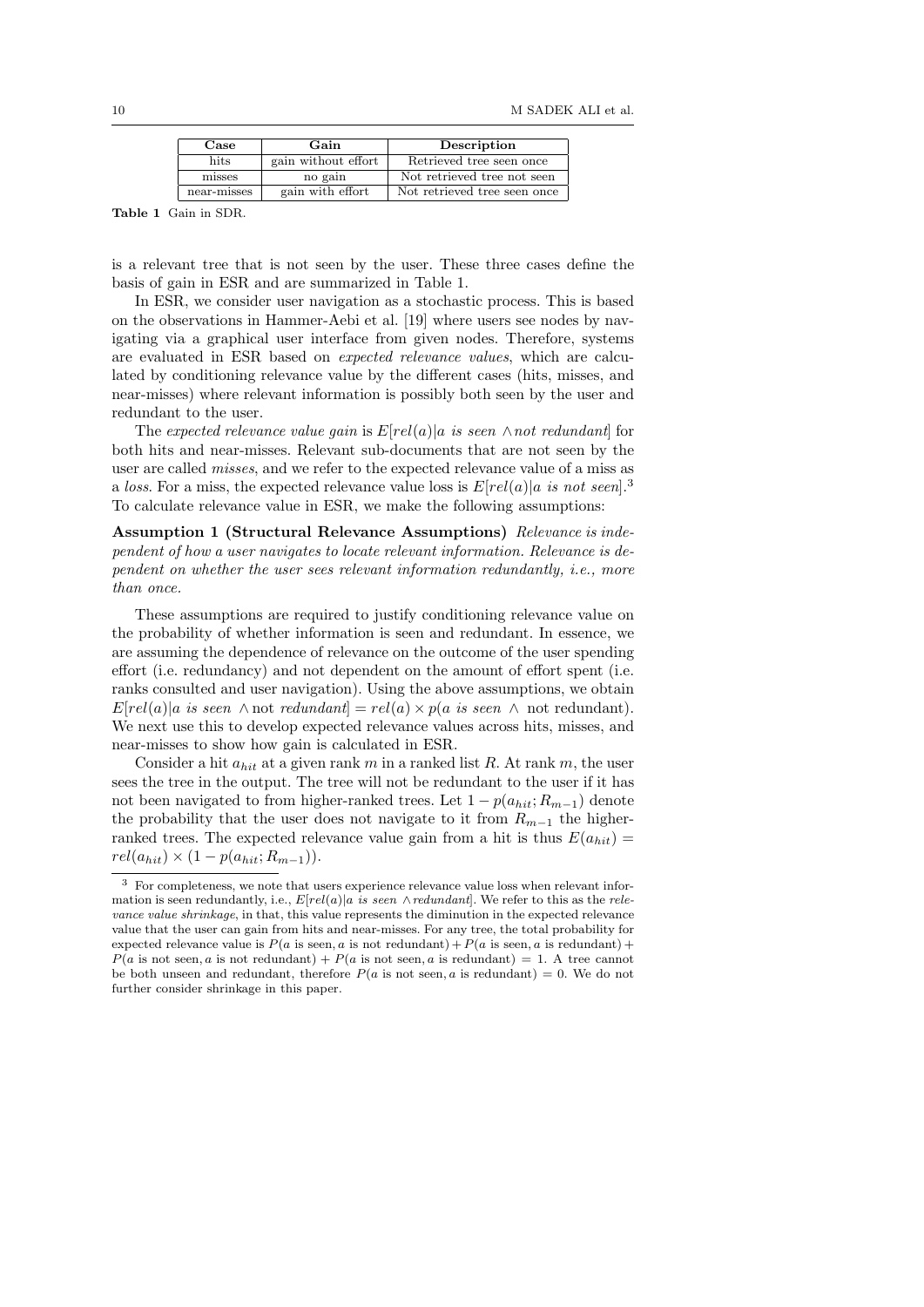Next, consider a miss  $a_{miss}$  in a ranked list R. For it to be a miss, the user would not see it. So, the user would not navigate to it from the trees in the output R. Let  $1 - p(a_{miss}; R)$  denote the probability that the user does not navigate to see tree  $a_{miss}$ . Thus, the expected relevance value loss from a miss is  $E(a_{miss}) = rel(a_{miss}) \times (1 - p(a_{miss}; R)).$ 

Finally, consider the near-miss  $a_{nm}$  in a ranked list R.  $p(a_{nm}; R)$  denotes the probability that the user navigates from the trees in the output  $R$  to see tree  $a_{nm}$ . The expected relevance value gain from a near-miss is thus  $E(a_{nm}) = rel(a_{nm}) \times p(a_{nm}; R).$ 

This completes our calculation of expected relevance values, namely:

- 1.  $E(a_{hit}) = rel(a_{hit}) \times (1 p(a_{hit}; R_{m-1}))$ , the expected relevance gain from a hit at rank m seen in the output,
- 2.  $E(a_{miss}) = rel(a_{miss}) \times (1 p(a_{miss}; R))$ , the expected relevance loss from a miss not seen in the collection,
- 3.  $E(a_{nm}) = rel(a_{nm}) \times p(a_{nm}; R)$ , the expected relevance gain from a nearmiss seen in the collection.

These expectations are crucial to our ESR framework. We will revisit these in Section 4.3 where we describe how to calculate *redundancy*, i.e.  $p(a; R)$ . In Section 5, these expectations form the basis of ESR. In Section 6, we then propose several SDR measures formulated using ESR. Finally, in Section 7, we test our proposed measures by evaluating a range of SDR tasks.

#### 4.2 User Navigation

A user may navigate from the retrieved results to seek (further) relevant information. Our interpretation of navigation is largely based on the work of Ali, Consens & Larsen [7], who define navigation as the effort spent by a user in seeking relevant information. More precisely, given a retrieved tree, a user may choose to seek from any node in that tree, via navigation, relevant information contained in nodes outside of that retrieved tree.

To formally capture this, we introduce the user navigation graph which is a graph of a partition of the nodes in the collection where the edges of the graph are weighted. The user navigation graph allows modelling different navigational strategies in tree retrieval (e.g. navigation via document structure, contextual markup, semantic linking) at different granularities, as well as leading to faster computation  $[7, 6]$ . The weight between two nodes reflects the effort associated with the user navigating between them. Weights can be derived through the analysis of clicks, time spent, common routes, or retinal focus, and form the basis to calculate probabilities of user navigation in ESR.

Our methodology for measuring effort is inspired by the study in Hammer-Aebi et al. [19], where for a given information need, the user is tasked with finding, judging and marking the relevant parts of a retrieved document. The study begins by presenting the user with a document where retrieved information has been highlighted. The user's attention is directed to an initial highlight,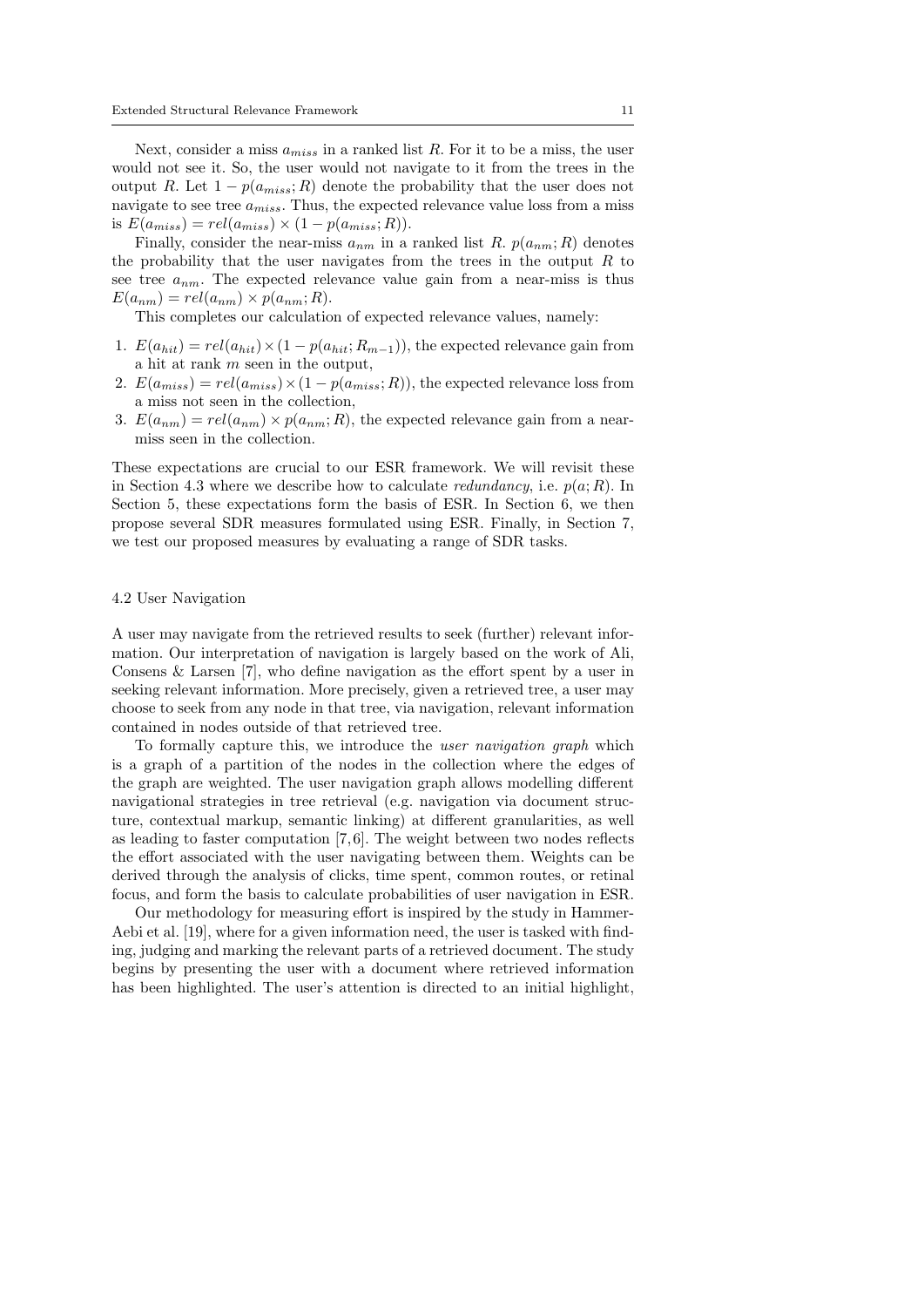

Fig. 4 (a) Tree structure of an article, (b) User navigation graph based on partition

| Route 1             | $e_3 \rightarrow e_1 \rightarrow e_2 \rightarrow e_4$ |
|---------------------|-------------------------------------------------------|
| $\mathrm{Route}\ 2$ | $e_3 \rightarrow e_2 \rightarrow e_4 \rightarrow e_5$ |
| Route 3             | $e_3 \rightarrow e_1 \rightarrow e_6$                 |

Fig. 5 Examples of routes navigated

referred to as the *entry point*. The user then navigates within the document using whatever means provided by the graphical user interface (such as scrollbars or hyperlinks in a table of contents). The user navigation is recorded as steps between nodes along a route starting from the entry point. The effort spent to make each step is measured. Examples of measured effort include cumulated gain [20], tolerance to irrelevance [44], expected search length [13], or time taken to read documents [15].

Let us now demonstrate user navigation along routes. Consider an XML document encoding an article (a) with sections (sec and ss1, respectively) and paragraphs  $(p)$ . Given a user information need, the tree shown in Figure  $4(a)$ shows an article where nodes  $e_3$  and  $e_4$  are relevant. For our example, let us assume that the user navigates solely by clicking on hyperlinks such that a node is visited if and only if the user clicks on a link to the node. The node identifiers are shown beside each respective node, and their character lengths are shown in parentheses. So, for instance, node  $e_3$  is 30 characters long. Figure 5 shows three examples of routes. Route 1 describes a user who entered the document via node  $e_3$ , then stepped to node  $e_1$  then  $e_2$  then  $e_4$ . Route 1 is composed of three steps;  $e_3 \rightarrow e_1, e_1 \rightarrow e_2$ , and  $e_2 \rightarrow e_4$ . As a possible measure of effort, let the number of times a step is observed indicate the ease with which users navigate it. Based on the routes shown in Figure 5, step  $e_3 \rightarrow e_1$  requires less effort than step  $e_3 \rightarrow e_2$  because  $e_3 \rightarrow e_1$  occurs twice whereas step  $e_3 \rightarrow e_2$  occurs only once.

Next, to determine the probabilities needed to calculate ESR, we partition the nodes in the collection into a user navigation graph where directed edges are defined based on the routes users navigate. The weights on these directed edges are inversely proportional to the effort that users spend. To calculate ESR, we calculate probabilities for navigating steps based on the user navi-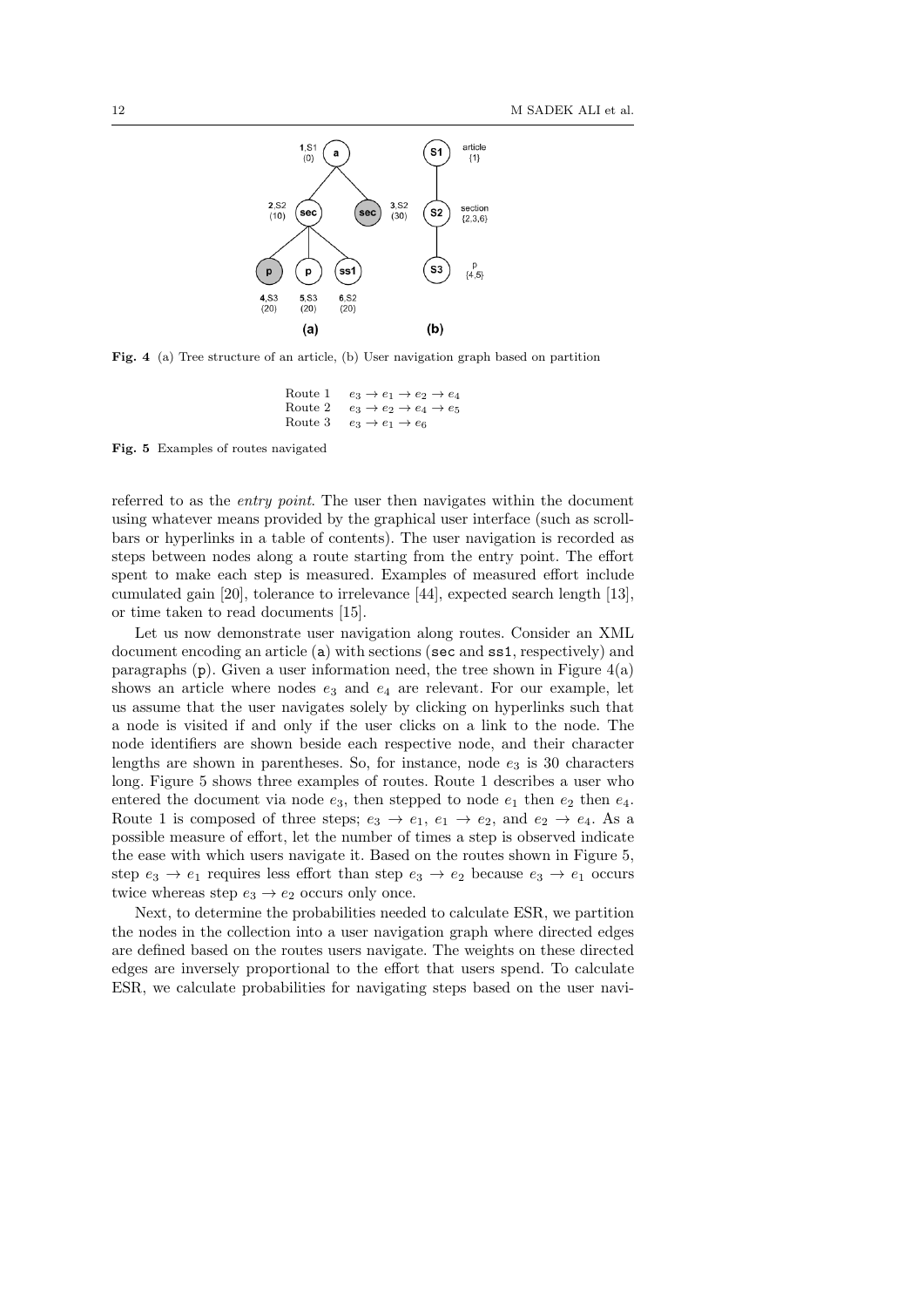|                     | e <sub>1</sub> | $e_2$   | $e_3$ | $e_4$     | $e_5$          | $e_6$  |
|---------------------|----------------|---------|-------|-----------|----------------|--------|
| $e_1$               |                | 1(0.5)  |       |           |                | 1(0.5) |
| $\scriptstyle{e_2}$ |                |         |       | 1.0<br>2( |                |        |
| $e_3$               | 2(0.66)        | 1(0.33) |       |           |                |        |
| $e_4$               |                |         |       |           | $\mathbf{1}$ . |        |
| $e_5$               |                |         |       |           |                |        |
| $e_6$               |                |         |       |           |                |        |

Table 2 Elementary user navigation weights and navigation probabilities (in parentheses).

gation graph weighted by some function of effort. A higher probability for a step between two nodes corresponds to a lower effort for the user to take the step. Let  $\tilde{p}(e_i; e_j)$  denote the probability of navigating to node  $e_i$  from node  $e_j$ , i.e.,  $e_j \to e_i$ . Thus, if  $\tilde{p}(e_i; e_j) > \tilde{p}(e_a; e_b)$  then we can conclude that the user spends less effort to take step  $e_i \rightarrow e_i$  than for step  $e_b \rightarrow e_a$ .

The most obvious partition to choose is the collection itself where the nodes in the user navigation graph correspond, one-to-one, with the nodes in the collection. We refer to this case as the elementary user navigation graph. Let our user navigation graph be the elementary case, which, in this case, is the tree shown in Figure  $4(a)$  with bi-directional edges. Let us consider the steps in the observed routes (such as the examples shown in Figure 5) as edges in the user navigation graph.

Let  $w(e_i; e_j)$  be the weight on a directed edge between node  $e_j$  to node  $e_i$  in the user navigation graph. For this example, let the weight  $w(e_i; e_j)$  be the number of occurrences of step  $e_j \to e_i$  in Figure 5 and let us assume that the effort spent is independent across routes and steps. Thus, for instance, the weight  $w(e_1; e_3)$  is 2 and  $w(e_2; e_3)$  is 1 given the routes shown in Figure 5<sup>4</sup> Table 2 summarizes our example weighting matrix for the elementary user navigation graph in Figure 4(a) given the observed routes in Figure 5.

We now calculate the *ESR navigation probabilities*. We calculate the probability of the user navigating the step  $e_j \to e_i$  using  $\tilde{p}(e_i; e_j) = w(e_i; e_j)/W(e_i)$ where  $W(e_i) = \sum_{j=1}^{N} w(e_i; e_j)$  denotes the total weight of the directed edges in the user navigation graph leading to  $e_i$ . The total probability of navigating to node  $e_i$  from all other nodes in the collection is  $\sum_{i \neq j} \tilde{p}(e_i; e_j) = 1$ , if and only if it is possible for the user to navigate to  $e_i$ . Otherwise,  $\tilde{p}(e_i; e_j)$  is 0. For instance, the probability  $\tilde{p}(e_3; e_1)$  is  $2/3 = 0.66$  because the total weight on the edges leading to  $e_3$  is  $w(e_3; e_1) + w(e_3; e_2) = 2 + 1 = 3$  and  $w(e_3; e_1) = 2$ . The values in parentheses in Table 2 summarize the ESR navigation probabilities modelled as elementary user navigation using the routes shown in Figure 5.

<sup>4</sup> A special case of navigation is abandonment which occurs when a user opts to not navigate. We denote the probability that a user abandons navigation from node e with  $\tilde{p}(e; e)$ . To account for abandonment, we could include the terminal nodes of routes in our weights  $w(e; e)$ . For instance, consider the routes shown in Figure 5, our weights for abandonment would be  $w(e_4, e_4) = 1$ ,  $w(e_5, e_5) = 1$ ,  $w(e_6, e_6) = 1$  and  $w(e, e) = 0$  for all other nodes. Other approaches would be to include in our weighting scheme the amount of time users spend in given nodes. For simplicity, we ignore abandonment in our examples so  $w(e; e) = 0$ and  $\tilde{p}(e; e) = 0$  for all nodes.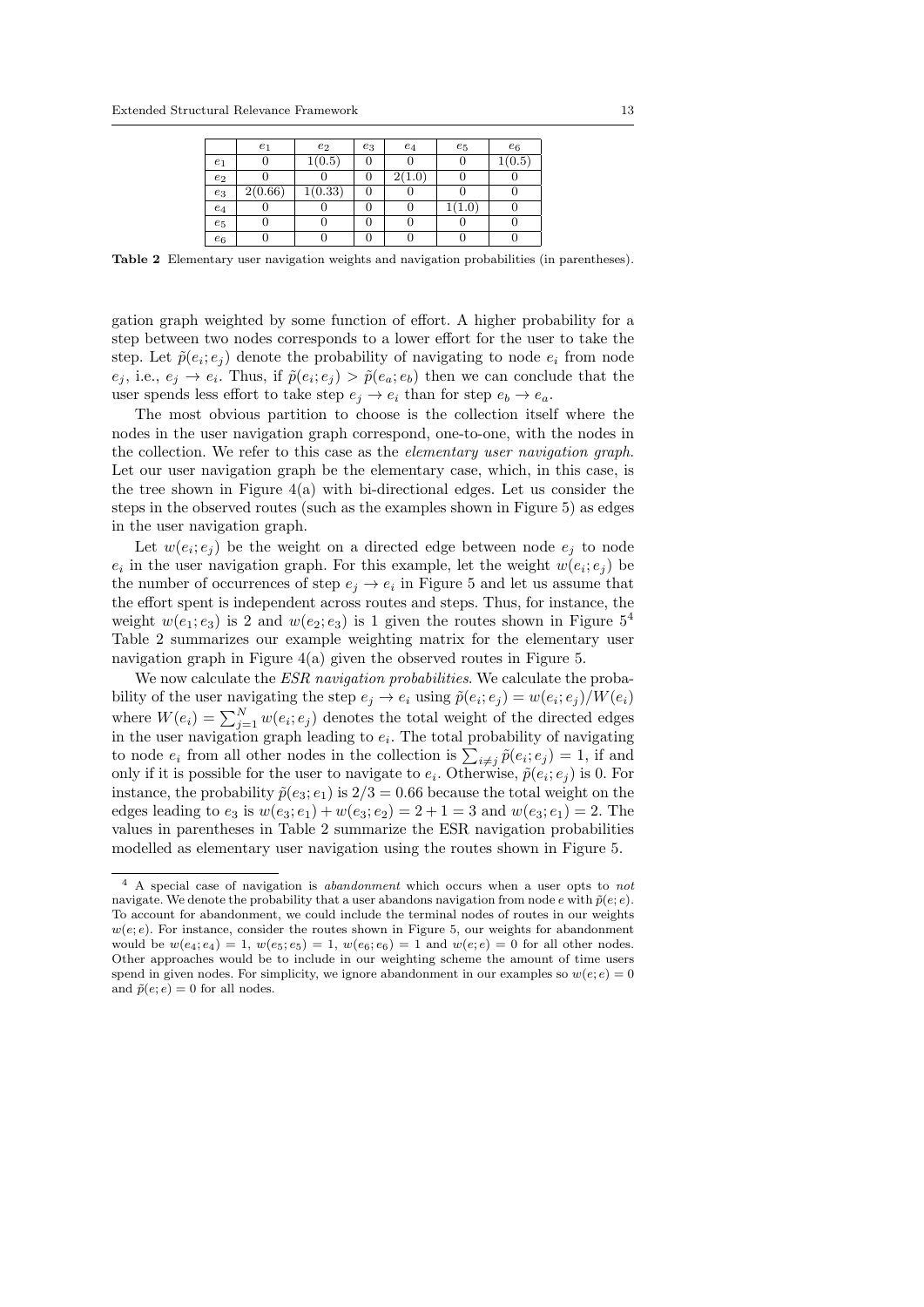|         | S1     | S <sub>2</sub> | S3     |
|---------|--------|----------------|--------|
| S1      | 0      | 2(1.0)         | 0      |
| $^{S2}$ | 2(0.4) | 1(0.2)         | 2(0.4) |
| S3      |        |                | 1(1.0) |

Table 3 Summary model weights and navigation probabilities (in parentheses) where  $S1, S2$ , and  $S3$  are the summary nodes shown in Figure 4(b).

In practice, the weights in elementary user navigation graphs cannot be determined (e.g. via human studies) because the graphs can be very large. Indeed, if  $N$  is the number of nodes in the collection, for each node  $e_i$ , there will be  $N-1$  probabilities  $\tilde{p}(e_i; e_j)$  needed to define navigation. Therefore,  $N \times$  $(N-1)$  weights are needed to calculate  $\tilde{p}(e_i; e_j)$  for all nodes in the collection, which is impractical to assess in user studies for large  $N$ . We therefore consider a simplified model for navigation where the user navigates from one node subset to another, where the set of subsets form a partition of the nodes in the collection. For instance, the nodes in the tree shown in Figure  $4(a)$ can be grouped by their XML tags: article node  $e_1$ ; section nodes  $e_2$ ,  $e_3$ , and  $e_6$ ; and **paragraph** nodes  $e_4$  and  $e_5$ . Figure 4(b) shows a graph based on this partitioning scheme where  $S1$  contains article nodes;  $S2$  contains section nodes; and, S3 contains paragraph nodes. We proposed this approach originally in Ali, Consens, & Lalmas [6] using XML tags to partition nodes, and later validated our approach in Ali, Consens & Larsen [7].

Using this partition, we weight the directed edges between partitions. For instance, in Table 2, the outgoing steps from the nodes in  $S2$  are:  $e_3 \rightarrow e_1$ twice,  $e_3 \rightarrow e_2, e_2 \rightarrow e_4$  twice. This corresponds to the following weights on the edges from  $S2: w(S1; S2) = 2, w(S2; S2) = 1,$  and  $w(S3; S2) = 2$ . Table 3 shows the resulting weighting matrix. We approximate the probability of navigation as  $\tilde{p}(e_i; e_j) \approx \tilde{p}(S_i; S_j) = w(S_i; S_j) / W(S_i)$  where  $S_i$  denotes the partition of node  $e_i$  and  $S_j$  denotes the partition of node  $e_j$ , respectively. For instance,  $\tilde{p}(e_3; e_1) \approx \tilde{p}(S2; S1) = w(e_3; e_1)/(w(e_2; e_4) + w(e_3; e_1) + w(e_3; e_2)) =$  $2/(2 + 2 + 1) = 0.4$ . Table 3 summarizes (in parentheses) the ESR navigation probabilities for this model.

Partitioning schemes, such as the one described above, can be used to model different navigational strategies and lead to less costly computation. A further computational reduction is presented in our earlier work [5] where user navigation can be calculated over an infinite number of steps, i.e., using steady-state probabilities.

For instance, in Ali, Consens & Larsen [7], we use the partitioning schema developed in Consens, Rizzolo  $\&$  Vaisman [12] and analysis from the evetracking study in Hammer-Aebi et al. [19] to model navigation in the INEX Wikipedia collection as a graph consisting of four partitions (namely, article, section, ss1, other) where each partition is weighted inversely to the tag depth of the nodes included in the partition. We refer to this as a depthweighted summary model of navigation and use this model in our experiments (Section 7).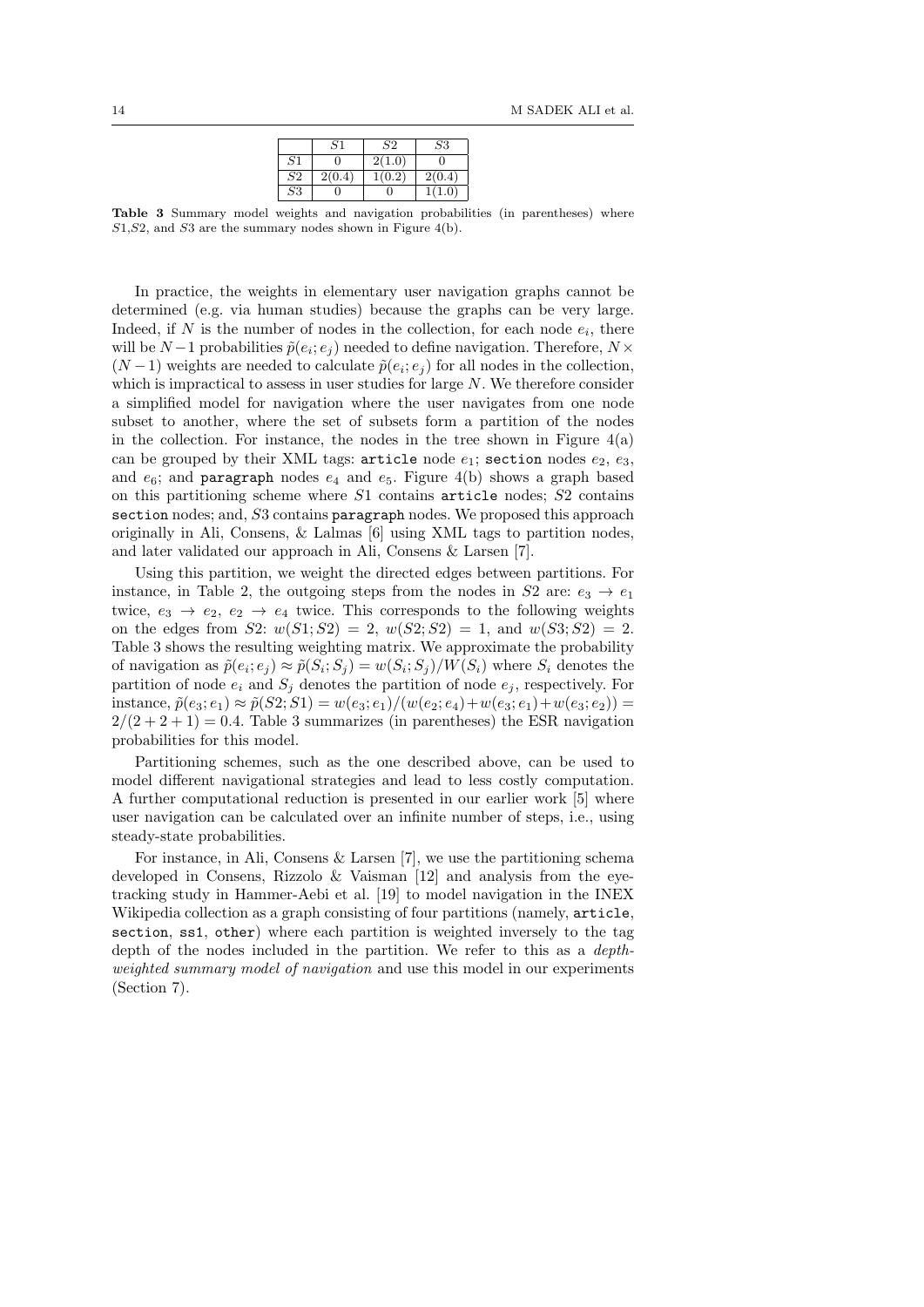#### 4.3 Redundancy

Redundancy occurs when a user sees the same relevant information more times than they tolerate [44]. Previously, in Section 4.1, we defined the user expected gain (and loss) of relevance value without clarifying how to calculate redundancy. In ESR, redundant information is considered not relevant to the user, and we consider information redundant if it is seen more than once.

Below, we restate the expected gains in Section 4.1 from hits (Equation 1) and near-misses (Equation 3), and the expected loss from misses (Equation 2).

$$
E(a_{hit}) = (1 - p(a_{hit}; R_{m-1})) \cdot rel(a_{hit}) \tag{1}
$$

$$
E(a_{miss}) = (1 - p(a_{miss}; R)) \cdot rel(a_{miss}) \tag{2}
$$

$$
E(a_{nm}) = p(a_{nm}; R) \cdot rel(a_{nm})
$$
\n(3)

where R is a ranked list output of k trees,  $R_i$  is a sublist of R up to rank i such that if  $i > k$  then  $R_i = R$  and if  $i \leq 0$  then  $R_0 = \emptyset$ ,  $a_{hit}$  is a hit at rank m,  $a_{nm}$  is a near-miss,  $a_{miss}$  is a miss,  $rel(a)$  is the relevance value of tree a, and  $p(a; R)$  is the probability that the user will see tree a once by navigating from the trees in output R.

Now, we explain the calculation of  $p(a;R)$  using the probability  $\tilde{p}(t_i;t_j)$ that a user navigates from the nodes of tree  $t_j$  to the nodes in tree  $t_i$ . The user sees a tree by navigating to all of its nodes. The probability of seeing a tree by navigating to its nodes from a given tree is presented in our earlier work [5]. We state the probability here, as follows,

$$
\tilde{p}(t_i; t_j) = \frac{\sum_{e_j \in t_j/t_i} \sum_{e_i \in t_i/t_j} \tilde{p}(e_i; e_j)}{|t_i| \cdot |t_j|} \tag{4}
$$

where  $t_i$  is a tree from the collection,  $t_j$  is a different tree from the collection,  $x/y$  denotes the set of nodes in tree x not in tree y,  $e_i$  and  $e_j$  are nodes, |t| is the number of nodes in tree t, and the probability  $\tilde{p}(e_i; e_j)$  is the probability that a user will navigate to node  $e_i$  given that he or she navigates from node  $e_j$  (as shown in Section 4.2).

We next explain navigation between trees shown in Equation 4. Consider a user navigating from the nodes in tree  $t_j$  to the nodes in tree  $t_i$ . Assume that each visit to a node by the user is independent. From a visit to node  $f$  in subtree  $t_i$ , the expected number of distinct nodes from subtree  $t_i$  that the user would see is  $E[t_i; f] = \sum_{e \in t_i} \tilde{p}(e; f)$ . For each node in  $t_j$ , the previous expected number of distinct nodes has a maximum value of  $|t_i|$ . We refer to  $t_j$  as the previous subtree, and  $t_i$  as the current subtree. The number of nodes seen in the current subtree from the previous subtree is  $\sum_{f \in t_j} E[t_i; f]$ . The maximum number of nodes seen is  $|t_i| \cdot |t_j|$ . The proportion of the nodes in the current subtree that were seen from the previous subtree is  $\tilde{p}(t_i; t_j) = \sum_{f \in t_j} E[t_i; f]/(|t_j| \cdot |t_i|)$ . This is the probability that the nodes in the current subtree have been seen from the previous subtree. Substituting the expected number of distinct nodes for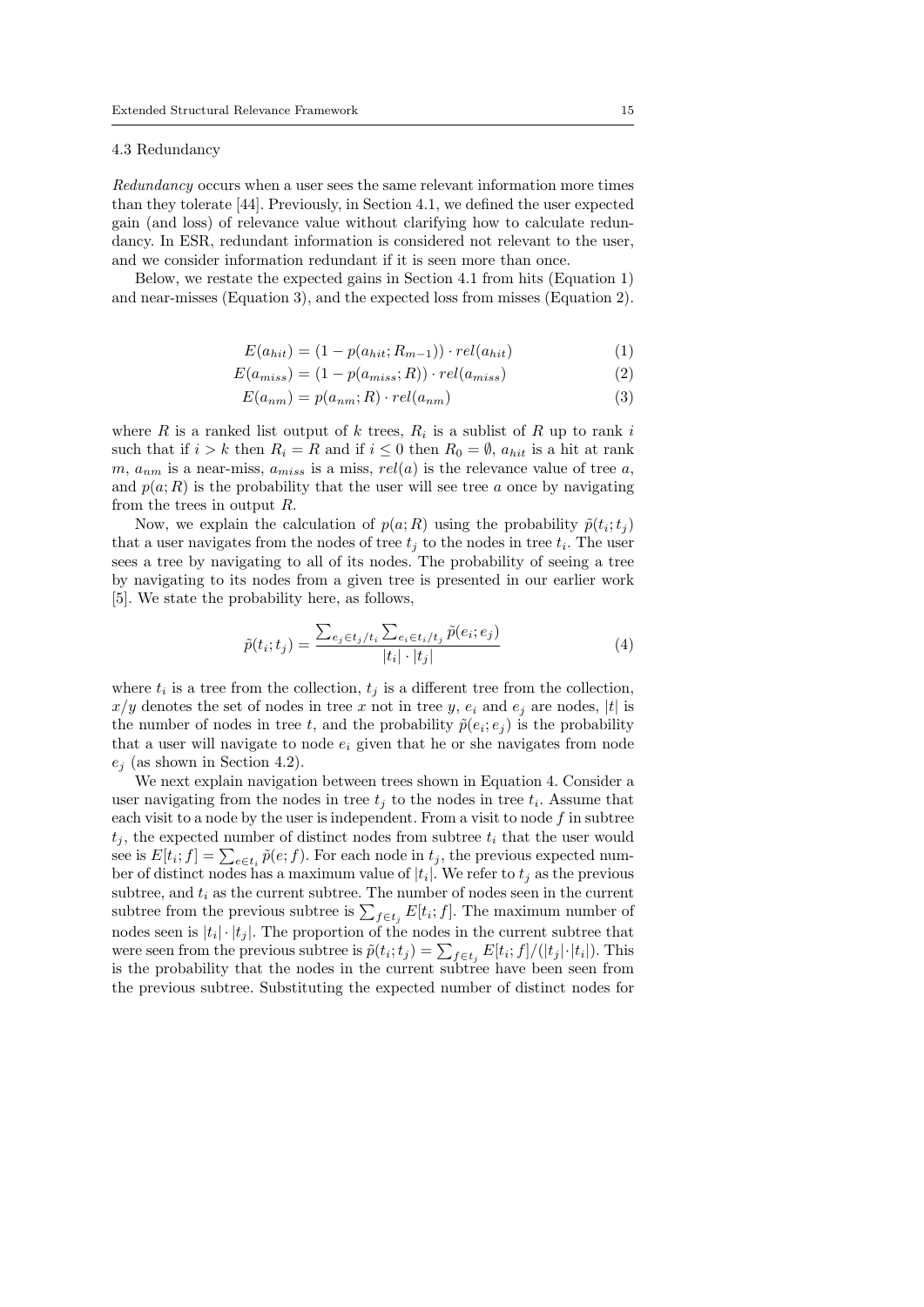$E[t_i; f]$ , the probability becomes  $p(t_i; t_j) = (\sum_{f \in t_j} \sum_{e \in t_i} p(e; f)) / (|t_i| \cdot |t_j|)$ and, thus we obtain Equation 4.

Finally, in Section 4.1 above, we defined redundancy in ESR as the conditioning probabilities for expected gains (losses) from hits and near-misses (misses). We recall that  $p(a; R)$  denotes the probability  $P(a \text{ is seen once}; R)$ that tree  $a$  is seen once by navigating from the trees in the output  $R$ . Assume that the navigation from each tree in the output is independent. We can calculate redundancy  $p(a; R)$  using Equation 4, as follows

$$
p(a;R) = 1 - \prod_{j=1}^{k} (1 - \tilde{p}(a; t_j))
$$
\n(5)

where a is a tree in the collection,  $R = t_1, t_2, \ldots, t_k$  is an output of k trees, and  $\tilde{p}(a;t_i)$  is shown in Equation 4.

# 4.4 Example Toy System and Models

In this section, we present a toy collection, a navigation model, a set of relevance judgments, and three example system outputs that we will use in later Sections 5 and 6.5 to demonstrate ESR.

For a query, consider the retrieval of elements from the article shown in Figure 4(a). Let the assessed elements be  $e_3$  and  $e_4$ , i.e.  $A = e_3, e_4$ . When relevance is binary, let  $rel(e_3) = rel(e_4) = 1$ . When we use the number of highlighted characters to measure relevance (relevance by length), let  $rel(e_3) = 30$  and  $rel(e_4) = 20$ . The relevance values for both *binary relevance* and *relevance* by length of  $e_3$  and  $e_4$  are shown in Table 4. User navigation, the probability of the user navigating to a node from a given node<sup>5</sup>, is shown in Table 5.

|                     | eз            | eл            |
|---------------------|---------------|---------------|
| Binary Relevance    |               |               |
| Relevance by Length | 30 characters | 20 characters |

**Table 4** Relevance value of assessments  $rel(e)$ , for tree e in A

Table 6 shows the outputs for three systems for the query. System  $1(R1)$ retrieves a near-miss in rank 1 and hits in ranks 2 and 3. System 2 (R2) retrieves three near-misses. System 3 (R3) retrieves a near-miss in rank 2 and

<sup>5</sup> Our example ESR navigation probabilities are based on the PRUM user navigation model, used in Section 6.4, for hierarchical navigation which can be found in Equation 9 (p. 22) in Piwowarski et al. [35]. For the current example, we use the PRUM probabilities as weights on the edges of the article graph shown in Figure 4(a) and obtain ESR user navigation as follows:  $\tilde{p}(e_i; e_j) = p(e_j \leadsto e_i) / \sum_e p(e \leadsto e_i)$ . There are, of course, other means to estimate  $\tilde{p}(e_i; e_j)$ . Indeed, our calculation of navigation is purely illustrative. Our intention is not to suggest that ESR and PRUM share equivalent navigation models (because they do not – see Footnote 10).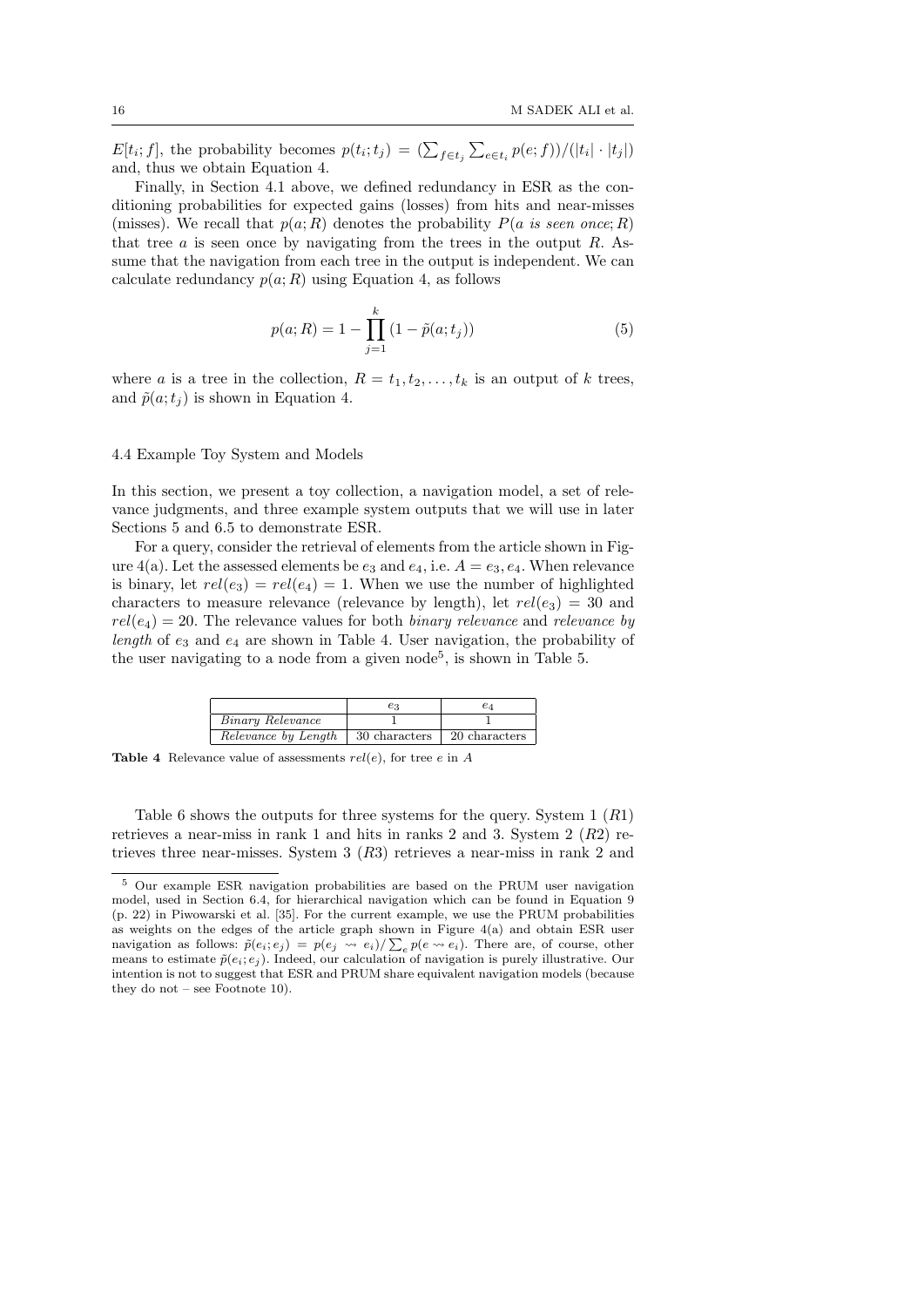|       | $e_1$ | $e_2$ | $e_3$ | $e_4$ | $e_5$ | $e_6$ |
|-------|-------|-------|-------|-------|-------|-------|
| $e_1$ | 0     | 0.53  | 0.16  | 0.11  | 0.11  | 0.11  |
| $e_2$ | 0.63  |       | 0     | 0.133 | 0.133 | 0.133 |
| $e_3$ |       |       | 0     | 0     | 0     | U     |
| $e_4$ | 0.5   | 0.5   |       | 0     | 0     |       |
| $e_5$ | 0.5   | 0.5   |       | 0     | 0     |       |
| $e_6$ | 0.5   | 0.5   | 0     | 0     | 0     |       |

**Table 5** User navigation  $\tilde{p}(e_i; e_j)$ 

hits in ranks 1 and 3. We expect System 2 to have the worst performance because it does not retrieve any hits, and System 3 to have the best performance because it retrieves a hit in rank 1, whereas System 1 does not retrieve a hit until rank 2. We expect System 1 to be the second best performing system.

|                | Ranks          |                |       |
|----------------|----------------|----------------|-------|
|                |                | 2              | 3     |
| System $1(R1)$ | e <sub>1</sub> | $e_3$          | $e_4$ |
| System $2(R2)$ | e <sub>1</sub> | e <sub>2</sub> | $e_6$ |
| System $3(R3)$ | $e_3$          | $e_1$          | $e_4$ |

Table 6 Three example system outputs.

This completes the presentation of relevance, user navigation and redundancy in ESR. In the next section, we present the overall ESR framework where these expected gains and losses are calculated over the relevant trees in the collection in order to compute the user total relevance value gain (loss) for a given output composed of hits, misses, and near-misses, respectively.

# 5 Extended Structural Relevance Framework

Our proposed Extended Structural Relevance framework (ESR) provides the means to formulate measures based on the user expected gain (or loss) in relevance value given redundancy. ESR is motivated by the collection partitioning scheme presented in Bollman [10] (which, in turn, is largely motivated by the much earlier work in Robertson [38]). Bollman [10] shows that a family of document retrieval evaluation measures (such as precision, recall, and fallout) can be derived from the number of hits and misses in the output and the collection. The ESR framework represents a similar family of parameters for SDR measures based on partitioning sub-documents in the output and collection into hits, misses and near-misses.

We begin by partitioning the relevant trees in the collection into hits and misses in the output. For a given information need, consider the relevant trees in the assessments  $A$  that are hits in the output  $R$ . The hits are obtained from the intersection  $R \cap A$  (Equation 6). The misses are obtained from the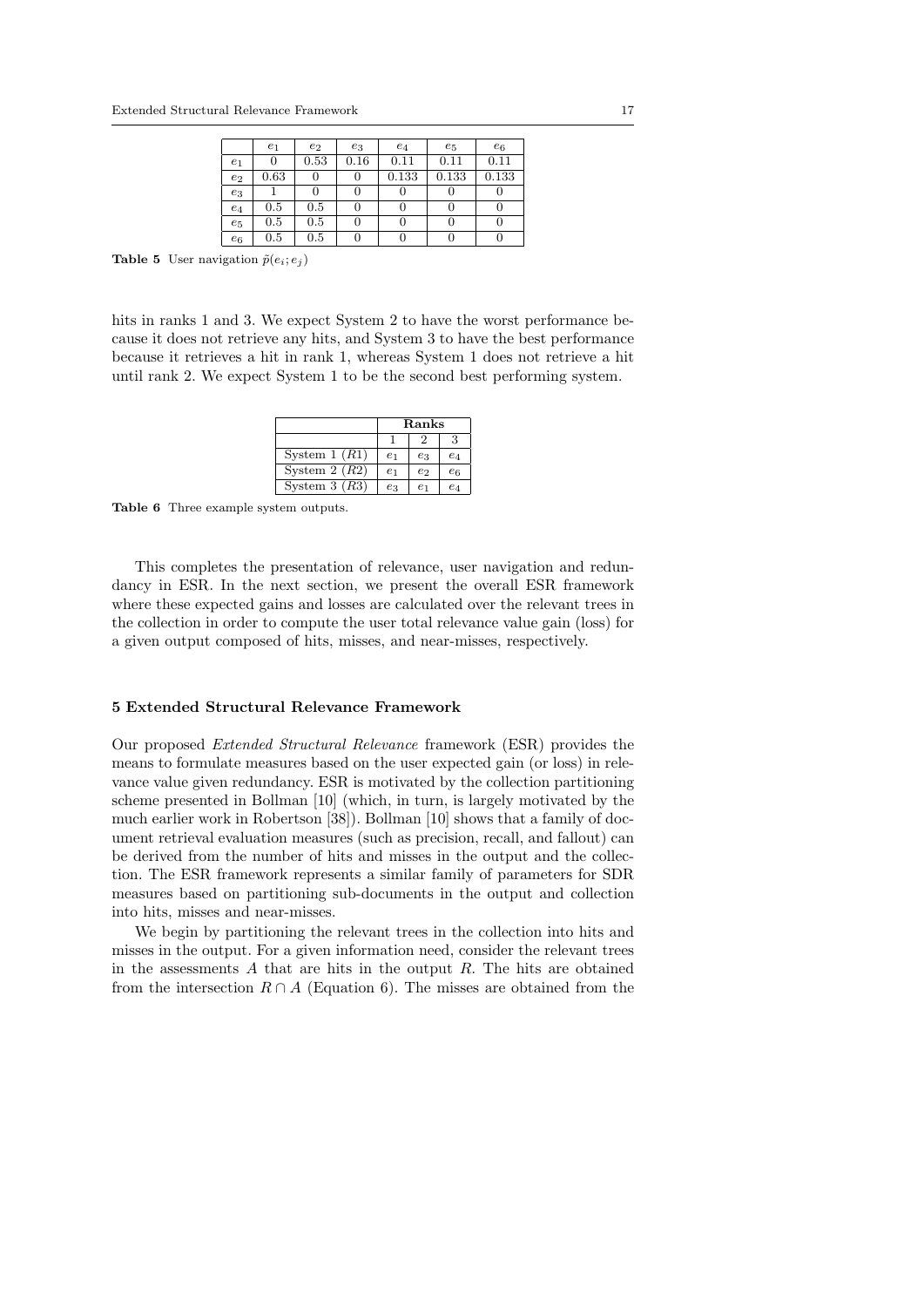set difference  $A/R$  (Equation 7). The hits  $A \cap R$  and misses  $A/R$  define a partition because  $A/R \bigcap A \cap R = \emptyset$  and  $A/R \bigcup A \cap R = A^6$ .

$$
Hits = R \cap A \tag{6}
$$

$$
Misses = A/R \tag{7}
$$

If we assume that relevance value judgments are independent as stated in Assumptions 1, then the total expected relevance value for hits, misses, and near-misses can be obtained by summing the expectations across the trees in the appropriate set of judgments (Equations 6 and 7, respectively). The total expected relevance value gain from hits  $E[Hits, R, A]$  is obtained by summing the expected relevance value of the trees in the set Hits (Equation 6) using the expected relevance value gain for a hit in Equation 1 (in Section 4.3). Similarly, the total expected relevance value loss from misses  $E[\text{Misses}, R, A]$ is obtained by summing the expected relevance value of the trees in the set Misses (Equation 7) using the expected relevance value loss for a miss in Equation 2 (in Section 4.3). Finally, the total expected relevance value gain from near-misses  $E[Near-misses, R, A]$  is obtained by summing the expected relevance value of the trees in the set Misses (Equation 7) using the expected relevance value gain for a near-miss in Equation 3 (in Section 4.3). Thus, the total expected relevance values can be stated, as follows,

$$
E[\text{Hits}, R, A] = \sum_{a \in R \cap A} rel(a) \cdot (1 - p(a; R_{m-1})) \tag{8}
$$

$$
E[\text{Misses}, R, A] = \sum_{a \in A/R} rel(a) \cdot (1 - p(a; R)) \tag{9}
$$

$$
E[\text{Near-misses}, R, A] = \sum_{a \in A/R} rel(a) \cdot p(a; R)
$$
 (10)

where  $R = t_1, t_2, \ldots, t_k$  is a ranked list of k trees,  $A = a_1, a_2, \ldots, a_n$  is a set of n assessments, m is the rank of a in R,  $rel(a)$  is the relevance value of tree a, and  $p(a; R)$  is the probability that the user will see a once when consulting R, i.e., redundancy (Equation 5).

The total expected relevance value in the collection is the sum of the total expected relevance value for hits, misses, and near-misses. We refer to this as the recall-base. It is stated, as follows,

$$
E[\text{Recall-base}, R, A] = E[\text{Hits}, R, A] + E[\text{Misses}, R, A] + E[\text{Near-misses}, R, A]
$$
\n(11)

The total expected relevance value of the recall-base can be defined in this way because *Hits* and *Misses* are disjoint; and the expected loss and gain,

 $6$  Equations 6 and 7 are defined using perfect matches between the trees in the assessments  $(A)$  and the output  $(R)$ . A more general, albeit more complex, approach is to define hits as the trees seen with certainty  $p(a; R) = 1$ , and misses as the trees not seen with certainty  $p(a; R) < 1$ . This is a practical issue and does not constitute any loss in generality.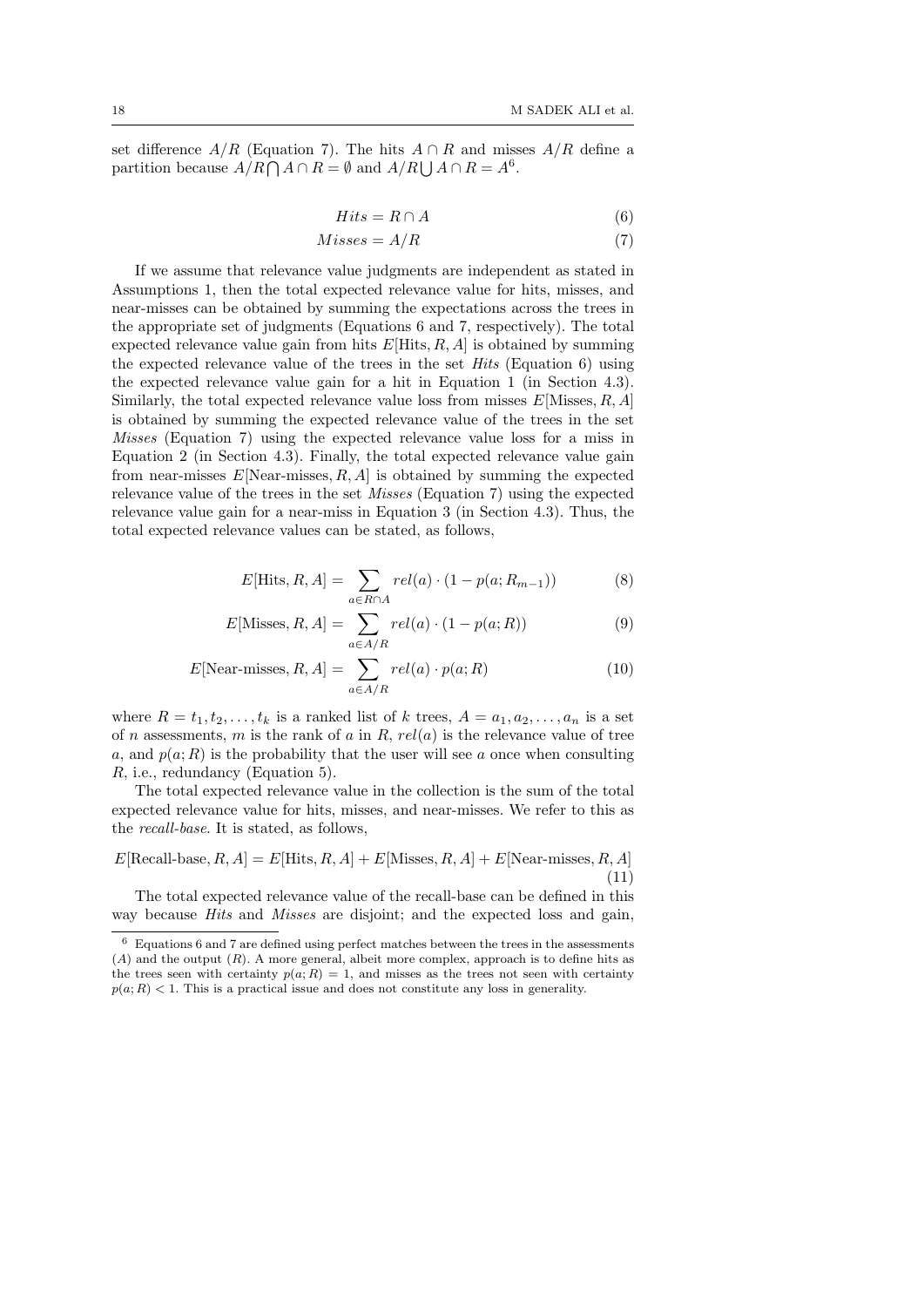respectively, of misses and near-misses are complementary. The total expected relevance value of the recall-base represents the maximum relevance value gain that a user could experience given an output and a set of all relevant trees.

In our earlier work [5], we evaluated system performance based on inferred relevance value. This basis limits evaluation of tree retrieval effectiveness to precision, because gain is limited to the user seeing relevant nodes in the output. ESR goes beyond this, by calculating the user expected gain (or loss) in relevance value based on the user seeing relevant nodes from the output as hits, misses and near-misses, and combining these to define recall.

We complete this section with an example calculation of our ESR expected relevance value gain from hits, misses and near-misses, based on the toy collection in Figure  $4(a)$ ; the navigation model in Table 5; the set of relevance judgments for both *binary relevance* and *relevance* by length of nodes  $e_3$  and  $e_4$ shown in Table 4; and, the three example outputs for System 1  $(R1)$ , System  $2(R2)$ , and System 3  $(R3)$ , all given in Section 4.4.

We begin by illustrating how ESR parameters are calculated for System 1. We recall that ESR relies on three main parameters expressing, respectively, how the user gains relevant information either by the system retrieving the information directly (hits with  $E[Hits; R, A]$  in Equation 8), by the user locating the relevant information via navigation (near-misses with  $E[\text{Near-misses}; R, A]$ ) in Equation 10), or, not at all (misses with  $E[Misses; R, A]$  in Equation 9).

We determine the ESR parameters of expected relevance value of hits, misses and near-misses at rank cut-off  $k = 1$  for System 1 in Table 6 (recall that  $R1 = e_1, e_3, e_4$ . At rank 1, System 1 outputs element  $e_1$ . This is not a hit because  $A \cap R1_1 = \emptyset$  (Equation 6). The misses are  $A/R1_1 = e_3, e_4$  (Equation 7). The probability that relevant element  $e_3$  can be navigated to from retrieved element  $e_1$  is  $p(e_3; R1_1) = 1 - (1 - \tilde{p}(e_3; e_1)) = \tilde{p}(e_3; e_1) = 0.16$  (Equation 5). Similarly, the probability that  $e_4$  can be navigated to is  $p(e_4; R1_1) = 1 - (1 \tilde{p}(e_4; e_1)$  = 0.11. Assume binary relevance. The expected relevance value of the near-miss  $e_3$  is  $rel(e_3) \times p(e_3; R1_1) = 0.16$  (Equation 10). The expected relevance value of the miss  $e_3$  is  $rel(e_3) \times (1-p(e_3; R1_1)) = 0.84$  (Equation 9). The expected relevance value of the near-miss  $e_4$  is  $rel(e_4) \times p(e_4; R1_1) = 0.11$ (Equation 10) and miss  $e_4$  is  $rel(e_4) \times (1-p(e_4; R1_1)) = 0.89$  (Equation 9). The recall-base is  $0.16+0.84+0.11+0.89 = 2$  (Equation 11). The expected relevance value gains, defined by binary relevance, are shown in Row 3 of Table 7. The values in Row 3 in parentheses show the expected relevance value gains if we define the relevance value as relevance by length.

The expected relevance value of hits, misses, and near-misses across rank cut-offs for Systems 1, 2 and 3 are shown for binary relevance and relevance by length (in parentheses) in Table 7. These can be used to understand whether these systems retrieve information directly or whether the user must navigate to find relevant information. For instance, at  $k = 3$  (Row 12 to 15), we note that both Systems 1 and 3 retrieve relevant information, whereas in System 2 the system returns near-misses and hence the user will need to spend some effort to locate relevant information.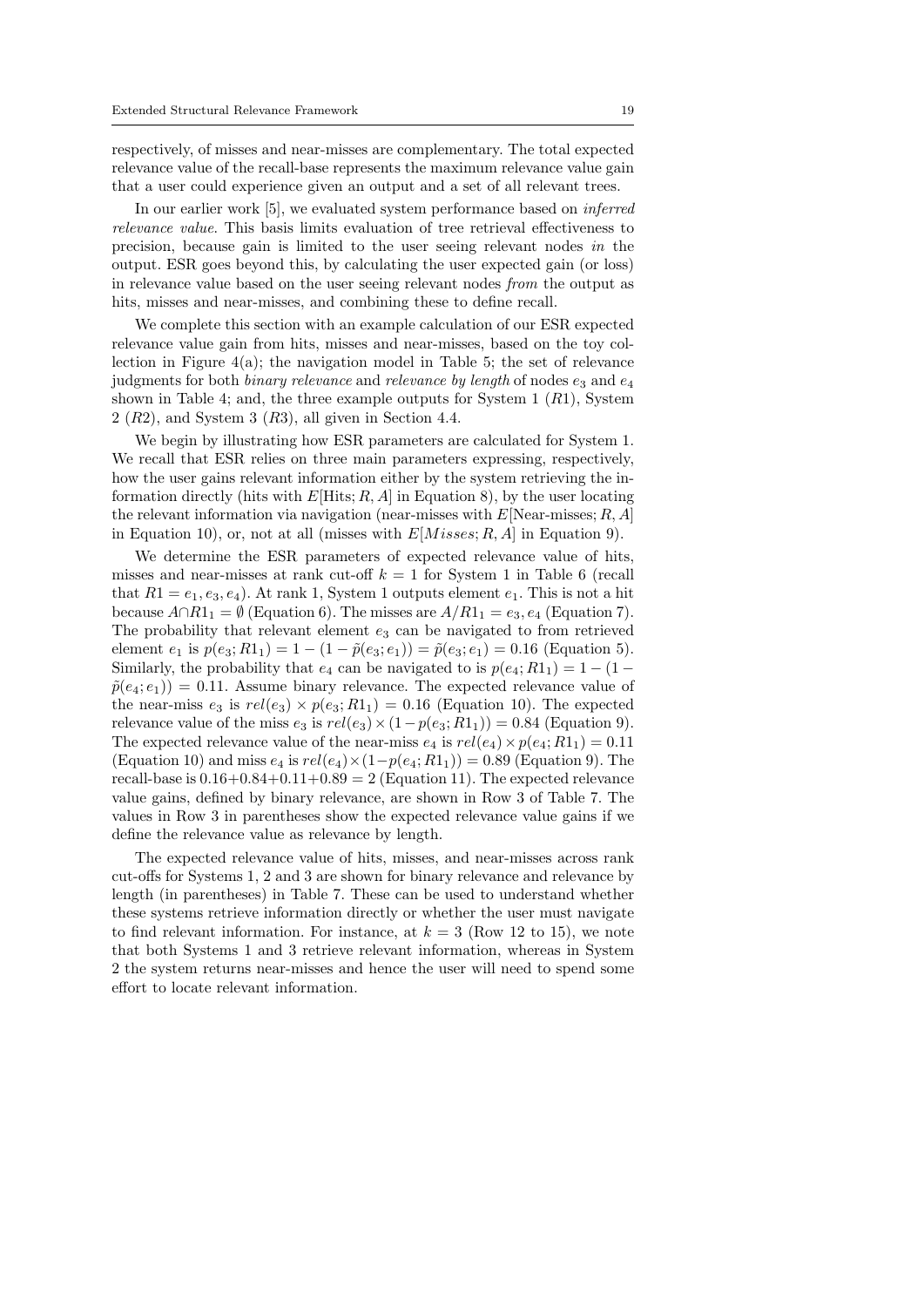|                 |        | <b>HITS</b> |            | NEAR-MISSES |             | <b>MISSES</b>            |            |
|-----------------|--------|-------------|------------|-------------|-------------|--------------------------|------------|
| $\overline{2}$  | $k=1$  | $e_3$       | $e_4$      | $e_3$       | $e_4$       | $e_3$                    | $e_4$      |
| 3               | Sys. 1 |             | ۰          | 0.16(4.8)   | 0.11(2.2)   | 0.84(25.2)               | 0.89(17.8) |
| $\overline{4}$  | Sys. 2 |             |            | 0.16(4.8)   | 0.11(2.2)   | 0.84(25.2)               | 0.89(17.8) |
| 5               | Sys. 3 | 1(30)       |            |             | 0(0)        |                          | 1(20)      |
| $6\overline{6}$ |        | <b>HITS</b> |            |             | NEAR-MISSES | <b>MISSES</b>            |            |
| 7               | $k=2$  | $e_3$       | $e_4$      | $e_3$       | $e_4$       | $e_3$                    | $e_4$      |
| 8               | Sys. 1 | 0.84(25.2)  | ۰          | -           | 0.11(2.2)   | $\overline{\phantom{a}}$ | 0.89(17.8) |
| 9               | Sys. 2 |             |            | 0.16(4.8)   | 0.23(4.56)  | 0.84(25.2)               | 0.77(15.4) |
| 10              | Sys. 3 | 1(30)       |            |             | 0.11(2.2)   |                          | 0.89(17.8) |
| 11              |        | <b>HITS</b> |            |             | NEAR-MISSES | <b>MISSES</b>            |            |
| 12              | $k=3$  | $e_3$       | $e_4$      | $e_3$       | $e_4$       | $e_3$                    | $e_4$      |
| 13              | Sys. 1 | 0.84(25.2)  | 0.89(17.8) | -           | ۰           | $\overline{\phantom{a}}$ | ۰          |
| 14              | Sys. 2 |             |            | 0.16(4.8)   | 0.23(4.56)  | (25.2)<br>0.84           | 0.77(15.4) |
| 15              | Sys.3  | 1(30)       | 0.89(17.8) |             |             |                          |            |

Table 7 Hits, Near-misses and misses using binary relevance (relevance by length).

|   |        | RECALL-BASE |            |            |  |  |
|---|--------|-------------|------------|------------|--|--|
| 2 |        | $k=1$       | $k=2$      | $k=3$      |  |  |
| 3 | Sys.1  | 2(50)       | 1.84(45.2) | 1.73(43)   |  |  |
|   | Sys. 2 | 2(50)       | 2(50)      | 2(50)      |  |  |
| 5 | Sys. 3 | 2(50)       | 2(50)      | 1.89(47.8) |  |  |

Table 8 Recall-base using binary relevance (relevance by length).

The expected relevance value of the recall-base across rank cut-offs is shown in Table 8. At a given rank cut-off, the size of the recall-base changes inversely to the redundancy in the output up to the given rank, i.e., more redundancy in the output will reduce the size of the recall-base (and the expected relevance value from hits and near-misses). In our example, we note that by using System 3 the user will experience the least redundancy (Row 4 in Table 8) with the greatest gain (from Row 15 in Table 7). Additionally, we note that users of System 2 experience the least overall gain (from Row 14 in Table 7). This corresponds to our earlier assertion that System 2 would have the worst performance and System 3 would have the best.

To summarize, the ESR framework is comprised of four related expected values; namely expected relevance value gain from the user seeing hits in the output (Equation 8), expected relevance value loss from (unseen) misses in the collection (Equation 9), expected relevance value gain from the user seeing near-misses in the collection (Equation 10), and the sum of these three expectations (Equation 11), i.e. the recall-base. Next, we show how this framework is used to measure performance for several task-specific approaches in SDR.

# 6 ESR Evaluation Measures

In this section, we formulate SDR evaluation measures for SR, HiXEval, XCG, and PRUM (introduced in Section 2) within our ESR framework. We consider each by first describing the original measures and then expressing them in ESR. Note that each represents a family of measures, and we formulate only a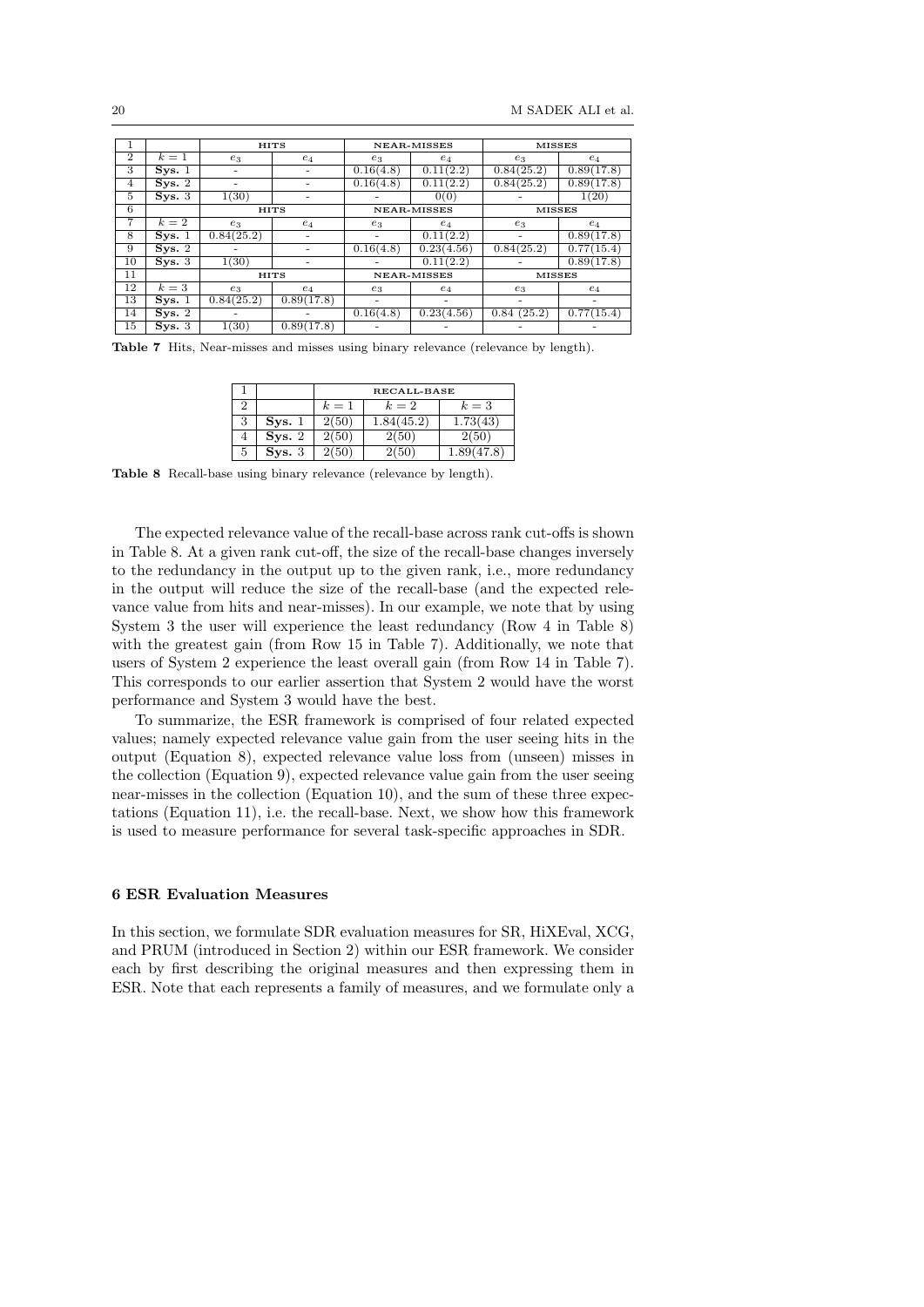selection in each. The selected measures are expressed in terms of the expectations defined in the previous section.

# 6.1 Structural Relevance

Structural relevance (SR) [5] is a measure of the user expected gain in relevant information given that the information may be redundant. SR is calculated by summing the expected inferred relevance value gain for the trees in the output:

$$
SR(R) = \sum_{i=1}^{k} rel(t_i) \cdot (1 - p(t_i; R_{i-1})) \tag{12}
$$

where  $rel(t_i)$  is the *inferred* relevance value of subtree  $t_i$ , and  $p(t_i; R_{i-1})$  is the probability that the nodes in subtree  $t_i$  are seen more than once by the user. In our earlier work [5], SR in Precision (SRP), which is  $SRP = SR(R)/k$ , was proposed to measure precision of tree retrieval systems, and to rank systems using mean average precision across rank cut-offs.

To represent SRP in ESR, we replace the expected inferred relevance value gain  $SR(R)$  with the expected relevance value gain from hits in ESR, i.e.,  $SR(R)$  (Equation 12) with E[Hits, R, A] (Equation 8):

$$
ESRP(R, A) = E[\text{Hits}, R, A]/k.
$$
\n(13)

Note that if the inferred relevance value is equal to the assessed relevance value then  $SR(R)$  and  $E[{\rm Hits}, R, A]$  are equivalent. For instance, in element retrieval, systems retrieve singletons and the inferred relevance in SR is exactly the judged relevance value in ESR, thus explaining the above equivalence.

A key limitation of inferred relevance value  $rel(t_i)$ , as originally proposed in SR, is that it is not possible to calculate recall. This is because  $rel(t_i)$  can only represent gain from hits or near-misses. Misses (corresponding losses) cannot be accounted for, thus recall cannot be defined. By formulating SR in our framework, as shown next, this limitation is overcome.

Indeed, we recall that the user gains relevant information from hits (Equations 8) and near-misses (Equations 10). The recall-base in Equation 11 represents the user maximum possible gain. We obtain a measure of recall by dividing the sum of the gain from hits and near-misses by the recall-base. We refer to our recall measure as Structural Relevance in Recall (ESRR):

$$
ESRR(R, A) = \frac{(E[\text{Hits}, R, A] + E[\text{Near-misses}, R, A])}{E[\text{Recall-base}, R, A]}
$$
(14)

In the case where a user cannot navigate  $(\tilde{p}(t_i; t_j) = 0$  for all trees in the collection) and assuming binary relevance  $rel(a) = 1$  for relevant trees), it can be shown that  $ESRP$  and  $ESRR$  reduce to classical precision  $(r/k)$  and recall  $(r/N)$ , respectively.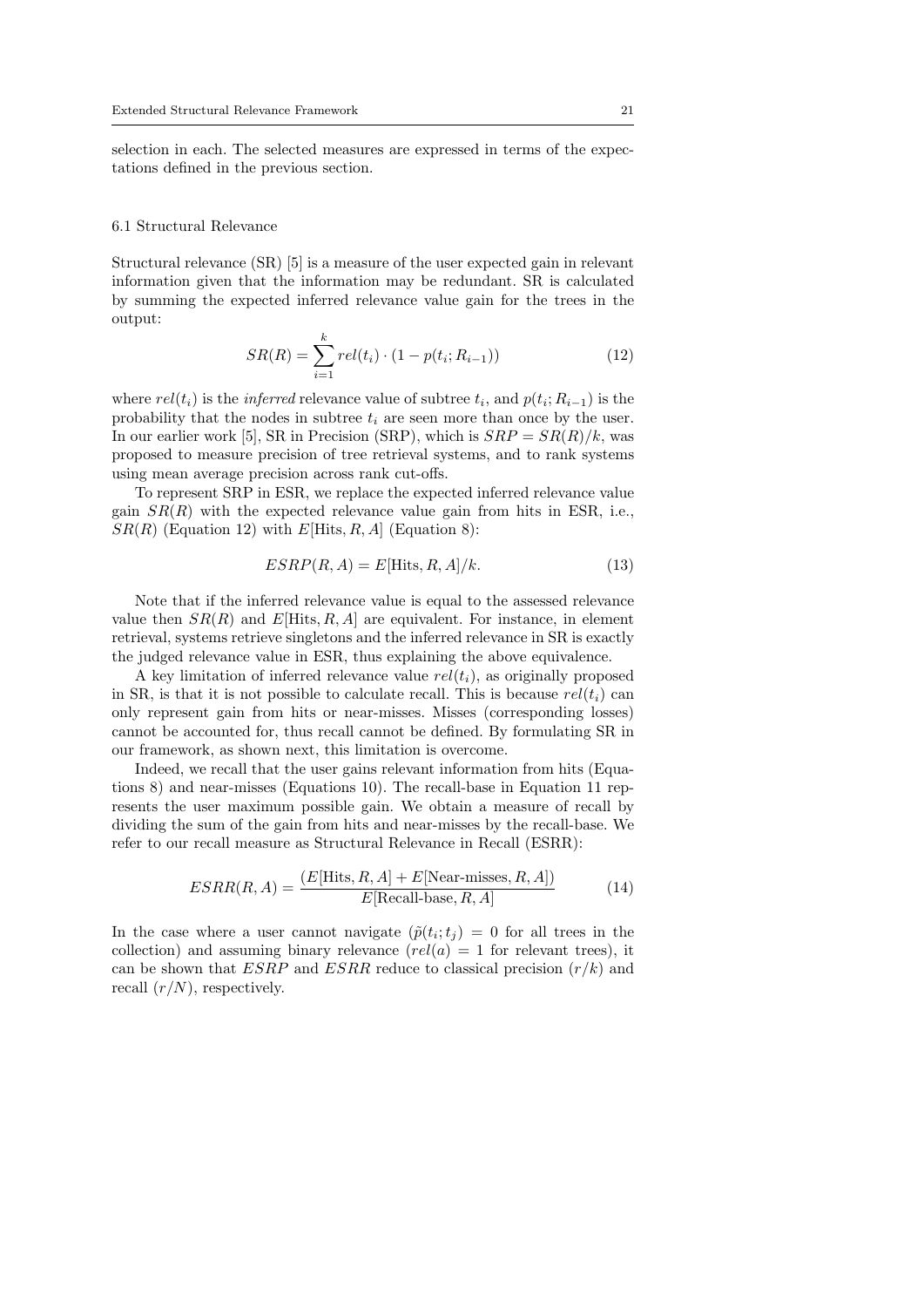# 6.2 Highlighting XML Retrieval Evaluation

Highlighting XML evaluation (HiXEval) proposed in Pehcevski & Thom [31], and further finalized in Kamps et al. [22], was developed to evaluate the performance of systems that retrieve (or can be modelled as retrieving) passages, where a passage is a block of text, delineated or not with XML tags.

HiXEval exploits the relevance assessment methodology used at INEX since 2005 [36], where human judges highlight the relevant passages in retrieved (pooled) documents. With this methodology, for a given information need, the relevant parts in documents are those that have been highlighted by the human judges [36]. HiXEval measures precision and recall based on the amount of relevant information retrieved; the amount of relevant information in the collection; and the overlap of the relevant text in retrieved passages. The "amount of information" is measured using the character length of passages.

In HiXEval, for a given information need the total relevance value of the information contained across all documents in the collection is given by the number of highlighted characters in the whole collection. Let  $T_{rel}$  denote the number of characters in the relevant (highlighted) text in the collection. The relevance value of a retrieved passage in HiXEval is the character length of the relevant text in the passage. If the relevant text overlaps with another retrieved passage, then the overlapped text is relevant to the user with probability  $\alpha \in [0, 1]$ , where  $\alpha$  refers to the user tolerance to overlap. HiXEval assumes that user navigation does not extend beyond the boundaries of retrieved passages. Thus, HiXEval considers redundancy as only occurring between adjacent retrieved text passages overlapping each other.

For a retrieved passage  $e$ , the user gain in relevant information is given by  $rsize(e)$ , which is defined as follows. Let  $size(e)$  denote the size of the retrieved passage. Let  $rel(e)$  denote the size of the relevant text in the passage. Let  $\text{row}(e)$  denote the number of characters in the relevant text that is overlapped with a higher-ranked passage in the output. The gain is stated as follows:

$$
rsize(e) = rel(e) - (1 - \alpha) \times rov(e) \tag{15}
$$

Based on the above, numerous measures can be obtained for measuring precision and recall in passage retrieval. In this section, we consider two HiXEval measures; namely interpolated precision  $(iP)$  and interpolated recall  $(iR)<sup>7</sup>$ . Interpolated precision is the user gain in relevant information divided by the number of characters retrieved (Equation 16). Interpolated recall is the user gain in relevant information divided by the total relevance value in the collec-

<sup>&</sup>lt;sup>7</sup> At INEX, generalized precision (gP) and generalized recall (gR) are currently the official (HiXEval-based) measures. Interpolated precision (iP) and interpolated recall (iR) have been used in the past as official measures at INEX [22]. In Section 7, we validate ESR for iP, iR, and gP.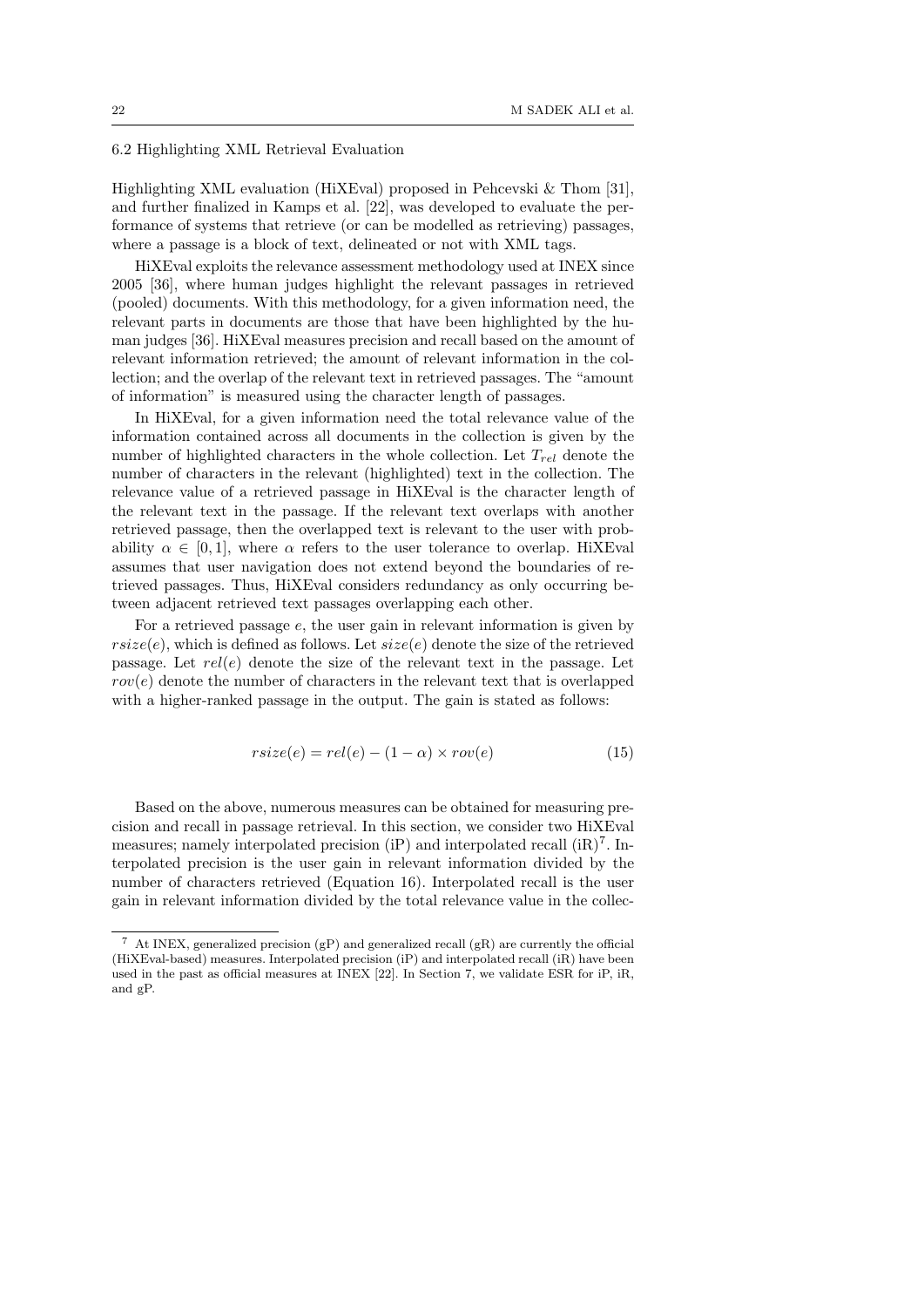tion (Equation 17).

$$
iP@r = \frac{\sum_{i=1}^{r} rsize(e_i)}{\sum_{i=1}^{r} size(e_i)}
$$
\n(16)

$$
i \mathbb{R} \mathbb{Q} r = \frac{\sum_{i=1}^{r} r size(e_i)}{T_{rel}} \tag{17}
$$

where  $R = e_1, e_2, \ldots, e_k$  is a ranked list of k passages and  $r \in [1, k]$  is a rank. Mean average precision across either rank cut-offs or recall points is used to rank systems.

We formulate now HiXEval, i.e. iP and iR, in the ESR framework. First, we define the relevance value  $rel(a)$  as the number of characters in the relevant text in the nodes of the tree a. Second, we note that overlap in tree retrieval is a specific case of redundancy where trees in the output share nodes in common, and that this can be accounted for in ESR using an appropriate user navigation model. Third, let  $T_{rel}$  be the number of characters in the relevant text in the collection and  $size(t)$  denote the number of characters in the nodes of tree t.

We replace the user gain in relevant information  $rsize()$  (Equation 15) with the sum of the gain from hits (Equation 8). We limit gain to hits because HiXEval (and XCG) measures limit consideration of user navigation to within retrieved elements. This is fully accounted for in ESR with hits. Indeed, as stated in Section 4.1, near-misses in HiXEval (and XCG) are defined differently than in ESR<sup>8</sup>. We obtain the following ESR measures for interpolated precision (SRiP) and recall (SRiR), stated without derivation,

$$
SRiP(R, A) = \frac{E[\text{Hits}, R, A]}{\sum_{i=1}^{k} size(t_i)}
$$
\n(18)

$$
SRR(R, A) = \frac{E[\text{Hits}, R, A]}{T_{rel}} \tag{19}
$$

The key differences between iP/iR and SRiP/SRiR are that the latter are based on tree retrieval and consider a broader notion of redundancy than overlap (which is a special case of redundancy). The SRiP/SRiR measures above can be applied to any search task that can be modelled using tree retrieval. This demonstrates an important advantage when using ESR in that an evaluation approach like HiXEval can be applied to tasks that go beyond the search paradigm, here passage retrieval, for which it was originally proposed.

# 6.3 Extended Cumulated Gain

Extended cumulated gain (XCG) [24] is a family of measures that evaluate the user gain in relevant information from an actual system compared to the

<sup>8</sup> Near-misses are defined for XCG in Kazai & Lalmas [24] as retrieved sub-documents that, may or may not be relevant, but which can be navigated from by the user to see non-retrieved, relevant information. Whereas, in ESR, we reverse this definition.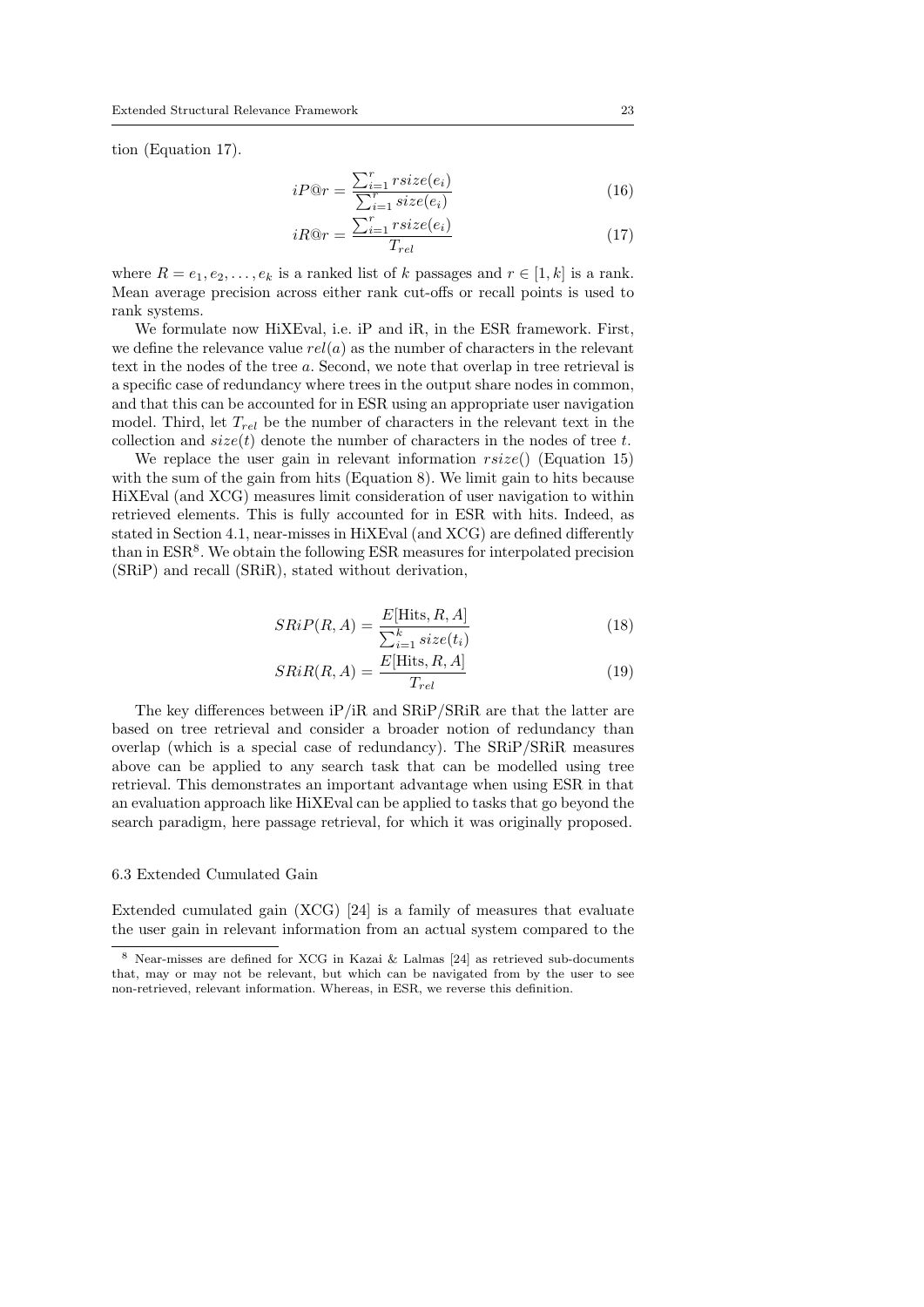gain possible from an ideal system (see Section 2 for details on ideality). One of the XCG measures is the normalized extended cumulated gain (NXCG), which we formulate now within our ESR framework.

NXCG is the ratio of the user cumulated gain in relevant information from an actual system compared to the cumulated gain from an ideal system. The cumulated gain  $xCG[k]$  (Equation 20) is the user gain after consulting k ranks from the actual system. The ideal cumulated gain  $xCI[k]$  (shown in Equation 21) is the user gain after consulting  $k$  ranks from the ideal system. NXCG is defined as their ratio (Equation 22).

$$
xCG[k] = \sum_{i=1}^{k} xG[i] \tag{20}
$$

$$
xCI[k] = \sum_{i=1}^{k} xI[i] \tag{21}
$$

$$
NXCG[k] = \frac{xCG[k]}{xCI[k]} \tag{22}
$$

where  $xG[i]$  is the gain from the *i*-th element in the actual system output  $R = e_1, e_2, \ldots, e_k$ , and  $xI[i]$  is the gain from the *i*-th element in the ideal system output  $I = ideal_1, ideal_2, \ldots, ideal_n$ . XCG has been developed for measuring element retrieval systems<sup>9</sup>, and thus  $e_i$  is an XML element in the output, and  $ideal_i$  is an element in the set of assessed ideal elements. Averaged NXCG at a given rank cut-off is used to rank systems.

Relevance in XCG is considered as follows. At each rank consulted, the user gains relevant information depending on whether the consulted element contains relevant text and whether its text overlaps with other retrieved elements. There are numerous ways in XCG to calculate the user gain in relevant information, depending on how the relevance of elements has been determined (which has changed over the years at INEX [36]). For illustrative purposes, we use the same approach described in Section 6.2, which is based on the amount of highlighted characters.

Let  $size(e)$  denote the number of characters in a retrieved element. Let  $rsize(e)$  denote the number of characters in the text of a retrieved element that are relevant to the user. The calculation of  $rsize(e)$  is shown in Section 6.2 in Equation 15. The actual gain in Equation 20 is then  $xG[i] = rsize(e_i)/size(e_i)$ . The ideal gain in Equation 21 is then  $xI[i] = rsize(ideal_i)/size(ideal_i)$ .

As for HiXEval, we limit gain in XCG to hits. We now formulate NXCG using ESR. For this, we first consider xCG and xCI within our ESR framework. We start with xCG (Equation 20). The user total expected relevance value gain is the sum of hits (Equation 8). We refer to this as the cumulated gain CG and show this below in Equation 23.

We now discuss xCI (Equation 21). In this work, we propose an alternative that mitigates the instability caused by ideality cited in Kazai, Lalmas & de

<sup>9</sup> Although this does mean that XCG cannot be extended to evaluate passage retrieval.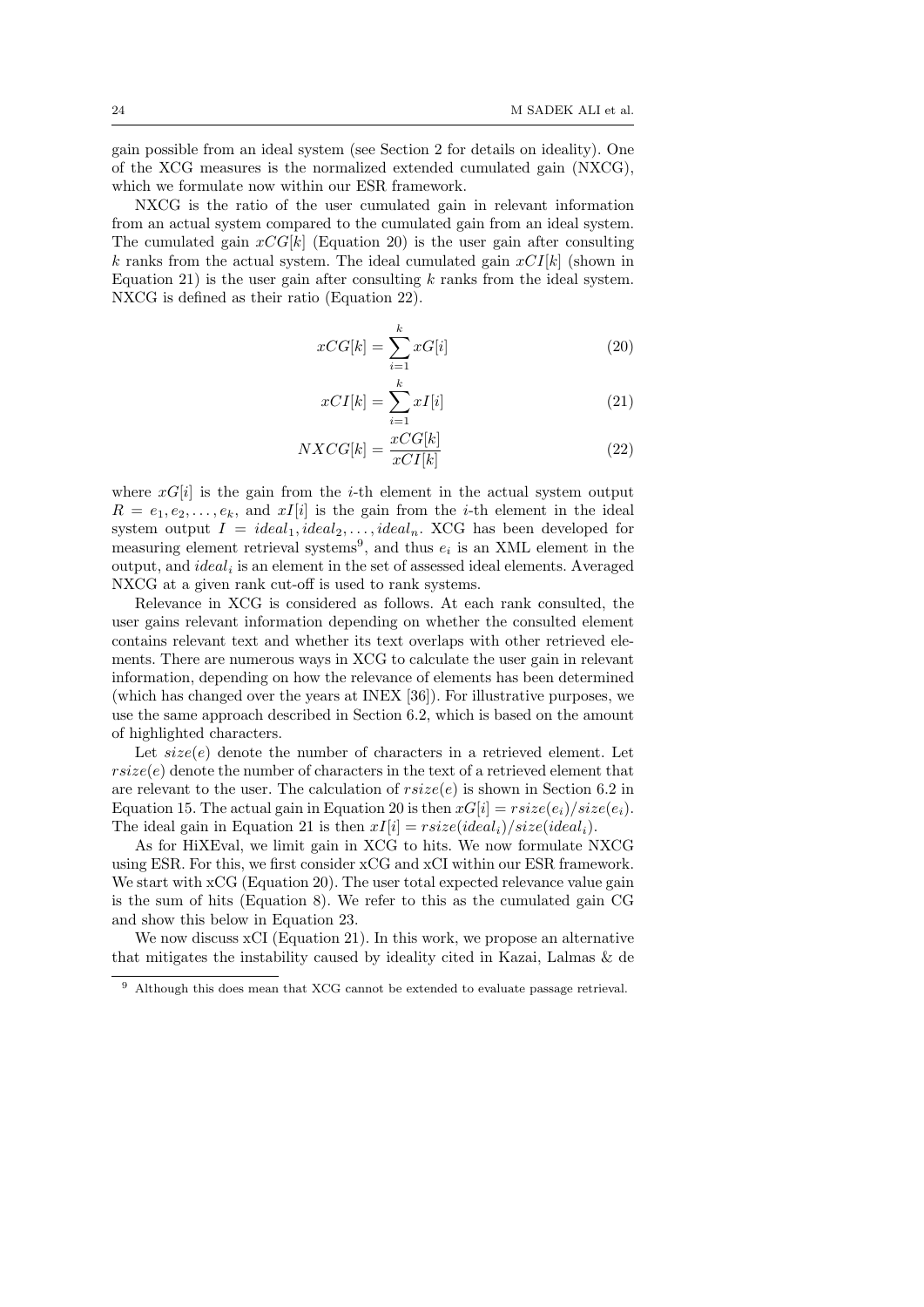Vries [26]. We propose that ideal cumulated gain be replaced with a desired cumulated gain. The latter (desired) refers to the cumulated gain that a user expects by spending a given effort. Similar approaches to measuring effort-gain relationships can be found in expected search length [13] and PRecall [37]. The desired cumulated gain can be calculated as follows. Let m denote the desired effort spent (by number of ranks) to satisfy the user information need. Let  $l$ denote the desired recall to satisfy the user information need. Let i denote a rank cut-off. The total relevance value needed to satisfy the user information need is the recall-base (Equation 11) times the desired recall. If we divide this by the desired effort, then we obtain the desired gain per rank. We multiply this by the current rank cut-off to get the cumulated desired gain. This is shown in Equation 24.

Thus, we can now express NXCG within ESR. We divide the user gain from hits  $CG[i]$  by the desired cumulated gain  $CD[i]$ . We call this measure normalized extended cumulated gain in ESR (NSRCG), shown in Equation 25.

$$
CG[i] = E[{\text{Hits}}, R_i, A]
$$
\n(23)

$$
CD[i] = i \times l \times E[\text{Recall-base}, R_i, A]/m \tag{24}
$$

$$
NSRCG[i] = \frac{CG[i]}{CD[i]} \tag{25}
$$

where  $i \in [1, k]$  is the number of ranks consulted,  $l \in (0, 1]$  is the desired recall, and m is the desired effort.

NSRCG does not require an ideality assumption, which allows it (and other measures in the XCG family) to be applied to any SDR search task that can be modelled as tree retrieval.

# 6.4 Precision-Recall with User Modeling (PRUM)

Precision-Recall with User Modelling  $(PRUM)$  [35] is a measure of whether a user sees a desired number of ideal elements. It is the ratio of the expected number of rank positions where the user gains relevant information by seeing ideal elements compared to the expected number of rank positions that the user consults to satisfy their information need. It is defined, given an information need, desired recall, and output, as follows,

$$
PRUM = \frac{E[\text{# of rank positions user sees ideal}]}{E[\text{# of rank positions consulted}]}
$$
(26)

where average PRUM at the user desired recall-level is used to rank systems.

To see elements, a user either consults the system output or navigates from a retrieved element. PRUM is calculated by enumerating all of the possible scenarios of consultations and navigations that result in the user seeing the desired number of ideal elements. Let  $i$  denote the desired number of ideal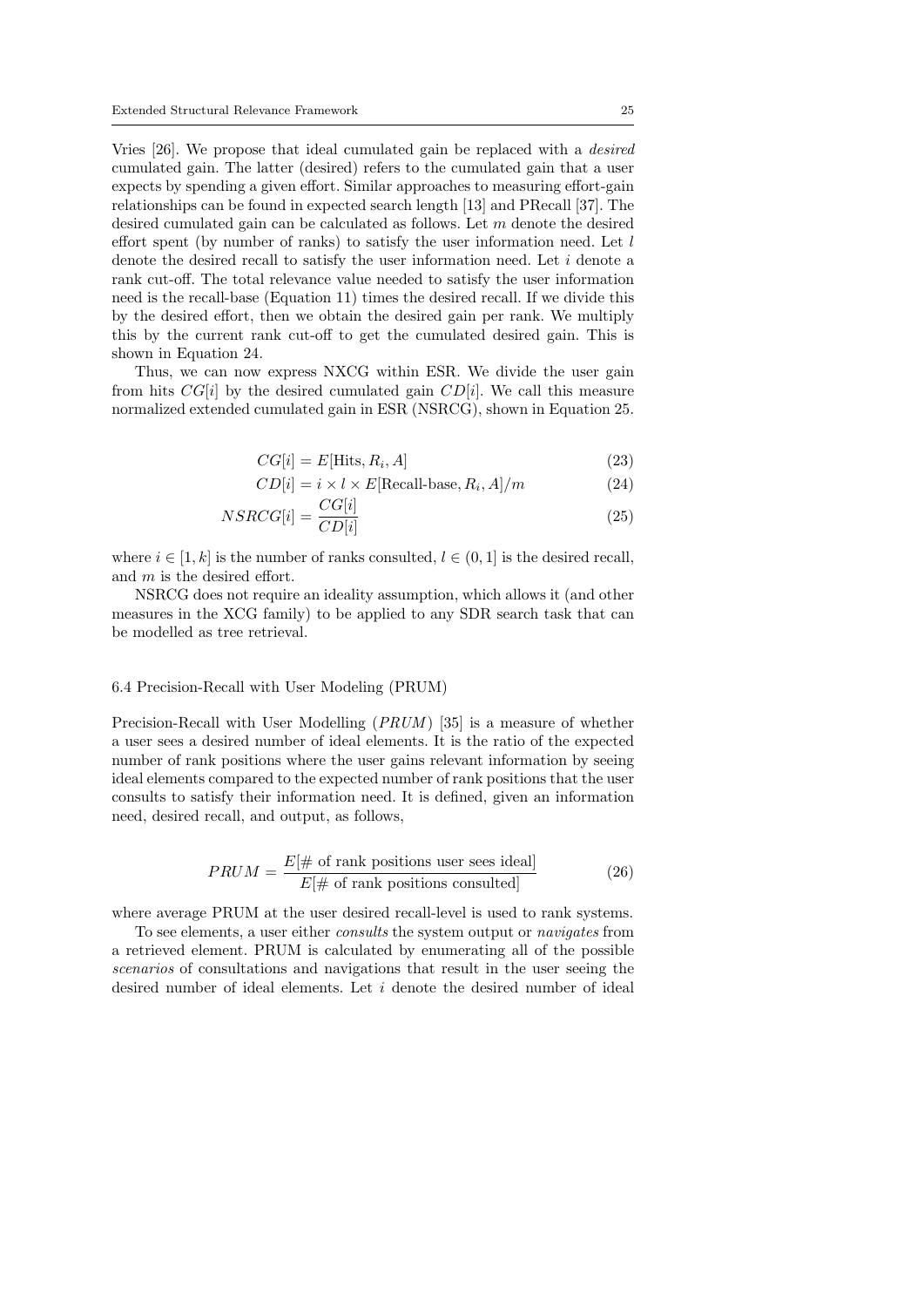

**Table 9** Example of PRUM  $(P(e_1 \rightsquigarrow e_4) = 0.2)$ .

elements. Each scenario includes the number of ranks consulted  $C(i)$  and the number of ranks where the user gains relevant information by seeing ideal elements  $CL(i)$ . The probability  $P(S)$  of each scenario S occurring can be calculated based on the taken (and not taken) navigations. The expected ranks are calculated by conditioning  $C(i)$  and  $CL(i)$ , respectively, on the probability  $P(S)$  such that  $PRUM = E[CL(i)]/E[C(i)].$ 

We illustrate with an example. Consider calculating PRUM for a system that outputs  $R = e_3, e_1, e_4$  for the document shown in Figure 4(a). The calculation of PRUM is as follows, and summarized in Table 9. Let the ideal elements be  $e_3$  and  $e_4$ , which are outputs in rank positions 1 and 3, respectively. Let the desired recall-level be two ideal elements  $i = 2$ . Assume that the only possible navigation is from element  $e_1$  to element  $e_4$ . Given this navigation model, there are two possible scenarios:

- (A) the user sees  $e_3$  by consulting the ranked list and sees  $e_4$  by navigating from  $e_1$ , so the user consults the ranked list two times  $(C(2) = 2)$  and there are two ranks (1 and 2) that lead to seeing unique, ideal elements  $(CL(2) = 2);$
- (B) the user sees  $e_3$  and  $e_4$  by consulting the ranked list and does not navigate to  $e_4$  from  $e_1$ , so the user consults the ranked list three times  $(C(2) = 3)$ and there are two ranks (1 and 3) that lead to seeing unique, ideal elements  $CL(2) = 2);$

The probability of each scenario occurring is determined as follows. Let  $P(f \leadsto e)$  denote user navigation as the probability<sup>10</sup> that the user has seen element  $e$  given that the user has seen element  $f$ . Assume user navigation is  $P(e_1 \rightarrow e_4) = 0.2$ . For scenario A, the user navigates to  $e_4$  from  $e_1$ , i.e.,  $P(A) = P(e_1 \rightsquigarrow e_4)$ . For scenario B, the user does not navigate to  $e_4$  from e<sub>1</sub>, i.e.,  $P(B) = 1 - P(e_1 \leadsto e_4)$ . Table 9 summarizes the scenarios A and

<sup>&</sup>lt;sup>10</sup>  $P(f \rightsquigarrow e)$  in PRUM is different from  $\tilde{p}(e; f)$  in ESR.  $P(e \rightsquigarrow f)$  is the probability that a user who has seen element f has also seen element e. Whereas,  $\tilde{p}(e; f)$  is the probability that a user who navigates from element  $f$  will navigate to element  $e$ . The difference lies in how user navigation is assessed in e.g. user studies.  $P(f \rightsquigarrow e)$  is determined by asking the reader post-assessment whether specific ideal elements were seen or not. In contrast,  $\tilde{p}(e; f)$  is determined by tracking the reader's attention and assuming that navigation is independent of relevance.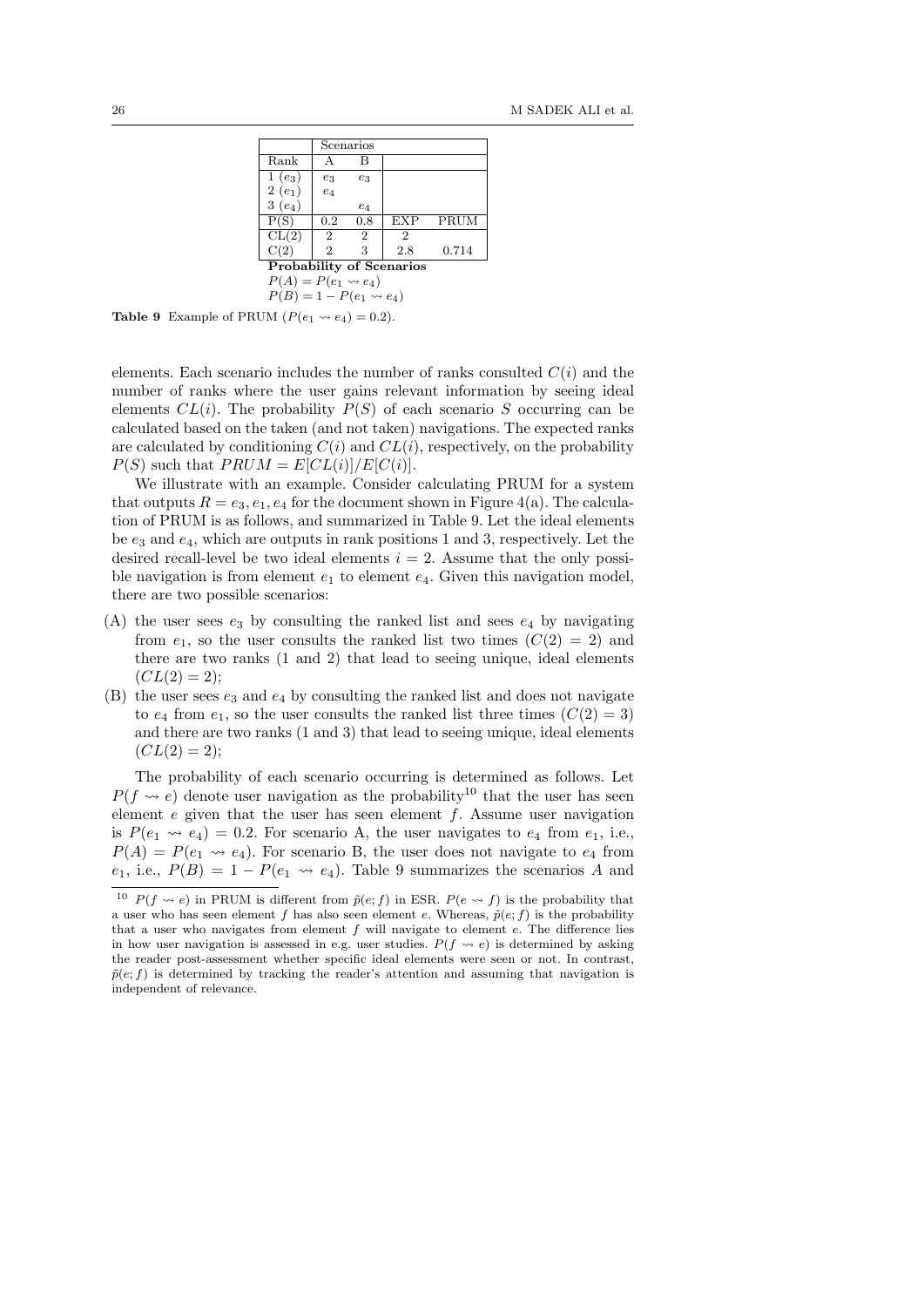B, where the row  $P(S)$  shows the probability of each scenario occurring, the column EXP shows the expected values of  $CL(2)$  and  $C(2)$ , and the column PRUM shows that the PRUM precision for this example is 0.714.

Next, we use ESR to formulate PRUM. For this, we need to express  $CL$  and C within ESR. The user desire is to see non-redundant, relevant information at each rank position consulted. Note that PRUM, as defined in Piwowarski et al. [35], does not consider graded assessments. Thus, let us assume binary relevance values. User navigation in ESR and PRUM is similar (they differ in their probabilistic interpretation, but, in general, both consider navigation between pairs of nodes). Thus, unlike HiXEval and XCG, PRUM considers near-misses in ESR and the user gain in PRUM is the sum of hits (Equation 8) and near-misses (Equation 10). The desired number of consultations of the output is equal to the gain because each relevant tree contributes up to 1 to the gain. Thus, the desired number of ranks is stated as:

$$
CL(i) = E[{\text{Hits}}, R_i, A] + E[{\text{Near-misses}}, R_i, A]
$$
\n(27)

where  $i \in [1, k]$  is a rank cut-off, and  $rel(a) = 1$  for relevant trees  $a \in A$ , and  $rel(a) = 0$  otherwise.

The number of ranks that the user consults to satisfy a given information need is obtained by calculating the rank cut-off for a given recall level. Let r be the user desired recall level. Let  $m$  be the minimum rank cutoff where the user desired recall level is achieved. This cut-off is calculated using  $ESRR(R, A)$  (Equation 14) by evaluating ESRR across rank cut-offs  $m \in [1..k]$  until  $ESRR(R_m, A)$  is greater than or equal to the desired recall r:

$$
C = m, \text{ where } ESRR(R_m, A) \ge r \tag{28}
$$

Precision in PRUM using ESR (SRPRUM) is the ratio between the desired number of ranks to achieve a given recall-level  $CL(C)$  and the rank cut-off C where a given recall-level is achieved, which is

$$
SRPRUM = CL(C)/C \tag{29}
$$

where  $CL(C)$  (Equation 27) is the desired number of consultations of the output to achieve recall  $r$ , and  $C$  (Equation 28) is the actual number of consultations to achieve recall  $r$ .

ESR does not rely on ideality, as does not SRPRUM. Similarly, assuming binary relevance of judged trees, SRPRUM can be applied to any (SDR and beyond) search task that can be modelled as tree retrieval.

# 6.5 Calculating SR, HiXEval, XCG and PRUM using ESR

Let us now continue our illustrative example of ESR evaluation. In Section 4.4, we introduced a toy collection (Figure 4(a)), a navigation model for the collection (Table 5), a set of relevance judgments for both binary relevance and relevance by length of nodes  $e_3$  and  $e_4$  (Table 4), and three example outputs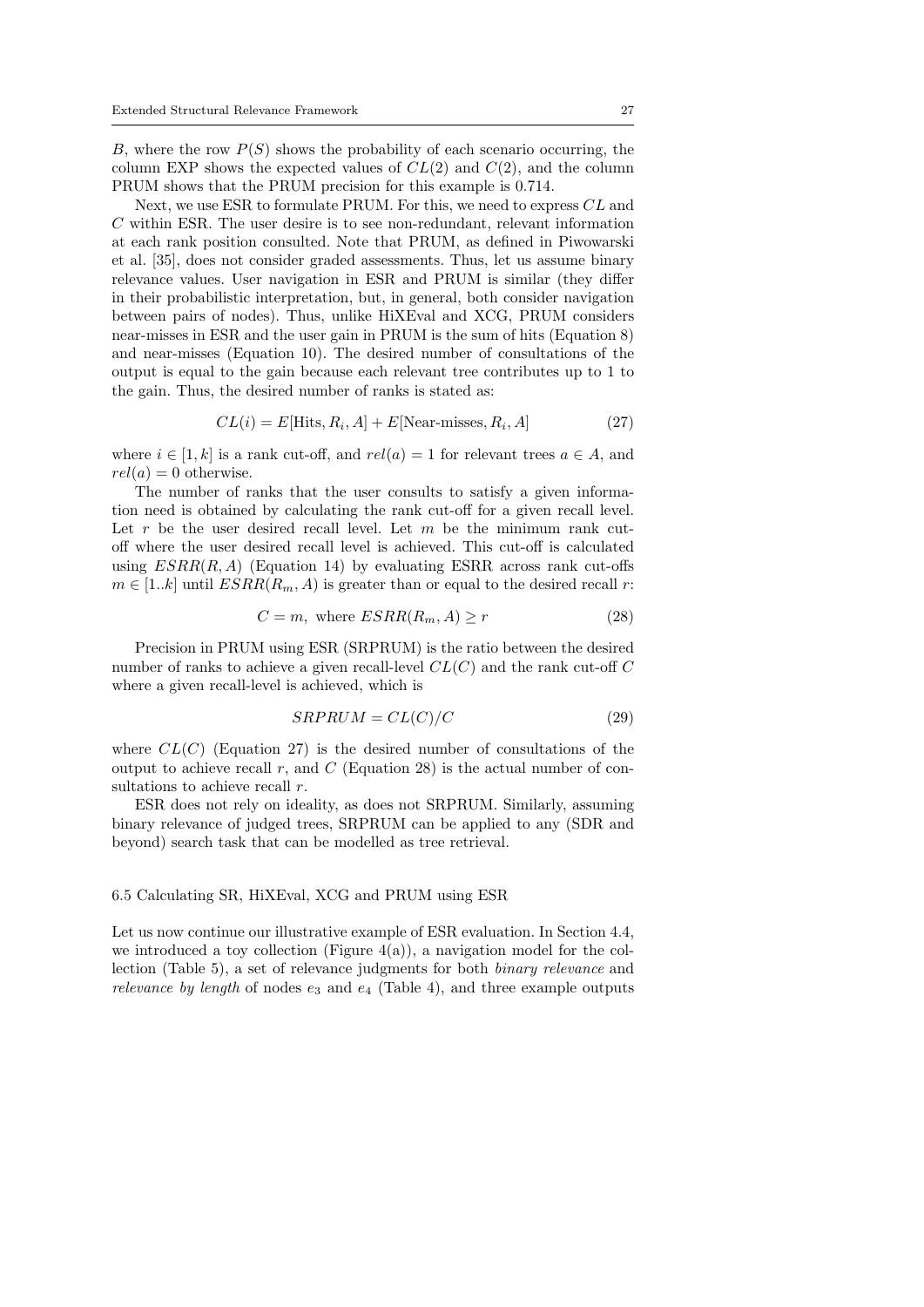| <b>INEX</b>                                                                                             |                                                                                                                          | ESR                              |                                                                                                                                           |
|---------------------------------------------------------------------------------------------------------|--------------------------------------------------------------------------------------------------------------------------|----------------------------------|-------------------------------------------------------------------------------------------------------------------------------------------|
|                                                                                                         | $SRP(R) = \frac{\sum_{i=1}^{k} rel(t_i) \cdot (1-p(t_i; R_{i-1}))}{h}$                                                   |                                  | $ESRP = \frac{E[{\rm Hits}, R, A]}{L}$<br>$ESRR = \frac{E[{\text{Hits} \wedge \text{Near-misses}, R, A}]}{E[{\text{Recall-base}, R, A]}}$ |
|                                                                                                         | $iP@r = \frac{\sum_{i=1}^{r} rsize(e_i)}{\sum_{i=1}^{r} size(e_i)}$<br>$iR@r = \frac{\sum_{i=1}^{r}rsize(e_i)}{T_{rel}}$ |                                  | $SRiP = \frac{E[\text{Hits}, R, A]}{\sum_{i=1}^{k} size(t_i)}$<br>$S RiR = \frac{E[{\text{Hits}}, R, A]}{T_{rel}}$                        |
| $xCG[k] = \sum_{i=1}^{k} xG[i]$<br>$xCI[k] = \sum_{i=1}^{k} xI[i]$<br>$NXCG[k] = \frac{xCG[k]}{rCI[k]}$ |                                                                                                                          | $NSRCG[i] = \frac{CG[i]}{CD[i]}$ | $CG[i] = E[{\rm Hits}, R_i, A]$<br>$CD[i] = i \times l \times E[\text{Recall-base}, R_i, A]/m$                                            |
|                                                                                                         | $\label{eq:RUM} PRUM = \frac{E[\text{\# of rank pos. user sees ideal}]}{E[\text{\# of rank pos. consulted}]}$            | $SRPRUM = CL(C)/C$               | $CL(i) = E[{\text{Hits} \wedge \text{Near-misses}, R_i, A}]$<br>$C = m$ , where $ESRR(R_m, A) > r$                                        |

Table 10 Summary of SDR measures

 $R1, R2,$  and  $R3$  (Table 6) where System 3  $(R3)$  is the best system, System 1  $(R1)$  is the second-best system, and System 2  $(R2)$  is the worst system. In Section 5, we calculated the ESR expected relevance value gain from hits, misses and near-misses across the rank positions of each example system output (as summarized in Table 8). In this section, we demonstrate how we use our ESR expectations to calculate the ESR measures proposed in this section.

Let us begin our demonstration by calculating SR, HiXEval, XCG and PRUM for System 3 ( $R3 = e_3, e_1, e_4$ ) at rank cut-off  $k = 2$ . We begin by calculating structural relevance in precision (ESRP) and structural relevance in recall (ESRR). Assume binary relevance. The expected relevance values for R3<sup>2</sup> are found in Row 10 of Table 7. The sum of the hits in Row 10 is  $E[{\rm Hits}, R3_2, A] = 1 + 0 = 1$ . The sum of the near-misses in Row 10 is  $E[\text{Near-misses}, R3_2, A] = 0 + 0.11 = 0.11$ . The sum of the misses in Row 10 is  $E[\text{Misses}, R3_2, A] = 0 + 0.89 = 0.89$ . From Row 5 of Table 8, our recall-base is  $E[\text{Recall-base}, R3_2, A] = 2$ . Precision is  $ESRP(R3, A)@2 =$  $E[\text{Hits}, R3_2, A]/2 = 0.5$  (Equation 13) and the recall  $ESRR(R3, A)@2 =$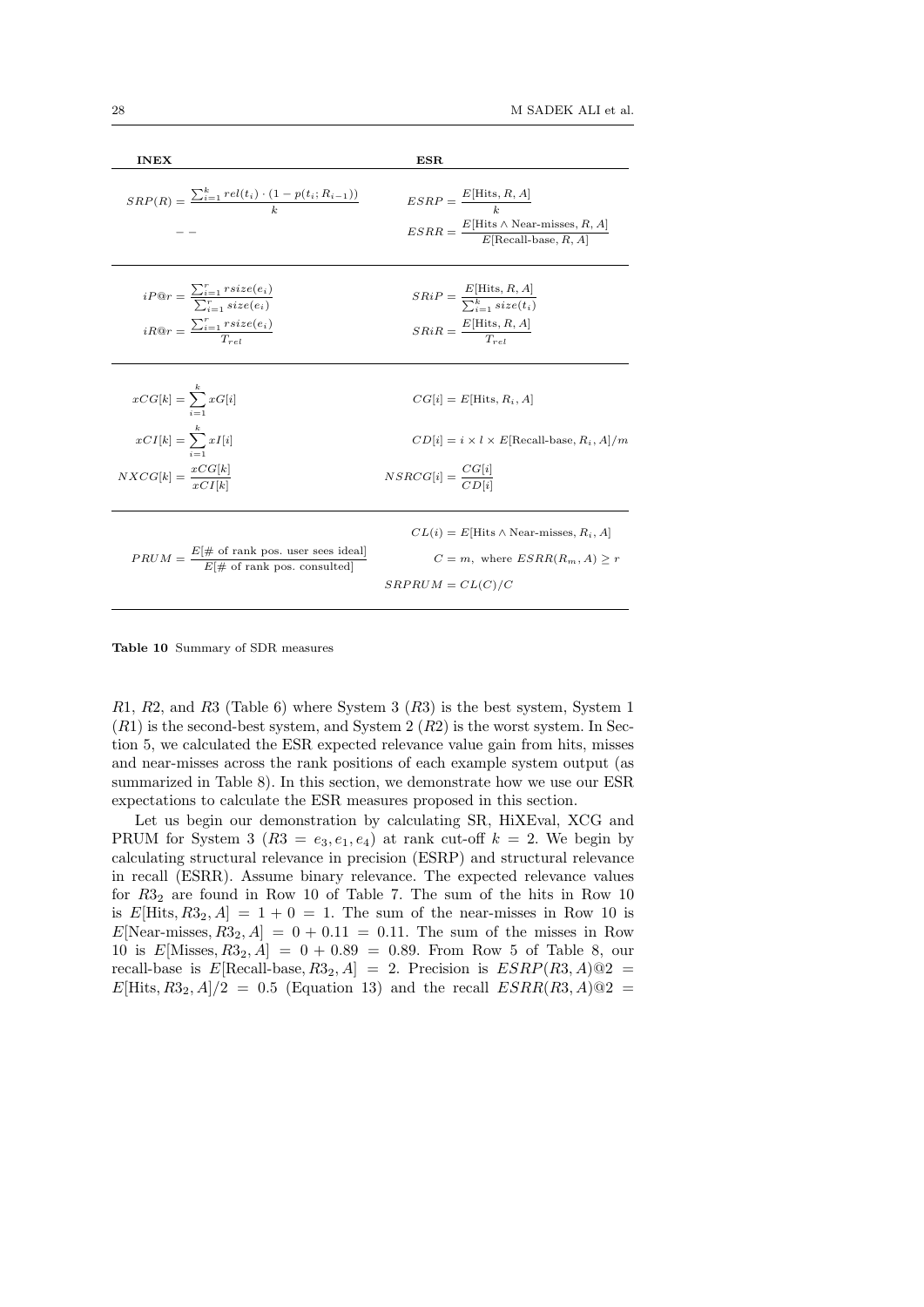|          | ESRP@1(ESRR@1) | <i>ESRP@2(ESRR@2)</i> | ESRP@3(ESRR@3) |
|----------|----------------|-----------------------|----------------|
| System 1 | 9(0.135)       | 0.42(0.516)           | 0.577(1)       |
| System 2 | 9(0.135)       | 0(0.194)              | 0 (0.194)      |
| System 3 | (0.5)          | 0.5(0.555)            | 0.63(1)        |

Table 11 Structural Relevance in Precision (ESRP) and Recall (ESRR).

|          | SRiP@1(SRiR@1) | SRiP@2(SRiR@2) | SRiP@3(SRiR@3) |
|----------|----------------|----------------|----------------|
| System 1 | (0)            | 0.194(0.558)   | 0.287(1)       |
| System 2 | (0)            | (0)            | (0)            |
| System 3 | (0.6)          | 0.231(0.6)     | 0.319(1)       |

Table 12 Precision and recall for HiXEval using ESR.

 $(1 + 0.11)/2 = 0.555$  (Equation 14). Table 11 tabulates ESRP and ESRR across rank cut-offs for all systems.

Next, we calculate interpolated precision (SRiP) and recall (SRiR) in HiX-Eval. Assume relevance by length. The expected relevance values for  $R3<sub>2</sub>$  can be found in Row 10 of Table 7. The sum of the hits  $E[\text{Hits}, R3_2, A]$  in Row 10 is  $30 + 0 = 30$ . The recall-base is  $E[\text{Recall-base}, R3_2, A] = 50$  from Row 5 of Table 8. Interpolated precision is  $SRiP@2 = 30/130 = 0.231$  (Equation 18). Interpolated recall is  $SRiR@2 = 30/50 = 0.6$  (Equation 19). Table 12 tabulates SRiP and SRiR across rank cut-offs for all systems.

Next, we use normalized cumulated gain in ESR (NSRCG) to calculate XCG. Again, assume relevance by length. The expected relevance values for R3<sup>2</sup> can be found in Row 10 of Table 7 and the recall-base in Row 5 of Table 8. Let the desired recall be  $l = 100\%$  and let the desired effort be  $m = 2$  ranks. The desired cumulated gain is  $CD[2] = 2 \times 100\% \times 50/2 = 50$  (Equation 24). Similarly, the user's expected gain is  $CG[2] = 30$  (Equation 23). Normalized cumulated gain is  $NSRCG[2] = CG[2]/CD[2] = 30/50 = 0.6$  (Equation 25). Table 13 tabulates CD, CG, and NSRCG across rank cut-offs for all systems.

Finally, we calculate PRUM using precision-recall with user modelling in ESR (SRPRUM). Assume binary relevance values. The expected relevance values for  $R3<sub>2</sub>$  can be found in Row 10 of Table 7 and the recall-base in Row 5 of Table 8. Let the required number of ranks to achieve the desired recall be  $C = 2$  (Equation 28), which corresponds to a desired recall of  $l \geq 0.555$  using ESRR in Table 11. The expected number of rank positions where the user gains relevant information at  $C = 2$  is  $CL(2) = 1 + 0.11 = 1.11$  (Equation 27). Precision-recall with user modelling in ESR is  $SRPRUM = 1.11/2 = 0.555$ (Equation 29). Table 14 tabulates SRPRUM at a desired recall of  $l = 100\%$ for all systems.

Tables 11, 12, 13, and 14 show our results for ESRP/ESRR, SRiP/SRiR, NSRCG, and SRPRUM, respectively, for all systems. We can observe the following. System 2 does not retrieve hits. At rank cut-off 3 (which is the maximum recall for all systems), for SR, HiXEval and PRUM, the system ranking is  $R3 \succ R1 \succ R2$ , where  $\succ$  denotes the left-hand system performing better than the right-hand system. Using XCG, System 1 and 3 are tied and the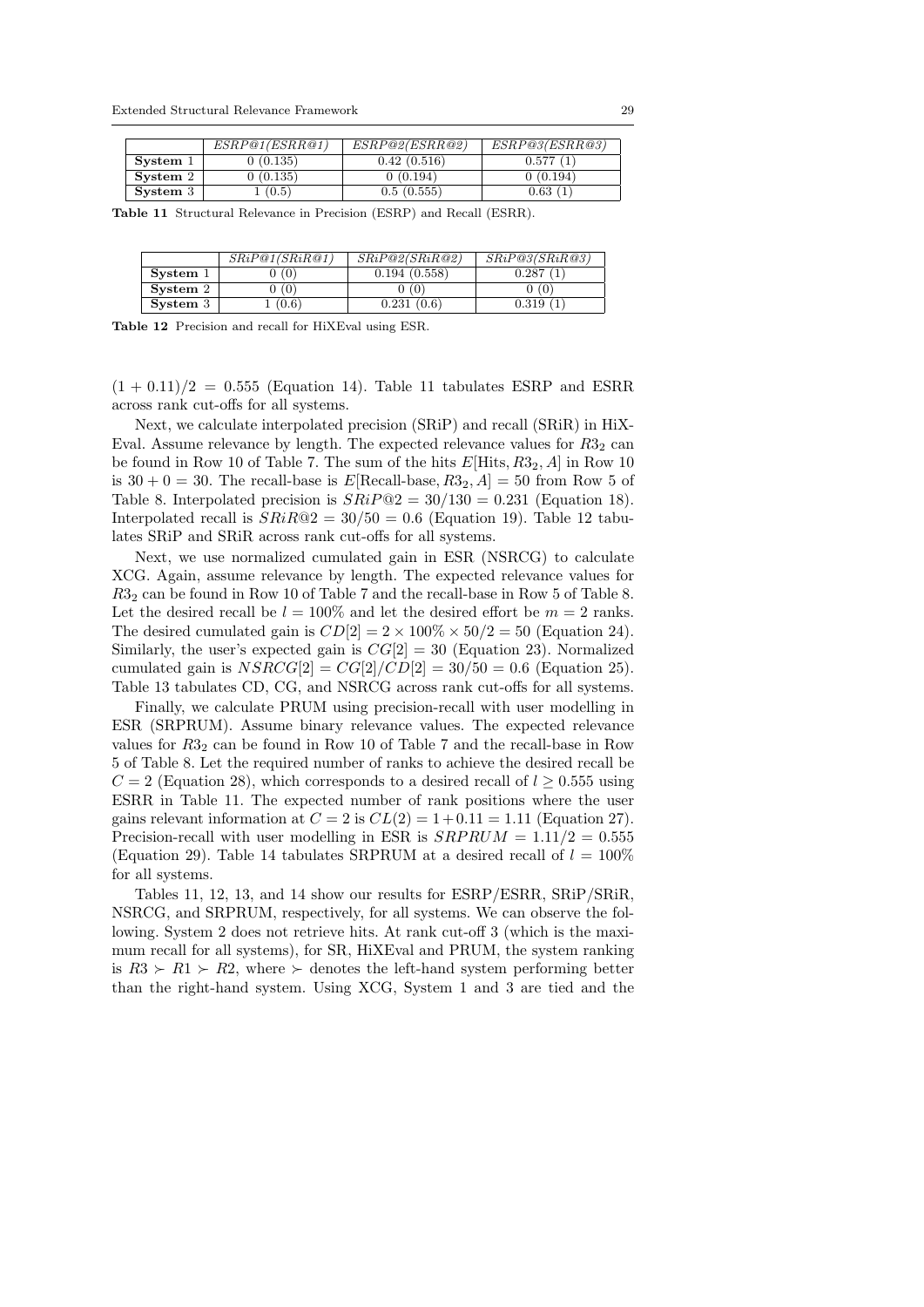|          | $CG[k]/CD[k] = NSRCG[k]$ |                    |                         |
|----------|--------------------------|--------------------|-------------------------|
|          | $k=1$                    | $k=2$              | $k=3$                   |
| System 1 | $0/25=0$                 | $25.2/45.2 = 0.56$ | $25.2/64.5 = 0.39$      |
| System 2 | $0/25=0$                 | $0/50 = 0$         | $0/75=0$                |
| System 3 | $30/25 = 1.2$            | $30/50 = 0.6$      | $\sqrt{30}/71.7 = 0.42$ |

Table 13 XCG using ESR.

| $\,{}^{\circ}\!RPRUM$<br>. 1577<br>በ 190 |  | System $1 \mid$ System $2 \mid$ System 3 |  |
|------------------------------------------|--|------------------------------------------|--|
|                                          |  |                                          |  |

Table 14 PRUM using ESR.

system ranking is  $(R3, R1) \succ R2$ . As expected, in Section 4.4, both Systems 1 and 3 outperformed System 2 for all measures. Similarly, in terms of precision, System 3 outperforms System 1 and is the best system. Using XCG, System 3 outperforms System 1. Overall, we obtain the expected ranking of systems as predicted above in Section 4.4.

#### 6.6 Discussion

In this section, we have demonstrated how current SDR measures can be formulated and calculated in ESR. Table 10 summarizes the original measures (as proposed at INEX) and the corresponding ESR measures. When formulated within ESR, the resulting measures are not necessarily exact equivalents of the original measures. We have however shown in our previous work on SR in [7, 5, 6], upon which ESR is based, that the probabilistic approach presented here for measuring precision is a reliable performance measure with respect to both XCG and HiXEval. The goal of this work is to provide a framework in which new measures for SDR evaluation can be developed. Our intention in this section was to show how current SDR measures could have been (directly) expressed within our ESR framework. Our future work will be to further refine our proposals if needed (e.g. accounting for near-misses and overlap in INEX measures), and then to fully validate the ESR framework across these and additional measures, and search tasks.

The benefit of ESR is that we have now SDR measures that become inherently comparable because they rely on the same set of parameters, namely  $E[{\rm Hits}; R, A], E[{\rm Mises}; R, A], E[{\rm Near-mises}; R, A],$  and  $E[{\rm Recall\text{-}base}; R, A]$ (Equations 8, 9, 10, and 11, respectively). In addition, ESR provides a convenient way for measures to share common models of relevance value and user navigation; provides a means to apply evaluation approaches developed for different paradigms to tree retrieval; and, system performance can be compared in both general terms of how users gain relevant information (via hits, misses and near-misses) and how a system fulfills a specific search task (via task-specific measures). We believe that the flexibility to support such varied measures in a single framework is an important advancement for the develop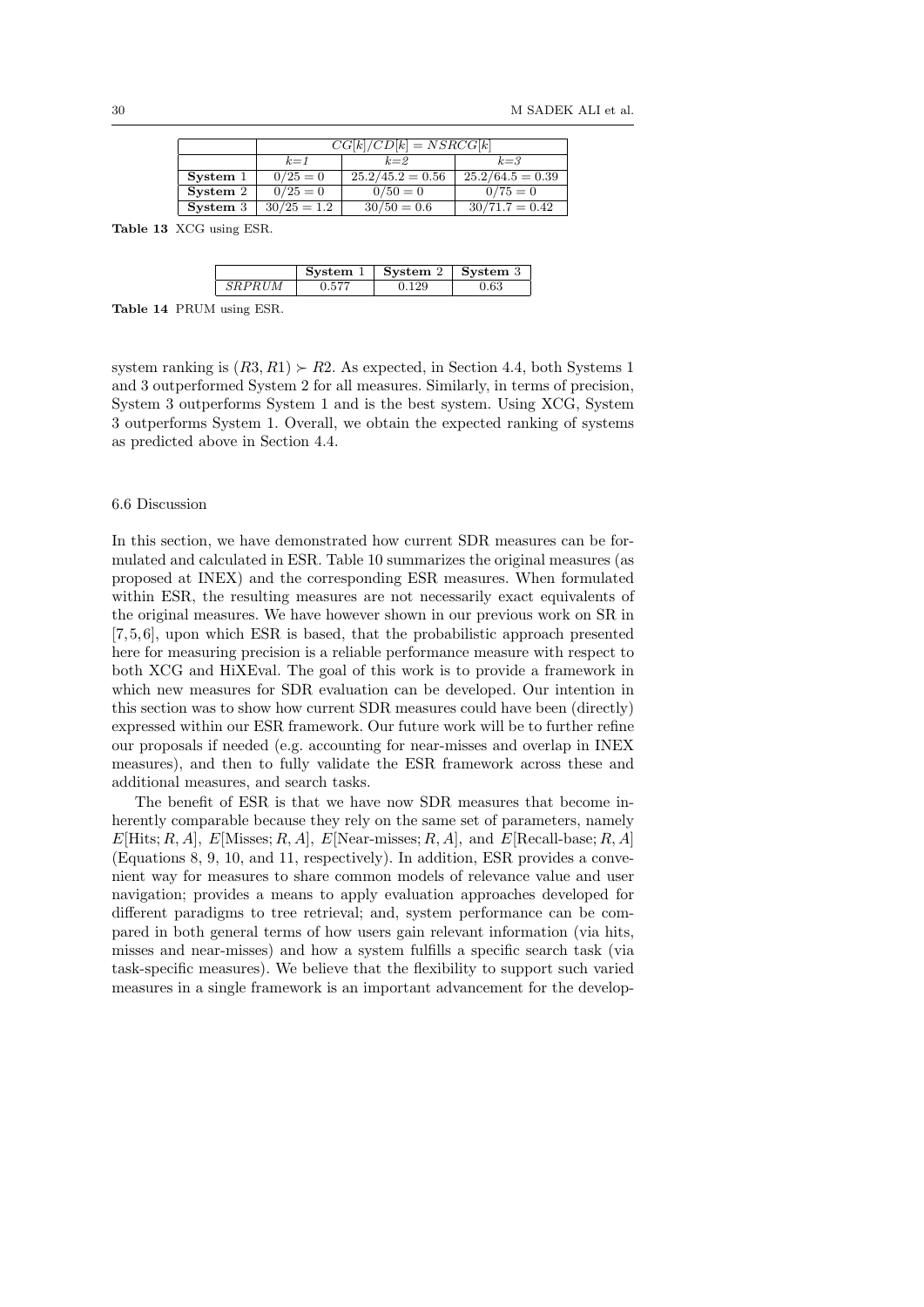ment and evaluation of complex search tasks, many of which are to come in the near future.

# 7 System Rankings Using ESR Measures

In this section, we compare our ESR measures, to their originals by evaluating three SDR tasks, namely, Focused (2006, 2007), Best In Context (2006), and Relevant In Context (2007), all carried out in INEX. To calculate user navigation probabilities, we use the depth-weighted summary model of navigation described in Section 4.2 (originally proposed and validated in Ali, Consens, and Larsen [7]). For each ESR measure tested, we compared the system rankings from ESR to the official INEX results using Kendall's Tau, a common way to compare rankings of systems in information retrieval evaluation. Kendall's Tau  $(\tau)$  indicates whether two separate rankings, as generated in our case by two evaluation measures (an ESR measure and its INEX original counterpart), are positively  $(\tau > 0)$  or negatively  $(\tau < 0)$  ordered. The p-value is the probability that the compared rankings are not correlated. If a p-value is less than 0.05 then the two measures are correlated in terms of how they order systems. So, in comparing system rankings for a current measure versus a reference measure, the rankings will be either positively correlated, negatively correlated, or not correlated. A positive correlation implies that our ESR measure is an appropriate representation of its original INEX counterpart.

To calculate recall-points for ESR measures SRiP (Equation 18) and SRiP2 (Equation 30), we selected SRiR2 (Equation 31). To calculate recall-points for ESR measure ESRP (Equation 13), we selected ESRR (Equation 14).

We noted in Section 5 that HiXEval and XCG, like SRP, do not consider near-misses. For comparative purposes, we propose ESR formulations of HiXEval and XCG where near-misses are included. Interpolated precision and recall in HiXEval including near-misses (SRiP2 and SRiR2, respectively) are:

$$
SRiP2(R, A) = \frac{E[\text{Hits}, R, A] + E[\text{Near-Misses}, R, A]}{\sum_{i=1}^{k} size(t_i)}
$$
(30)

$$
SRiR2(R, A) = \frac{E[\text{Hits}, R, A] + E[\text{Near-Misses}, R, A]}{T_{rel}}
$$
(31)

Similarly, normalized extended cumulated gain (NSRCG2) is:

$$
CG[i] = E[{\text{Hits}}, R_i, A] + E[{\text{Near-Misses}}, R, A]
$$
\n(32)

$$
CD[i] = i \times l \times E[\text{Recall-base}, R_i, A]/m \tag{33}
$$

$$
NSRCG2[i] = \frac{CG[i]}{CD[i]} \tag{34}
$$

where  $i \in [1, k]$  is the number of ranks consulted,  $l \in (0, 1]$  is the desired recall, and m is the desired effort. By including near-misses, our updated ESR formulations of XCG and HiXEval capture user navigation, which was not the case with our initial formulations, i.e. nXCG and iP/iR. In this work, recall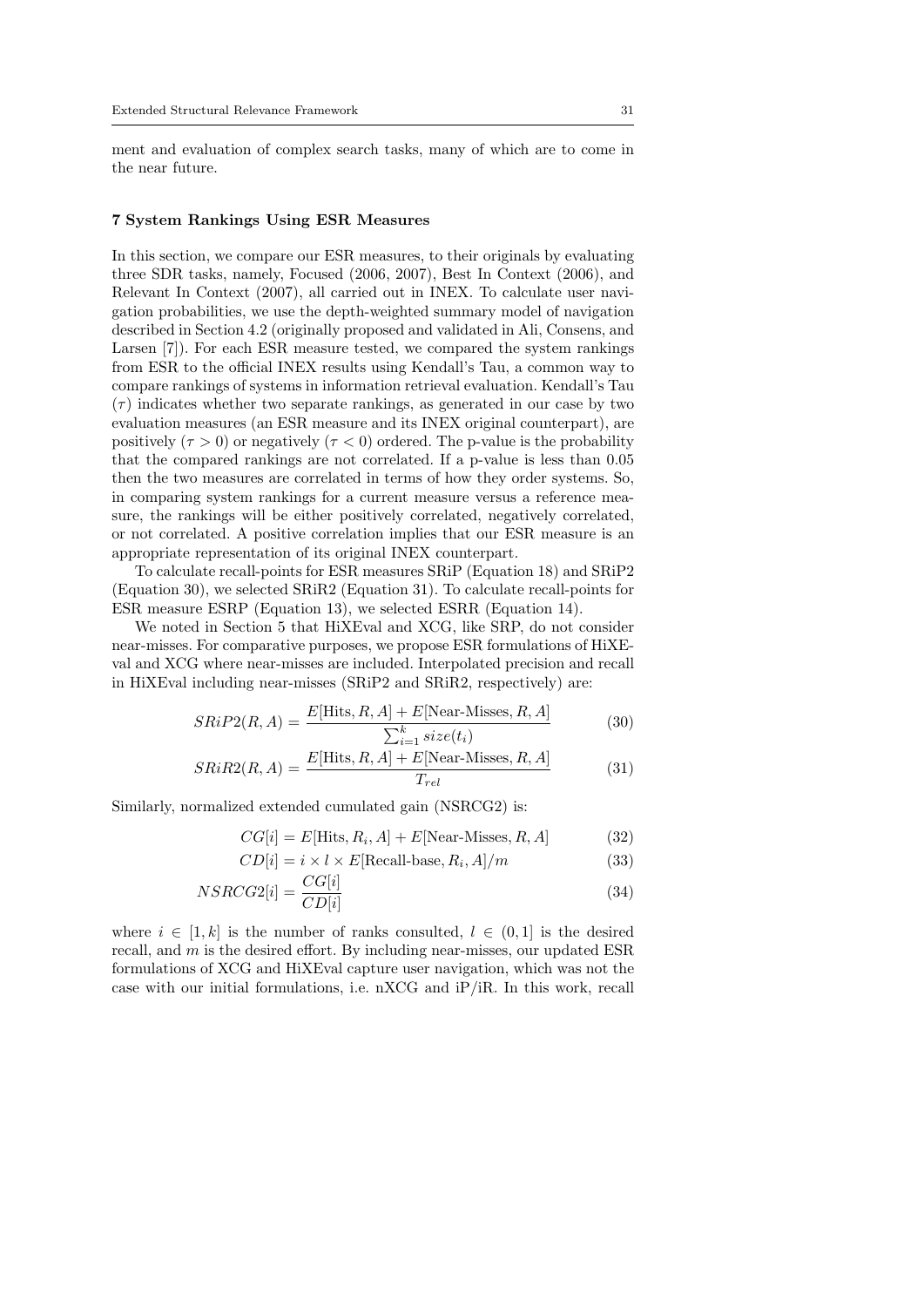|                | MASRiP                          | MASRiP2    |
|----------------|---------------------------------|------------|
| <b>MAIP</b>    | 0.30(0.00)                      | 0.58(0.00) |
|                | $\overline{\mathrm{NSRCG}[10]}$ | NSRCG2[10] |
| $nXCG[10]$ OFF | $-0.25(0.02)$                   | 0.01(0.92) |
|                | NSRCG[10]                       | NSRCG2[10] |
| $nXCG[10]$ ON  | $-0.072(0.5)$                   | 0.26(0.01) |

Table 15 INEX 2006 Focused Task, 107 topics, 43 Systems.

points for ESR HiXEval measures is calculated using SRiR2 (Equation 31). Finally, mean-average precision is calculated over 101 recall points.

### 7.1 Focused Task (2006) - nXCG and iP

In the Focused Task, a system is tasked with retrieving non-overlapping, focused document parts. The reported INEX measures for this task in 2006 are MAiP (Equation 16 mean-averaged) at rank cut-off  $k = 1000$ , and nXCG (Equation 22) at rank cut-off  $k = 10$ . For nXCG, the reported INEX measures are further sub-divided into nXCG ON (the user does not tolerate overlapped text) and nXCG OFF (the user tolerates overlapped text). From Section 6.2, overlap ON means  $\alpha = 1$  and overlap OFF  $\alpha = 0$ . MAiP is reported with overlap ON.

We evaluated 43 runs across 107 topics using the ESR measures NSRCG (Equation 25) at rank cut-off  $k = 10$ , NSRCG2 (Equation 34) at rank cutoff  $k = 10$ , MASRiP (Equation 18) at rank cut-off  $k = 1000$ , and MASRiP2 (Equation 30) at rank cut-off  $k = 1000$ . The 43 systems included the top-30 officially best systems (as determined using nXCG ON) and 13 randomly selected systems.

Table 15 shows the system ranking comparison results between the original (INEX) and ESR measures using Kendall's Tau and p-value (in parentheses). The system rankings from NSRCG are negatively ordered ( $\tau < 0$ ) with nXCG OFF (where user tolerates overlaps). With overlap ON, system rankings via NSRCG are not correlated (p-value greater than 0). System rankings via NSRCG2 are positively ordered ( $\tau > 0$ ) with nXCG OFF but not correlated (p-value greater than 0.05). However, with overlap ON, NSRCG2 is positively ordered  $(\tau > 0)$  with nXCG and correlated (p-value less than 0.05). The system rankings via MASRiP and MASRiP2 are positively ordered ( $\tau > 0$ ) and positively correlated ( $\tau > 0$ , p-value less than 0.05) with those via MAiP.

Thus, in the focused task, NSRCG and NSRCG2 are not appropriate representations of nXCG OFF. But, NSRCG2 is with respect to nXCG ON, whereas NSRCG is not. In addition, both MASRiP and MASRiP2 are both appropriate representations of iP with overlap ON. Based on the negative ordering of ESR measures for nXCG with overlap OFF, we theorize that ESR, as defined thus far, does not capture users who tolerate seeing overlapped information. This is likely because we have limited our consideration of user navigation, in this work, to between nodes and not within the same node.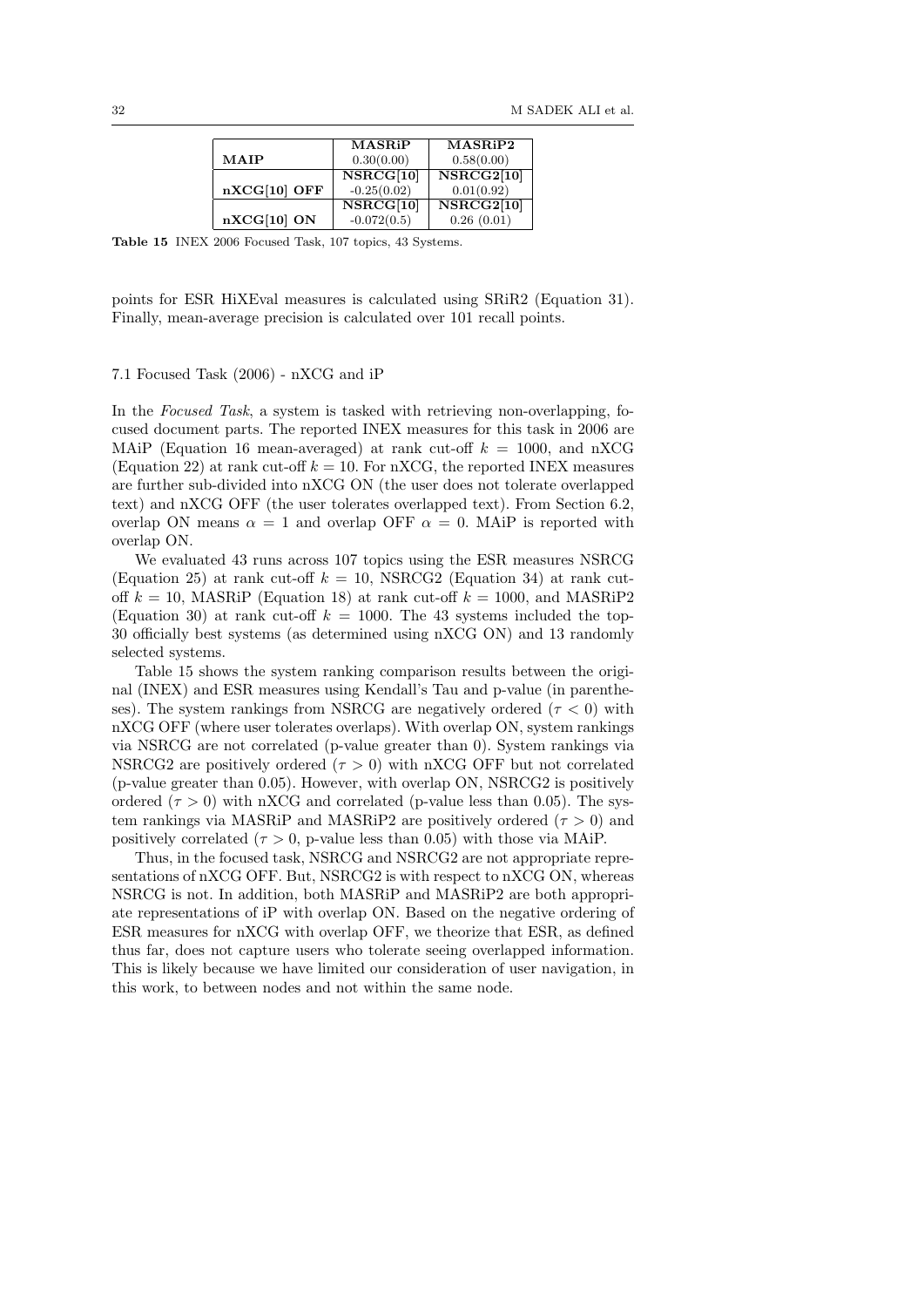|         | <b>SR<sub>i</sub>P</b> 0.01 | <b>MASRIP</b> | SRiP2 0.01 | MASR <sub>i</sub> P <sub>2</sub> |
|---------|-----------------------------|---------------|------------|----------------------------------|
| iP_0.01 | 0.17(0.03)                  | 0.54(0.00)    | 0.38(0.00) | 0.53(0.00)                       |

Table 16 INEX 2007 Focused Task, 102 topics, 77 Systems.

|                | <b>SRPRUM</b> | <b>ESRP</b> |
|----------------|---------------|-------------|
| $EPRUM A=0.01$ | 0.32(0.00)    | 0.02(0.83)  |
| $EPRUM A=1$    | 0.66(0.00)    | 0.10(0.2)   |
| $EPRUM A=10$   | 0.60(0.00)    | 0.12(0.15)  |
| $EPRUM A=100$  | 0.58(0.00)    | 0.09(0.25)  |

Table 17 INEX 2006 Best In Context Task, 107 topics, 64 Systems

### 7.2 Focused Task (2007) - iP

This task is the same as for 2006 above. However, the official measure for this task is iP (Equation 16) at the recall point 0.01 calculated using iR (Equation 17) with overlap ON, i.e.  $\alpha = 1$ . We evaluated 77 runs across 102 topics using the ESR measures MASRiP (Equation 18) at rank cut-off  $k = 1000$ ; SRiP (Equation 18) at recall point 0.01; MASRiP (Equation 30) at rank cutoff  $k = 1000$ ; and, SRiP2 (Equation 30) at recall point 0.01.

Table 16 shows the system ranking comparison results between the original (INEX) and ESR measures. MASRiP, MASRiP2, SRiP, and SRiP2 are positively ordered ( $\tau > 0$ ) and positively correlated ( $\tau > 0$ , p-value less than 0.05) to iP. The mean-averaged ESR measures (MASRiP and MASRiP2) have better rank correlation ( $\tau$  is higher) than their corresponding rank cut-off measures (SRiP and SRiP2, respectively). These results agree with our results in Section 7.1 that SRiP and SRiP2 are appropriate representations of iP for the focused task.

# 7.3 Best In Context Task (2006) - EPRUM

In this search task, a system is asked to retrieve the single, most focused, relevant part of a document. The official INEX measure for this task is EPRUM<sup>11</sup> [33] (introduced in Section 2) which is a simplified version of PRUM. Navigation in EPRUM uses a proximity measure based on a scalar parameter  $A$ , representing the distance, in the document, that a user will navigate from a given entry point to locate relevant information.  $A = 0.1$  refers to a user willing to navigate to information very close to the entry point, whereas  $A = 100$ refers to a user willing to navigate to information much further away to the entry point. The reported INEX measures included  $A = 0.1, 1, 10, 100$ .

 $^{11}\,$  EPRUM models the expected relative effort a user spends to achieve a desired recall  $l$ using an actual system versus the effort using an ideal system. It is calculated as follows:  $EPRUM(l) = \mathbb{E}\left(\frac{min_I(l)}{min_s(l)}\right)$  where  $min_I(l)$  is the minimum number of consulted elements to achieve a recall l in an ideal output, and  $min_s(l)$  is the minimum number of consulted elements over all possible scenarios to achieve a recall  $l$  in the actual output.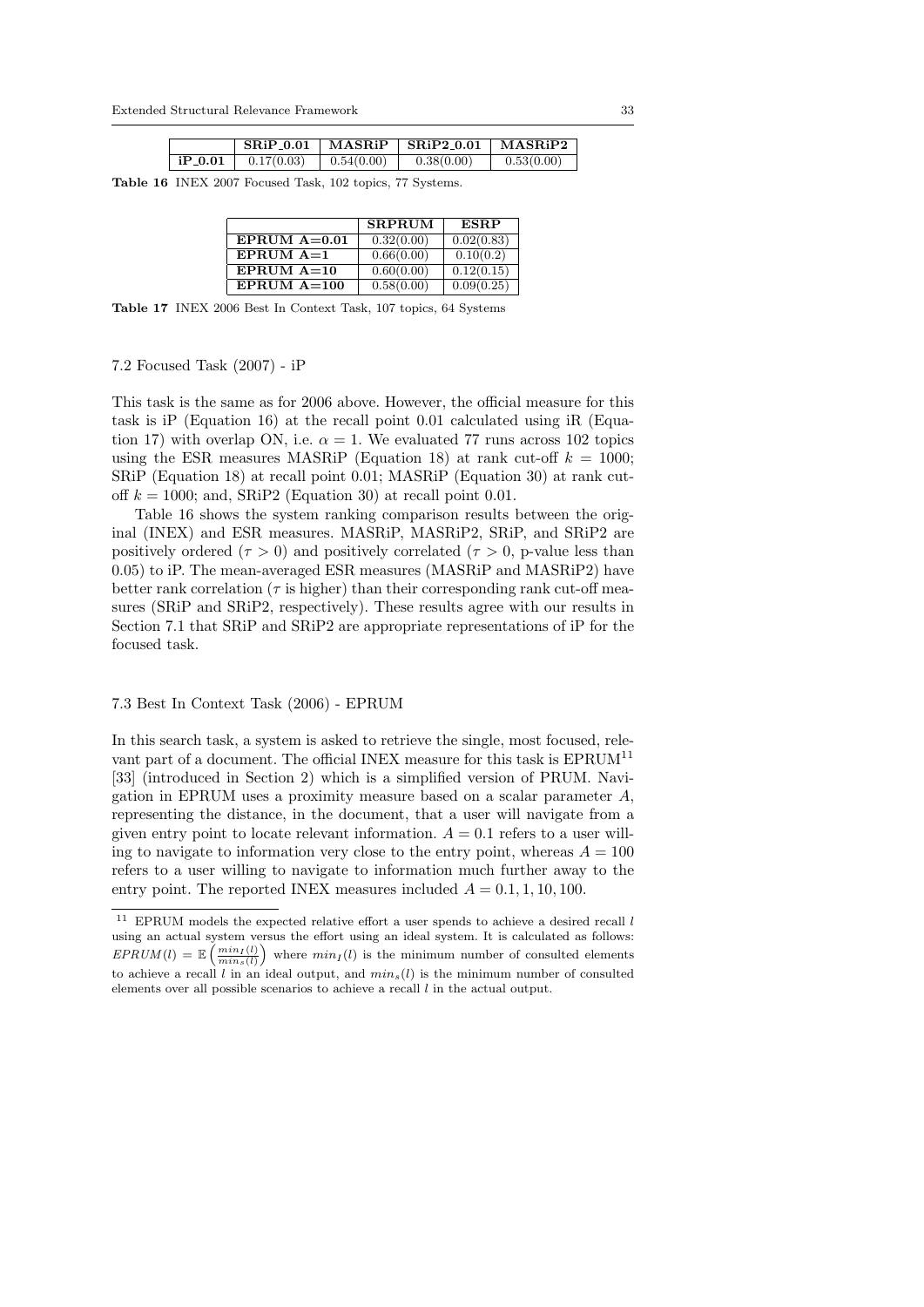|      | MASRiP     | MASR <sub>i</sub> P <sub>2</sub> |
|------|------------|----------------------------------|
| МАеР | 0.34(0.00) | 0.34(0.00)                       |

Table 18 INEX 2007 Relevant In Context Task, 102 topics, 77 Systems.

We evaluated 64 runs across 107 topics using the ESR measures SRPRUM (Equation 29) and ESRP (Equation 13 mean-averaged across recall points). We used ESRR (Equation 14) for calculating recall points. Table 17 shows the system ranking comparison results between the original (INEX) and ESR measures. The system rankings from SRPRUM are positively ordered ( $\tau > 0$ ) and positively correlated ( $\tau > 0$ , p-value less than 0.05) to EPRUM for all values of A. The system rankings from ESRP are positively ordered ( $\tau > 0$ ) but uncorrelated (p-value greater than 0.05) to EPRUM for all values of A. We conclude that SRPRUM is an appropriate representation of EPRUM for the best in context task.

# 7.4 Relevant In Context Task (2007) - MAgP

In the this search task, the system is tasked with retrieving focused answers grouped per document. The official measure for this task is MAgP, which is generalized precision mean-averaged across recall points where recall is measured using *generalized recall*  $(qR)$  [21]. In HiXEval, to account for near-misses, generalized measures have been proposed. These measures extend interpolated measures by accounting for user gain at the document-level. For instance, if a system retrieves a passage with  $x$  number of relevant characters from a document containing y relevant characters, then, depending on how navigation is modelled, the user is modelled to see between  $x$  and  $y$  relevant characters from the given document. This is akin to how, in this work, navigation  $p(t_i; t_j)$  (in Equation 4) is only non-zero between sub-documents in the same document. In this way, navigation in generalized measures goes beyond retrieved text passages and is more akin to near-misses as defined in ESR. This approach solves the navigational limitations mentioned in Section 6.2 in the case where documents in the collection can be considered as single passages (such as Wikipedia articles). But, it remains to be seen whether this approach can address cases where documents cannot be considered as single passages such as in online books or semantically linked data.

We evaluated 77 across 102 topics using the ESR measures MASRiP (Equation 18) at rank cut-off  $k = 1000$  and MASRiP2 (Equation 30) at rank cut-off  $k = 1000$ . Table 18 shows the system ranking comparison results between the original (INEX) and ESR measures. Both MASRiP and MASRiP2 are positively ordered ( $\tau > 0$ ) and positively correlated ( $\tau > 0$ , p-value less than 0.05) to MAgP. We conclude that MASRiP and MASRiP2 appropriate representations of MAgP for the relevant in context task.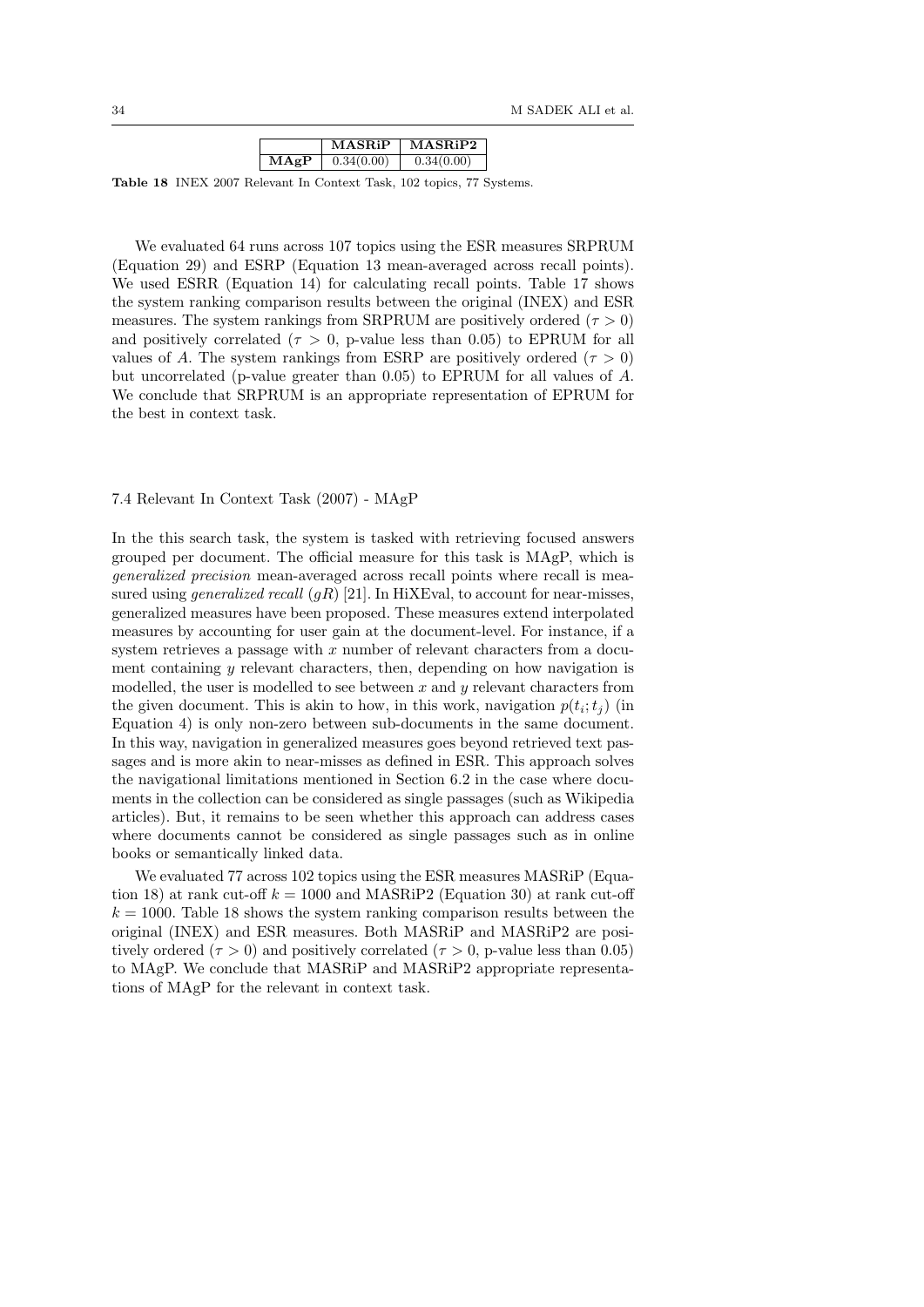| Task                | <b>INEX</b>                  | ESR.                           | Appropriate |
|---------------------|------------------------------|--------------------------------|-------------|
| Focused             | nXCG, overlap OFF            | nSRCG                          | No          |
| Focused             | nXCG, overlap OFF            | nSRCG2                         | No          |
| Focused             | nXCG, overlap ON             | nSRCG                          | No          |
| Focused             | nXCG, overlap ON             | nSRCG2                         | Yes         |
| Focused             | MAiP, overlap ON             | MASRiP                         | Yes         |
| Focused             | MAiP, overlap ON             | MASR <sub>i</sub> P2           | Yes         |
| Focused             | $iP$ , overlap ON, $iR=0.01$ | MASRiP                         | Yes         |
| Focused             | $iP$ , overlap ON, $iR=0.01$ | MASR <sub>i</sub> P2           | Yes         |
| Focused             | $iP$ , overlap ON, $iR=0.01$ | SRiP                           | No.         |
| Focused             | $iP$ , overlap ON, $iR=0.01$ | SR <sub>i</sub> P <sub>2</sub> | Yes         |
| Best in context     | <b>EPRUM</b>                 | <b>SRPRUM</b>                  | Yes         |
| Best in context     | <b>EPRUM</b>                 | <b>ESRP</b>                    | No          |
| Relevant in context | MAgP                         | MASRiP                         | Yes         |
| Relevant in context | MAgP                         | MASRiP2                        | Yes         |

Table 19 Final results (Yes:  $\tau > 0.25$ , No: Otherwise).

# 7.5 Summary

In this section, we tested our ESR proposals for XCG, (E)PRUM and HiXEval to their counterpart INEX measures. We summarize our results in Table 19.

For XCG, (E)PRUM, and HiXEval, appropriate representations in ESR measures exist for all tasks except in the focused task where the user tolerates overlap (i.e., overlap OFF). In INEX, overlap is evaluated using a factor on the gain to represent the user's tolerance for seeing relevant, retrieved information more than once [44]. With how we have defined ESR, gain is not explicitly penalized in cases of overlapped results. Instead, we relied on the notion of redundancy to account for it. We theorize that the navigation model used in this study does not adequately address the issue of overlap, as considered at INEX. Indeed, a better approach would be to sub-divide, into overlapped and non-overlapped relevant text, the ESR partition for relevant text in the collection that has been retrieved, i.e.,  $E[\text{Hits}, R, A]$  in Equation 8. This would allow us to introduce an overlap parameter  $\alpha$  akin to the one used for HiXEval and XCG. We leave this for future work.

Our results however demonstrate the advantages of our ESR common basis of performance based on hits, misses, near-misses using a model based on relevance, navigation and redundancy. ESR allows us to generalize performance calculation across approaches (e.g., HiXEval, XCG, and PRUM). The contrast in measures across tasks allows us to isolate problems in evaluation (e.g., overlap). In ESR, we can address these problems by refining our common basis.

# 8 Conclusions and Future Work

In this paper, we proposed a general framework, called Extended Structural Relevance (ESR), in which to express evaluation measures for SDR. This paper follows from our previous work [5] on evaluating tree retrieval, which many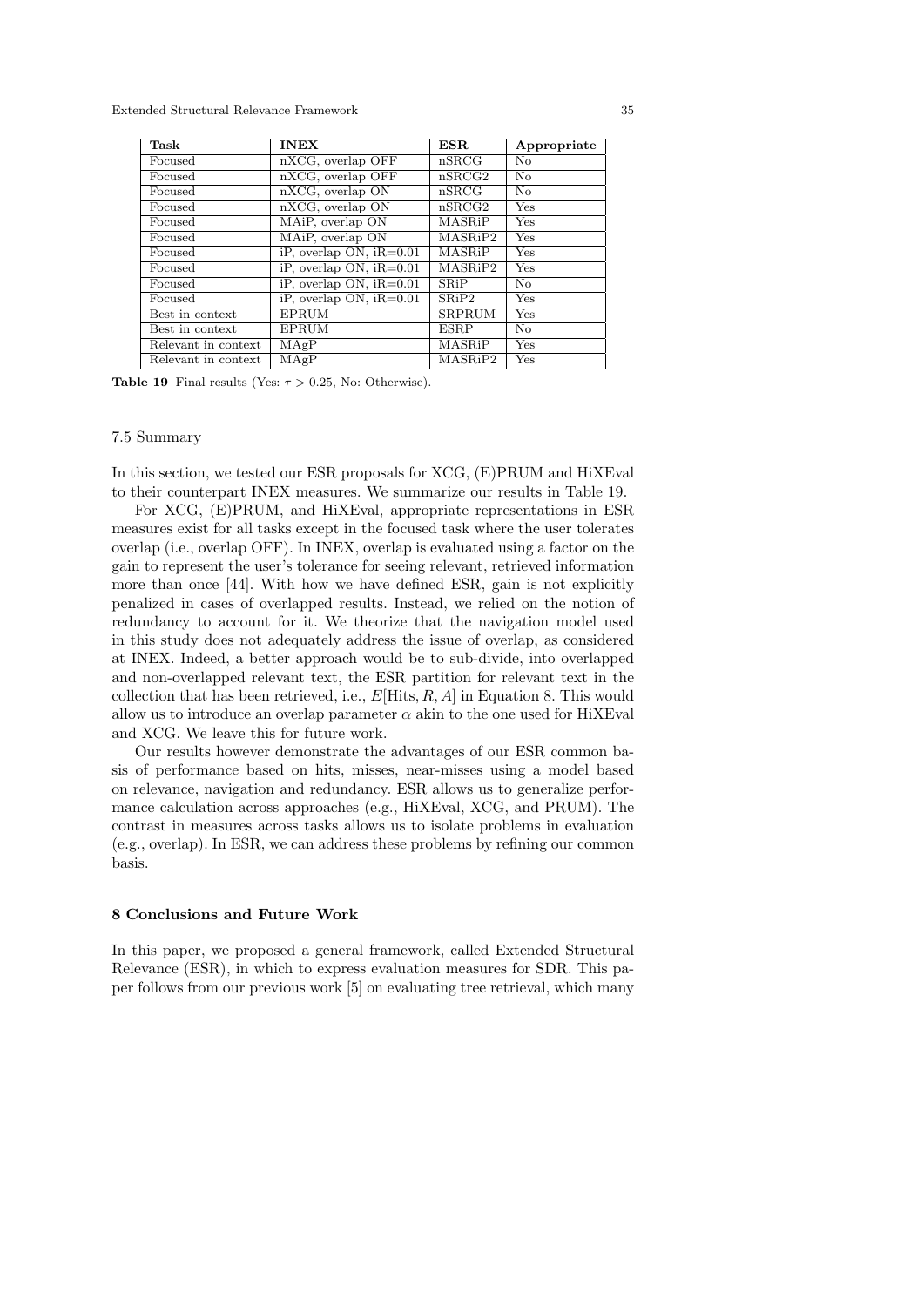of the current search tasks in SDR, are special cases. In this previous work, we identified three main pillars for evaluating the performance of SDR systems, namely, relevance, navigation and redundancy. ESR incorporates relevance, navigation and redundancy into a single probabilistic framework, and thus allows us to calculate the user expected gain in relevant information accounting for hits, misses or near-misses. We use these expectations as parameters defining a basis to formulate evaluation measures for SDR.

Our aim was to overcome a main drawback that arose from the development of task-specific measures in SDR, i.e., current SDR measures of performance cannot easily be compared with respect to each other and across search tasks. Our experimental results validated that task-specific measures at INEX, namely, SR, PRUM, HiXEval and XCG, can be formulated and calculated using ESR. Two outstanding methodological issues that should be addressed in future work are further refinement on how to assess the relevance of subdocuments [36] and how task-specific issues, such as tolerance to overlap [44], are represented in ESR.

ESR is the first framework of its kind in the literature. ESR measures are comparable with respect to each other because they share a common basis for defining the way they consider relevance, user navigation and redundancy. It provides insights into how measures relate and differ, which is not easily replicated with current SDR measures.

We believe that relevance, user navigation and redundancy are also of concern to search tasks outside of SDR. For instance, within the context of semantic web search systems (i.e. searching collections of RDF documents [18]), we are investigating how ESR can be applied to evaluate systems that search collections that do not contain structured documents but, instead, structured information (e.g., semantic associations and ontologies), where navigation also plays an important role. Comparing the relative effectiveness of semantic web search systems using classical precision and recall is a well-known challenge [3, 4, 16]. Our belief is that our ESR framework can serve as a basis to define measures for evaluating search tasks across SDR, semantic web search of RDF collections, and many other areas of information access. Finally, the ESReval package, written in Java, implements all of the measures presented in this work and is available upon request from the authors.

### References

- 1. Agichtein, E., Brill, E., Dumais, S., Ragno, R.: Learning user interaction models for predicting web search result preferences. In: SIGIR '06: Proc. of the 29th ACM Int'l Conf. on Research and Development in IR, pp. 3–10. ACM (2006)
- 2. Agrawal, R., Gollapudi, S., Halverson, A., Ieong, S.: Diversifying search results. In: WSDM '09: Proceedings of the Second International Conference on Web Search and Web Data Mining, pp. 5–14. ACM (2009)
- 3. Aleman-Meza, B., et al.: Sweto: Large-scale semantic web test bed. In: Proc. 16th Int'l Conf. Software Eng. & Knowledge Eng., Workshop on Ontology in Action, pp. 490–493. Knowledge Systems Inst. (2004)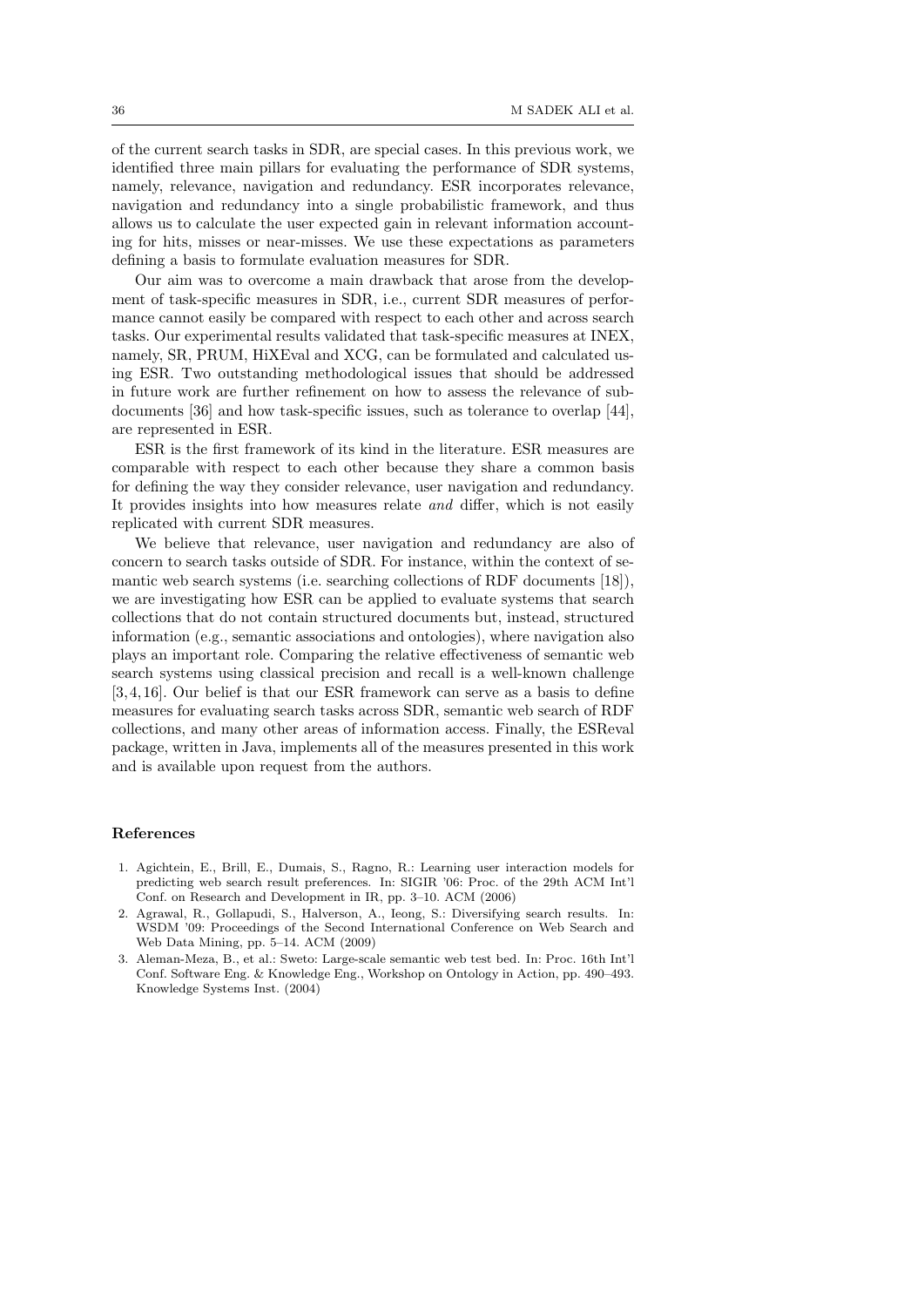- 4. Aleman-Meza, B., Halaschek-Wiener, C., Arpinar, I.B., Ramakrishnan, C., Sheth, A.P.: Ranking complex relationships on the semantic web. IEEE Internet Computing 9(3), 37–44 (2005)
- 5. Ali, M.S., Consens, M.P., Kazai, G., Lalmas, M.: Structural relevance: a common basis for the evaluation of structured document retrieval. In: CIKM '08: Proc. of the 17th ACM Conf. on Information and Knowledge Management, pp. 1153–1162. ACM (2008)
- 6. Ali, M.S., Consens, M.P., Lalmas, M.: Structural Relevance in XML Retrieval Evaluation. In: SIGIR 2007 Workshop on Focused Retr., pp. 1–8 (2007)
- 7. Ali, M.S., Consens, M.P., Larsen, B.: Representing user navigation in xml retrieval with structural summaries. In: ECIR '09, pp. 719–723 (2009)
- 8. Amer-Yahia, S., Botev, C., Dörre, J., Shanmugasundaram, J.: Xquery full-text extensions explained. IBM Systems Journal 45(2), 335–351 (2006)
- 9. Bernstein, Y., Zobel, J.: Redundant documents and search effectiveness. In: CIKM '05: Proc. of the 14th ACM Conf. on Information and Knowledge Management, pp. 736–743. ACM (2005)
- 10. Bollmann, P.: Two axioms for evaluation measures in information retrieval. In: SIGIR '84: Proc. of the 7th ACM Int'l Conf. on Research and Development in IR, pp. 233–245. British Computer Society (1984)
- 11. Buckley, C., Voorhees, E.M.: Evaluating evaluation measure stability. In: SIGIR '00: Proc. of the 23rd ACM Int'l Conf. on Research and Development in IR, pp. 33–40. ACM (2000)
- 12. Consens, M.P., Rizzolo, F., Vaisman, A.A.: AxPRE Summaries: Exploring the (Semi- )Structure of XML Web Collections. In: ICDE '08: Proceedings of the 24th International Conference on Data Engineering, pp. 1519–1521. IEEE (2008)
- 13. Cooper, W.S.: Expected search length: A single measure of retrieval effectiveness based on weak ordering action of retrieval systems. JASIST 19, 30–41 (1968)
- 14. Drosou, M., Pitoura, E.: Search result diversification. SIGMOD Record 39, 41–47 (2010)
- 15. Dunlop, M.D.: Time, relevance and interaction modelling for information retrieval. In: SIGIR '97: Proc. of the 20th ACM Int'l Conf. on Research and Development in IR, pp. 206–213. ACM (1997)
- 16. Fernandez, Lopez, Uren, M., Vallet, Motta, Castells: Using trec for cross-comparison between classic ir and ontology-based search models at a web scale. In: Semantic Search Workshop, WWW09. ACM, New York, NY, USA (2009)
- 17. Fox, S., Karnawat, K., Mydland, M., Dumais, S., White, T.: Evaluating implicit measures to improve web search. ACM Trans. Inf. Syst. 23,  $147-168$  (2005)
- 18. Guha, R.V., McCool, R., Miller, E.: Semantic search. In: WWW '03, pp. 700–709 (2003)
- 19. Hammer-Aebi, B., Christensen, K.W., Lund, H., Larsen, B.: Users, structured documents and overlap: Interactive searching of elements and the influence of context on search behaviour. In: IIiX '06, Proc. of the 1st International Conference on Information Interaction in Context, pp. 46–55. ACM (2006)
- 20. Järvelin, K., Kekäläinen, J.: Cumulated gain-based evaluation of IR techniques. ACM Trans. Inf. Syst. 20(4), 422–446 (2002)
- 21. Kamps, J., Lalmas, M., Pehcevski, J.: Evaluating relevant in context: document retrieval with a twist. In: SIGIR '07: Proc. of the 30th ACM Int'l Conf. on Research and Development in IR, pp. 749–750. ACM (2007)
- 22. Kamps, J., Pehcevski, J., Kazai, G., Lalmas, M., Robertson, S.: Inex 2007 evaluation measures. In: INEX '07: Focused Access to XML Documents, 6th International Workshop of the Initiative for the Evaluation of XML Retrieval, Selected Papers, LNCS, vol. 4862, pp. 24–33. Springer (2008)
- 23. Kazai, G.: Choosing an Ideal Recall-Base for the Evaluation of the Focused Task: Sensitivity Analysis of the XCG Evaluation Measures. In: INEX '06: Advances in XML Information Retrieval and Evaluation, 5th International Workshop of the Initiative for the Evaluation of XML Retrieval, Revised Selected Papers, LNCS, vol. 4518, pp. 35–44. Springer (2007)
- 24. Kazai, G., Lalmas, M.: Extended cumulated gain measures for the evaluation of contentoriented XML retrieval. ACM Trans. Inf. Syst. 24(4), 503–542 (2006)
- 25. Kazai, G., Lalmas, M., Rölleke, T.: Focussed structured document retrieval. In: SPIRE '02: Proceedings of the 9th International Symposium on String Processing and Information Retrieval, pp. 241–247. Springer-Verlag (2002)